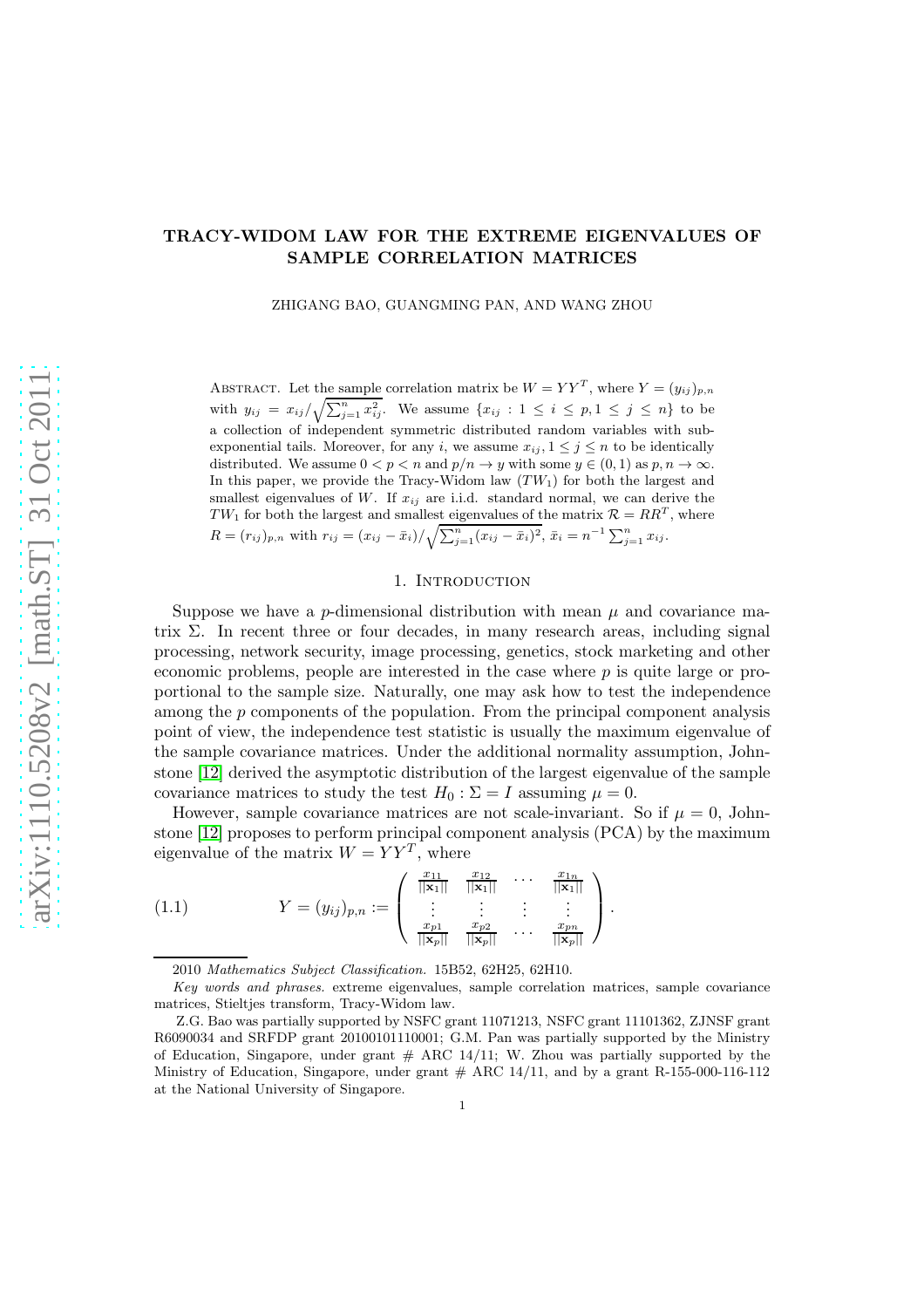Here  $\mathbf{x}_i = (x_{i1}, \dots, x_{in})^T$  contains *n* observations for the *i*-th component of the population,  $i = 1, \dots, p$ , and  $|| \cdot ||$  represents the vector norm.

Performing PCA on W amounts to PCA on the sample correlations of the original data if  $\mu = 0$ . So for simplicity, we call W the *sample correlation matrix* in this paper. From now on, the eigenvalues of  $W$  will be denoted by

$$
0\leq \lambda_1\leq \lambda_2\leq \cdots\leq \lambda_p.
$$

Then the empirical distribution  $(ESD)$  of W is defined by

$$
F_p(x) = \frac{1}{p} \sum_{i=1}^p \mathbf{1}_{\{\lambda_i \le x\}}.
$$

The asymptotic property of  $F_p$  was studied in [\[11\]](#page-33-1) and [\[2\]](#page-33-2). For the almost sure convergence of  $\lambda_1$  and  $\lambda_p$ , see [\[11\]](#page-33-1).

In this paper, we will study the fluctuations of the extreme eigenvalues  $\lambda_1, \lambda_p$  of W for a general population, including multivariate normal one. The basic assumption on the distribution of our population throughout the paper is

**Condition C<sub>1</sub>**. We assume  $x_{ij}$  are independent symmetric distributed random variables with variance 1. And for any i, we assume  $x_{i1}, \dots, x_{in}$  to be i.i.d. Furthermore, we request the distributions of the  $x'_{ij}$ s have sub-exponential tails, i.e., there exist positive constants  $C, C'$  such that for all  $1 \leq i \leq p, 1 \leq j \leq n$  one has

$$
\mathbb{P}(|x_{ij}| \ge t^C) \le e^{-t}
$$

for all  $t \ge C'$ . And we also assume  $p/n \to y$  as  $p, n = n(p) \to \infty$ , where  $0 < y < 1$ .

**Remark** 1.1. We use  $C, C_0, C_1, C_2, C', O(1)$  to denote some positive constants independent of p, which may differ from line to line. And we use  $C_{\alpha}$  to denote some positive constants depending on the parameter  $\alpha$ . The notation  $|| \cdot ||_{op}, || \cdot ||_F$  represent the operator norm and Frobenius norm of a matrix respectively. And  $|| \cdot ||$ represents a Euclidean norm of a vector.

**Remark** 1.2. The sample correlation matrix  $W$  is invariant under the scaling on the elements  $x_{ij}$ , so the assumption  $Var(x_{ij}) = 1$  is not necessary indeed. We specify it to be 1 here just for convenience. Owing to the exponential tails, we can always truncate the variables so that  $|x_{ij}| \leq K$  with some  $K \geq \log^{O(1)} n$ .

A special sample correlation matrix model is the Bernoulli case, i.e.  $x_{ij}$  takes value of 1 or −1 with equal probability. Notice that if  $x_{ij}$  are Bernoulli, we always have for all  $1 \leq i \leq p$ 

$$
||\mathbf{x}_i||^2 = x_{i1}^2 + \dots + x_{in}^2 = n.
$$

As a consequence, the sample correlation matrix with Bernoulli elements coincides with its corresponding sample covariance matrix for which the limiting distribution of the extreme eigenvalues are well known under some moment assumptions. One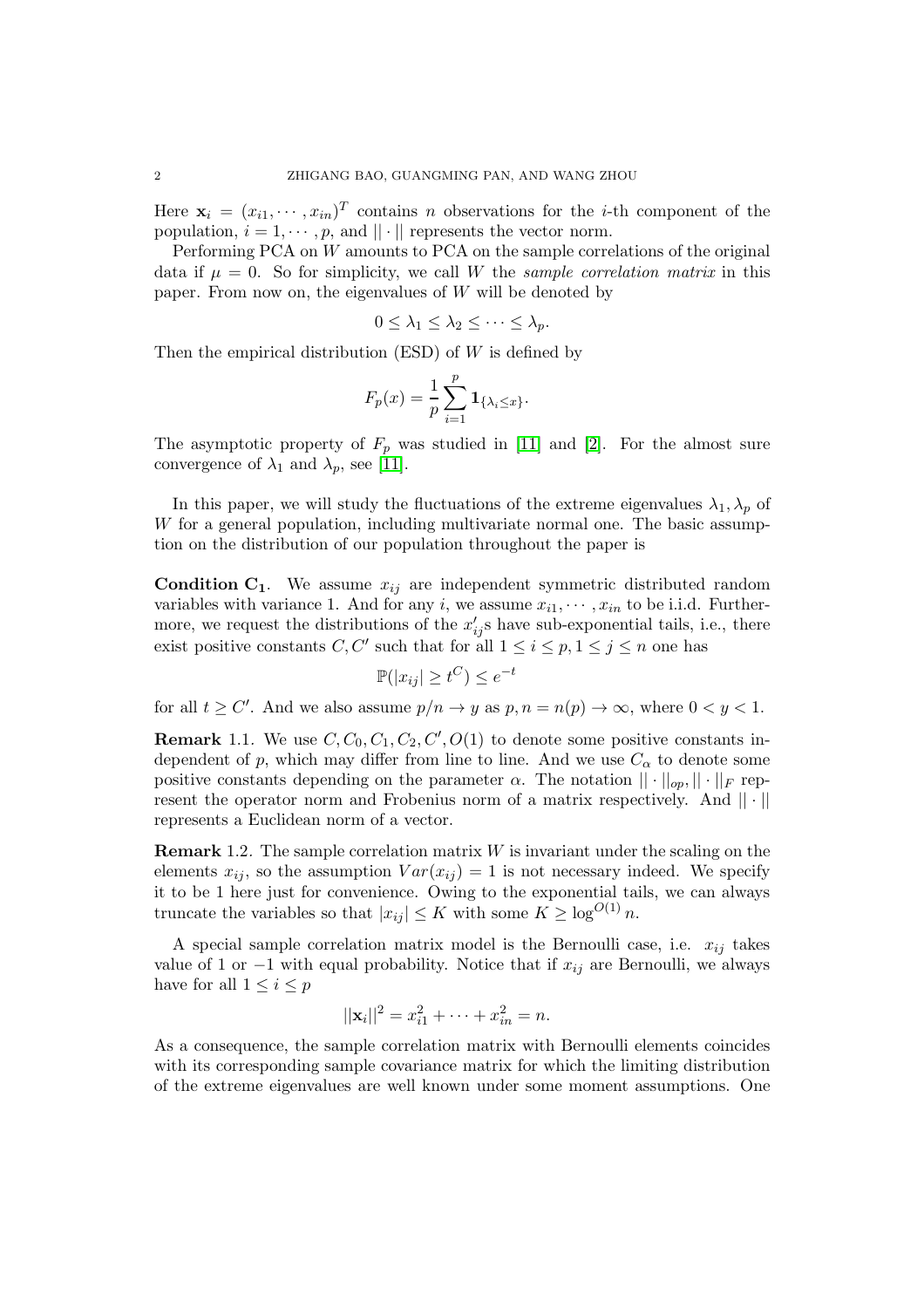can refer to  $[4]$ ,  $[10]$ ,  $[13]$ ,  $[15]$  and  $[20]$ . We only summarize their results for the special Bernoulli case as the following theorem.

<span id="page-2-0"></span>**Theorem 1.1.** (Bernoulli case) For the matrix W in [\(1.1\)](#page-0-0), if  $x_{ij}$  are  $\pm 1$  *Bernoulli variables, we have*

$$
\frac{n\lambda_p - (p^{1/2} + n^{1/2})^2}{(n^{1/2} + p^{1/2})(p^{-1/2} + n^{-1/2})^{1/3}} \xrightarrow{d} TW_1,
$$

*and*

$$
\frac{n\lambda_1 - (p^{1/2} - n^{1/2})^2}{(n^{1/2} - p^{1/2})(p^{-1/2} - n^{-1/2})^{1/3}} \xrightarrow{d} TW_1.
$$

*as*  $p, n \to \infty$  *with*  $p/n \to y \in (0, 1)$ *.* 

Here  $TW_1$  is the famous Tracy-Widom distribution of type 1, which was firstly raised by Tracy and Widom in [\[19\]](#page-34-1) for the Gaussian orthogonal ensemble. The distribution function  $F_1(t)$  of TW<sub>1</sub> admits the representation

$$
F_1(t) = \exp(-\frac{1}{2} \int_t^{\infty} [q(x) + (x - t)q(x)^2] dx),
$$

where  $q$  statisfies the Painlevé II equation

$$
q'' = tq + 2q^3, \quad q(t) \sim \text{Ai}(t), \text{as } t \to \infty.
$$

Here  $Ai(t)$  is the Airy function.

The main purpose of this paper is to generalize Theorem [1.1](#page-2-0) to the population satisfying the basic condition  $C_1$ . Our main results are the following two theorems.

<span id="page-2-1"></span>Theorem 1.2. *Let* W *be a sample correlation matrix satisfying the basic condition* C1*. We have*

$$
\frac{n\lambda_p - (p^{1/2} + n^{1/2})^2}{(n^{1/2} + p^{1/2})(p^{-1/2} + n^{-1/2})^{1/3}} \xrightarrow{d} TW_1.
$$

*and*

$$
\frac{n\lambda_1 - (p^{1/2} - n^{1/2})^2}{(n^{1/2} - p^{1/2})(p^{-1/2} - n^{-1/2})^{1/3}} \xrightarrow{d} TW_1.
$$

 $as p \rightarrow \infty$ .

Remark 1.3*.* For technical reasons, it is convenient to work with the continuous random variables  $x_{ij}$ . As a result, the events such as eigenvalue collision will only occur with probability zero (see Lemma [3.5\)](#page-12-0). Because none of our bounds depends on how continuous the  $x_{ij}$  are, one can recover the discrete case from the continuous one by a standard limiting argument by using Weyl's inequality (see Lemma [2.2\)](#page-4-0), especially for the Bernoulli case.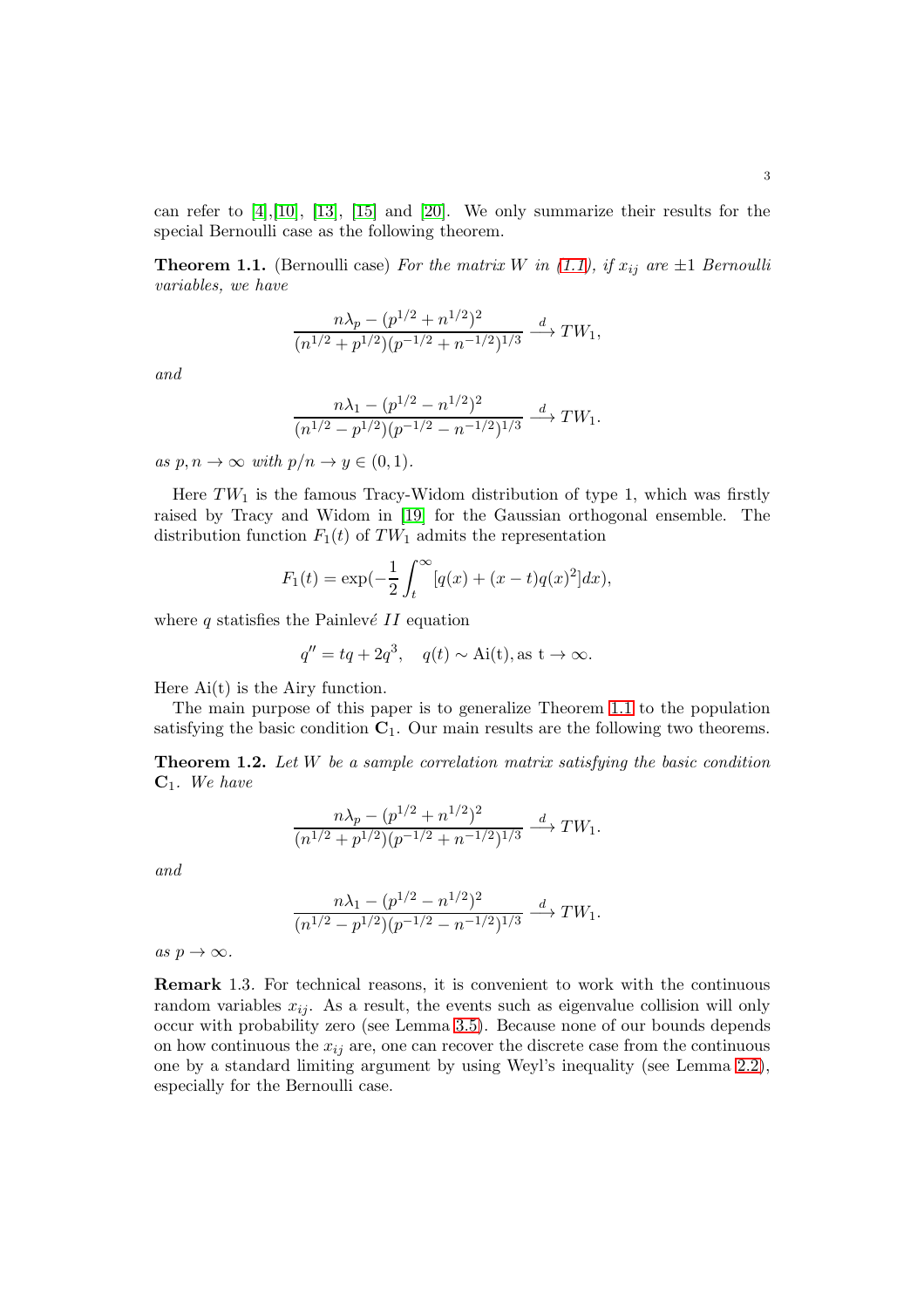If the population is normal, then we can derive the Tracy-Widom law for both the largest and smallest eigenvalues of the matrix  $\mathcal{R} = RR^T$ , where

(1.2) 
$$
R = (r_{ij})_{p,n} := \begin{pmatrix} \frac{x_{11} - \bar{x}_1}{||\mathbf{x}_1 - \bar{x}_1||} & \frac{x_{12} - \bar{x}_1}{||\mathbf{x}_1 - \bar{x}_1||} & \cdots & \frac{x_{1n} - \bar{x}_1}{||\mathbf{x}_1 - \bar{x}_1||} \\ \vdots & \vdots & \vdots & \vdots \\ \frac{x_{p1} - \bar{x}_p}{||\mathbf{x}_p - \bar{x}_p||} & \frac{x_{p2} - \bar{x}_p}{||\mathbf{x}_p - \bar{x}_p||} & \cdots & \frac{x_{pn} - \bar{x}_p}{||\mathbf{x}_p - \bar{x}_p||} \end{pmatrix}.
$$

Here  $\bar{x}_i = n^{-1} \sum_{j=1}^n x_{ij}$  and  $\mathbf{x}_i - \bar{x}_i$  means each element  $x_{ij}$  of  $\mathbf{x}_i$  will be subtracted by  $\bar{x}_i$ ,  $i = 1, \dots, p$ . We denote the ordered eigenvalues of  $\mathcal{R}$  by  $0 \leq \lambda_1(\mathcal{R}) \leq \dots \leq$  $\lambda_p(\mathcal{R})$  below. Actually  $\mathcal R$  is the sample correlation matrix when the population mean is unknown.

<span id="page-3-0"></span>**Theorem 1.3.** For the sample correlation matrix R with i.i.d  $N(0, 1)$  elements, if  $p/n \rightarrow y \in (0,1)$ *, we have* 

$$
\frac{n\lambda_p(\mathcal{R}) - (p^{1/2} + n^{1/2})^2}{(n^{1/2} + p^{1/2})(p^{-1/2} + n^{-1/2})^{1/3}} \xrightarrow{d} TW_1.
$$

*and*

$$
\frac{n\lambda_1(\mathcal{R}) - (p^{1/2} - n^{1/2})^2}{(n^{1/2} - p^{1/2})(p^{-1/2} - n^{-1/2})^{1/3}} \xrightarrow{d} TW_1
$$

 $as p \rightarrow \infty$ .

Throughout the paper, we will use the following ad hoc definitions on the frequent events provided in [\[16\]](#page-33-7).

**Definition 1** (Frequent events). [\[16\]](#page-33-7) Let E be an event depending on n.

• E holds *asymptotically almost surely* if  $\mathbb{P}(E) = 1 - o(1)$ .

• E holds with *high probability* if  $\mathbb{P}(E) \geq 1 - O(n^{-c})$  for some constant  $c > 0$  (independent of  $n$ ).

• E holds with *overwhelming probability* if  $\mathbb{P}(E) \geq O_{C}(n^{-C})$  for every constant  $C > 0$  (or equivalently, that  $\mathbb{P}(E) \geq 1 - \exp(-\omega \log n)$ ).

• *E* holds *almost surely* if  $\mathbb{P}(E) = 1$ .

The main strategy is to prove a so-called "Green function comparison theorem", which was raised by Erdös, Yau and Yin in  $[9]$  for generalized Wigner matrices. We will provide a "Green function comparison theorem" to the sample correlation matrices obeying the assumption  $C_1$  in Section 4, see Theorem [4.3.](#page-20-0) Then by the comparison theorem, we can compare the general distributed case with the Bernoulli case to get Theorem [1.2.](#page-2-1) And as an application, we can also get Theorem [1.3.](#page-3-0)

Our article is organized as follows. In Section 2, we state some basic tools, which can be also found in the series work  $[16]$ ,  $[17]$ ,  $[18]$  and  $[20]$ . And we provide some main technical lemmas and theorems in Section 3. The most important one is the so-called delocalization property of singular vectors, which will be shown as an obstacle to establish the Green function comparison theorem in the sample correlation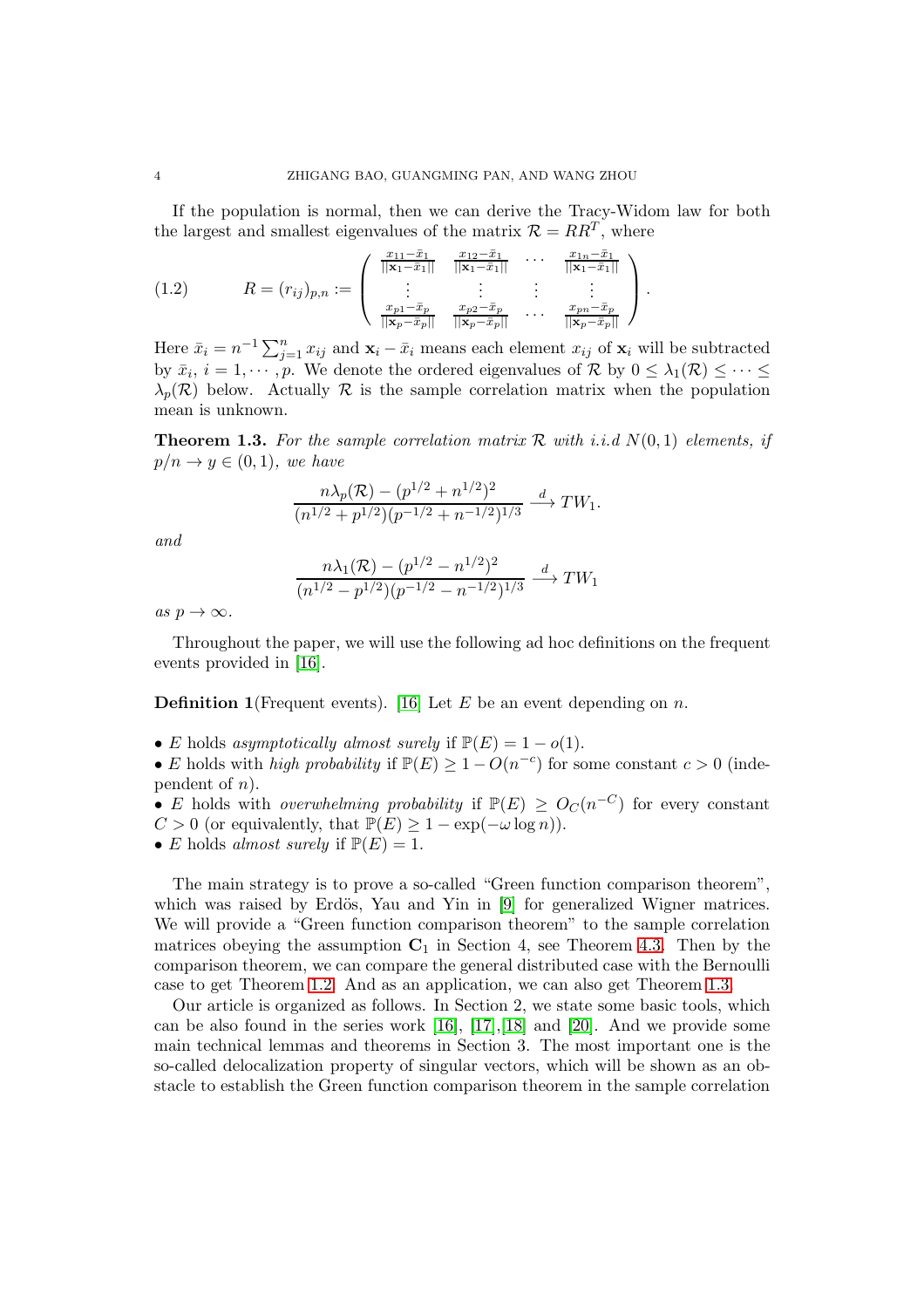matrices case. And in Section 4, we provide a Green function comparison theorem to prove the edge universality for sample correlation matrices satisfying the assumption  $C_1$ . In Section 5, we state the proofs for our main results: Theorem [1.2](#page-2-1) and Theorem [1.3.](#page-3-0)

### 2. Basic Tools

In this section, we state some basic tools from linear algebra and probability theory. Firstly, we denote the ordered singular values of Y by

$$
0 \leq \sigma_1 \leq \sigma_2 \leq \cdots \leq \sigma_p,
$$

then we have  $\sigma_i = \lambda_i^{1/2}$  $i^2$ . If we further denote the unit right singular vector of Y corresponding  $\sigma_i$  by  $u_i$  and the left one by  $v_i$ , we have

$$
(2.1) \t Yu_i = \sigma_i v_i
$$

and

$$
(2.2) \t\t Y^T v_i = \sigma_i u_i.
$$

Below we shall state some tools for eigenvalues, singular values and singular vectors without proof.

**Lemma 2.1.** (Cauchy's interlacing law). Let  $1 \leq p \leq n$ 

(i) *If*  $A_n$  *is an*  $n \times n$  *Hermitian matrix, and*  $A_{n-1}$  *is an*  $n-1 \times n-1$  *minor, then*  $\lambda_i(A_n) \leq \lambda_i(A_{n-1}) \leq \lambda_{i+1}(A_n)$  *for all*  $1 \leq i < n$ *.* 

(ii) *If*  $A_{n,p}$  *is a*  $p \times n$  *matrix, and*  $A_{n,p-1}$  *is a*  $p-1 \times n$  *minor, then*  $\sigma_i(A_{n,p}) \leq$  $\sigma_i(A_{n,p-1}) \leq \sigma_{i+1}(A_{n,p})$  *for all*  $1 \leq i < p$ *.* 

(iii) *If*  $p < n$ ,  $A_{n,p}$  *is a*  $p \times n$  *matrix, and*  $A_{n-1,p}$  *is a*  $p \times n-1$  *minor, then*  $\sigma_{i-1}(A_{n,p}) \leq \sigma_i(A_{n-1,p}) \leq \sigma_i(A_{n,p})$  *for all*  $1 \leq i \leq p$ *, with the understanding that*  $\sigma_0(A_{n,p}) = 0$ . (For  $p = n$ , one can consider its transpose and use (ii) instead.)

<span id="page-4-0"></span>**Lemma 2.2.** (Weyl's inequality) Let  $1 \leq p \leq n$ 

• *If*  $M, N$  are  $n \times n$  *Hermitian matrices, then*  $||\lambda_i(M) - \lambda_i(N)|| \leq ||M - N||_{op}$ *for all*  $1 \leq i \leq n$ *.* 

• *If* M, N are  $p \times n$  matrices, then  $||\sigma_i(M) - \sigma_i(N)|| \leq ||M-N||_{op}$  for all  $1 \leq i \leq p$ .

The following lemma is on the components of a singular vector, which can be found in [\[18\]](#page-34-2).

<span id="page-4-1"></span>**Lemma 2.3.** [\[18\]](#page-34-2) *Let*  $p, n \geq 1$ *, and let* 

$$
A_{p,n} = (A_{p,n-1} h)
$$

*be a*  $p \times n$  *matrix with*  $h \in \mathbb{C}^p$ *, and let*  $\binom{u}{x}$  $\binom{u}{x}$  be a right unit singular vector of  $A_{p,n}$ *with singular value*  $\sigma_i(A_{p,n})$ *, where*  $x \in \mathbb{C}$  *and*  $u \in \mathbb{C}^{n-1}$ *. Suppose that none of the*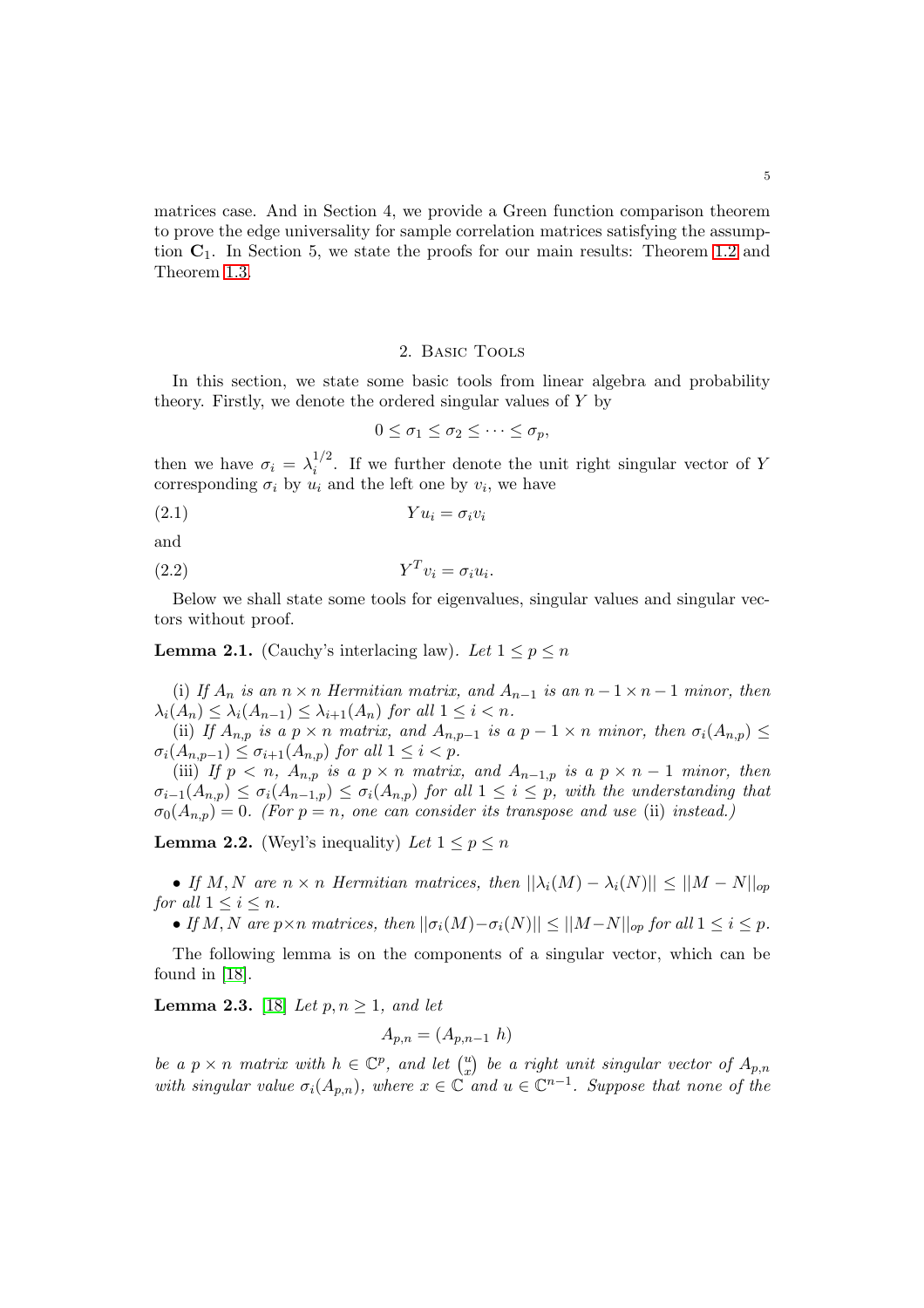*singular values of*  $A_{p,n-1}$  *is equal to*  $\sigma_i(A_{p,n})$ *. Then* 

$$
|x|^2 = \frac{1}{1 + \sum_{j=1}^{\min(p,n-1)} \frac{\sigma_j(A_{p,n-1})^2}{(\sigma_j(A_{p,n-1})^2 - \sigma_i(A_{p,n})^2)^2} |v_j(A_{p,n-1}) \cdot h|^2},
$$

*where*  $\{v_1(A_{p,n-1}), \cdots, v_{\min(p,n-1)}(A_{p,n-1}) \in \mathbb{C}^p\}$  *is an orthonormal system of left singular vectors corresponding to the non-trivial singular values of*  $A_{p,n-1}$  *and*  $v_j(A_{p,n-1})\cdot h = v_j(A_{p,n-1})^*h$  with  $v_j(A_{p,n-1})^*$  being the complex conjugate of  $v_j(A_{p,n-1})$ .

*Similarly, if*

$$
A_{p,n} = \begin{pmatrix} A_{p-1,n} \\ l^* \end{pmatrix}
$$

*for some*  $l \in \mathbb{C}^n$ , and  $(v^T, y)^T$  *is a left unit singular vector of*  $A_{p,n}$  *with singular value*  $\sigma_i(A_{p,n})$ *, where*  $y \in \mathbb{C}$  *and*  $v \in \mathbb{C}^{p-1}$ *, and none of the singular values of*  $A_{p-1,n}$ *are equal to*  $\sigma_i(A_{n,n})$ *, then* 

$$
|y|^2 = \frac{1}{1 + \sum_{j=1}^{\min(p-1,n)} \frac{\sigma_j(A_{p-1,n})^2}{(\sigma_j(A_{p-1,n})^2 - \sigma_i(A_{p,n})^2)^2} |u_j(A_{p-1,n}) \cdot l|^2},
$$

 $where \{u_1(A_{p-1,n}), \cdots, u_{\min(p-1,n)}(A_{p-1,n}) \in \mathbb{C}^n\}$  *is an orthonormal system right singular vectors corresponding to the non-trivial singular values of*  $A_{p-1,n}$ *.* 

Further, we need a frequently used tool in the Random Matrix Theory: the Stieltjes transform of ESD  $F_p(x)$ , which is defined by

<span id="page-5-0"></span>
$$
s_p(z) = \int \frac{1}{x - z} dF_p(x)
$$

for any  $z = E + i\eta$  with  $E \in \mathbb{R}$  and  $\eta > 0$ . If we introduce the Green function  $G(z) = (W - z)^{-1}$ , we also have

(2.3) 
$$
s_p(z) = \frac{1}{p} Tr G(z) = \frac{1}{p} \sum_{k=1}^p G_{kk}.
$$

Here we denote  $G_{jk}$  as the  $(j, k)$  entry of  $G(z)$ . As is well known, the convergence of a tight probability measure sequence is equivalent to the convergence of its Stieltjes transform sequence towards the corresponding transform of the limiting measure. So corresponding to the convergence of  $F_p(x)$  towards  $F_{MP,y}(x)$ , the famous Marčenko-Pastur law  $F_{MP,y}(x)$  whose density function is given by

(2.4) 
$$
\rho_{MP,y} = \frac{1}{2\pi xy} \sqrt{(b-x)(x-a)} \mathbf{1}_{[a,b]}(x),
$$

where  $a = (1 - \sqrt{y})^2$ ,  $b = (1 + \sqrt{y})^2$ ,  $s_p(z)$  almost surely converges to the Stieltjes transform  $s(z)$  of  $F_{MP,y}(x)$ . Here

(2.5) 
$$
s(z) = \frac{1 - y - z + \sqrt{(z - 1 - y)^2 - 4y}}{2yz},
$$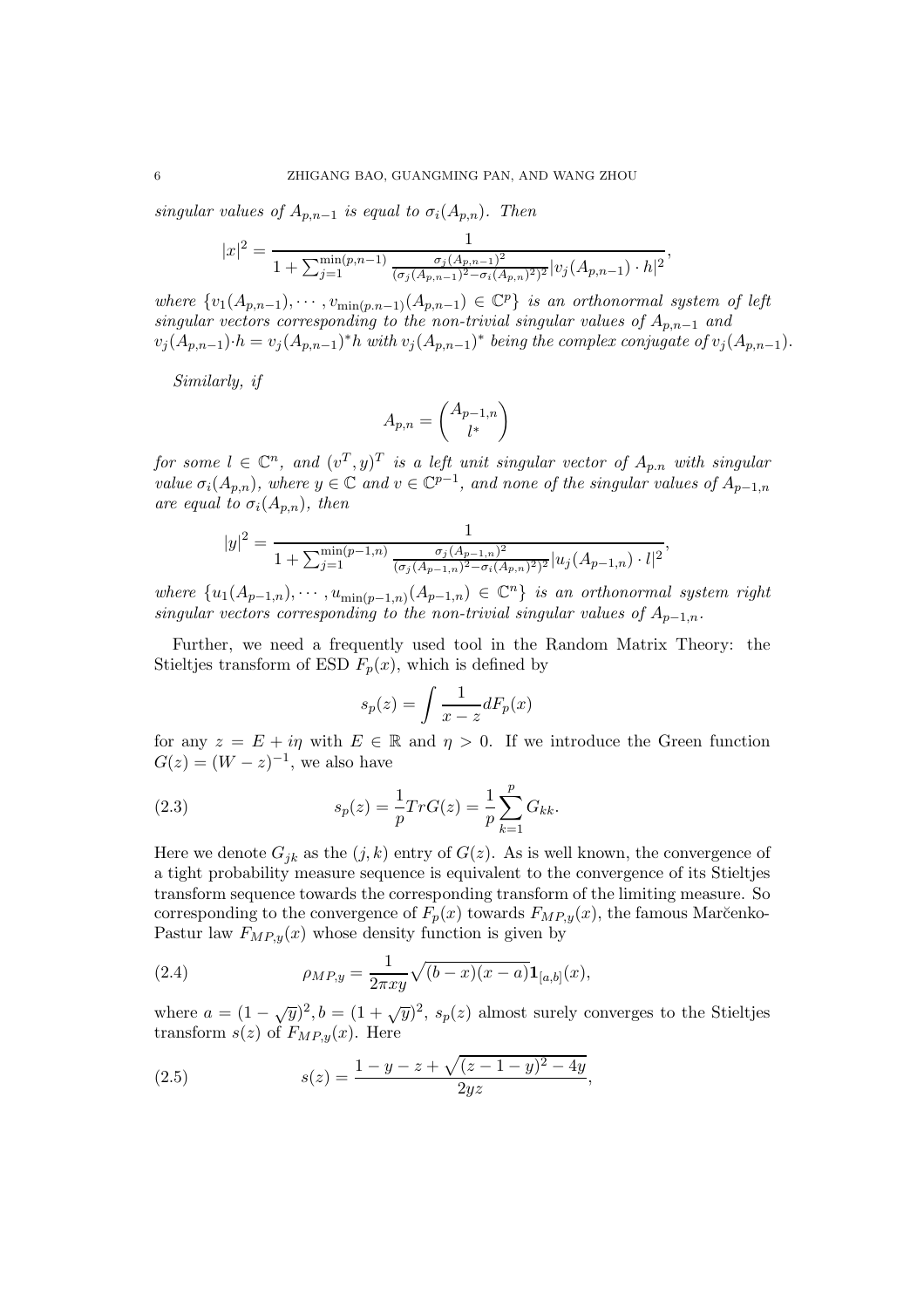where the square root is defined as the analytic extension of the positive square root of the positive numbers. Moreover,  $s(z)$  satisfies the equation

(2.6) 
$$
s(z) + \frac{1}{y+z-1+yzs(z)} = 0.
$$

If we denote the k-th row of Y by  $y_k^T$  and the remaining  $(p-1) \times n$  matrix after deleting  $y_k^T$  by  $Y^{(k)}$ , one has

<span id="page-6-2"></span><span id="page-6-0"></span>
$$
W = \left( \begin{array}{cc} 1 & \mathbf{y}_1^T Y^{(1)T} \\ Y^{(1)} \mathbf{y}_1 & Y^{(1)} Y^{(1)T} \end{array} \right).
$$

By Schur's complement,

(2.7) 
$$
G_{11} = \frac{1}{1 - z - \mathbf{y}_1^T Y^{(1)T} (Y^{(1)} Y^{(1)T} - z)^{-1} Y^{(1)} \mathbf{y}_1}
$$

$$
= \frac{1}{1 - z - \mathbf{y}_1^T Y^{(1)T} Y^{(1)} (Y^{(1)T} Y^{(1)} - z)^{-1} \mathbf{y}_1}.
$$

The formula of  $G_{kk}$  is analogous. By [\(2.3\)](#page-5-0), we have the following lemma on the decomposition of  $s_p(z)$ :

<span id="page-6-3"></span>Lemma 2.4. *For the matrix* W*, we have*

$$
s_p(z) = \frac{1}{p} \sum_{k=1}^p \frac{1}{1 - z - \mathbf{y}_k^T Y^{(k)T} Y^{(k)} (Y^{(k)T} Y^{(k)} - z)^{-1} \mathbf{y}_k}.
$$

The last main tool we need comes from the probability theory, which is a concentration inequality for projections of random vectors. The details of the proof can also be found in [\[16\]](#page-33-7).

<span id="page-6-1"></span>**Lemma 2.5.** Let  $\mathcal{X} = (\xi_1, \dots, \xi_n)^T \in \mathbb{C}^n$  be a random vector whose entries are *independent with mean zero, variance 1, and are bounded in magnitude by* K *almost surely for some* K, where  $K \geq 10 \times |\xi|^4 + 1$ . Let H be a subspace of dimension d *and*  $\pi_H$  *the orthogonal projection onto* H. Then

$$
\mathbb{P}(|||\pi_H(\mathcal{X})|| - \sqrt{d}| \ge t) \le 10 \exp(-\frac{t^2}{10K^2}).
$$

*In particular, one has*

$$
||\pi_H(\mathcal{X})|| = \sqrt{d} + O(K \log n)
$$

*with overwhelming probability.*

## 3. Main Technical Results

In this section, we provide our main technical results: the local MP law for sample correlation matrices, and the delocalization property for the singular vectors. Both results will be proved under much weaker assumption than  $C_1$ . We form them into the following two theorems.

Let us introduce more notation. For any interval  $I \subset \mathbb{R}$ , we use  $N_I$  to denote the number of the eigenvalues of W falling into I, and use |I| to denote the length of I.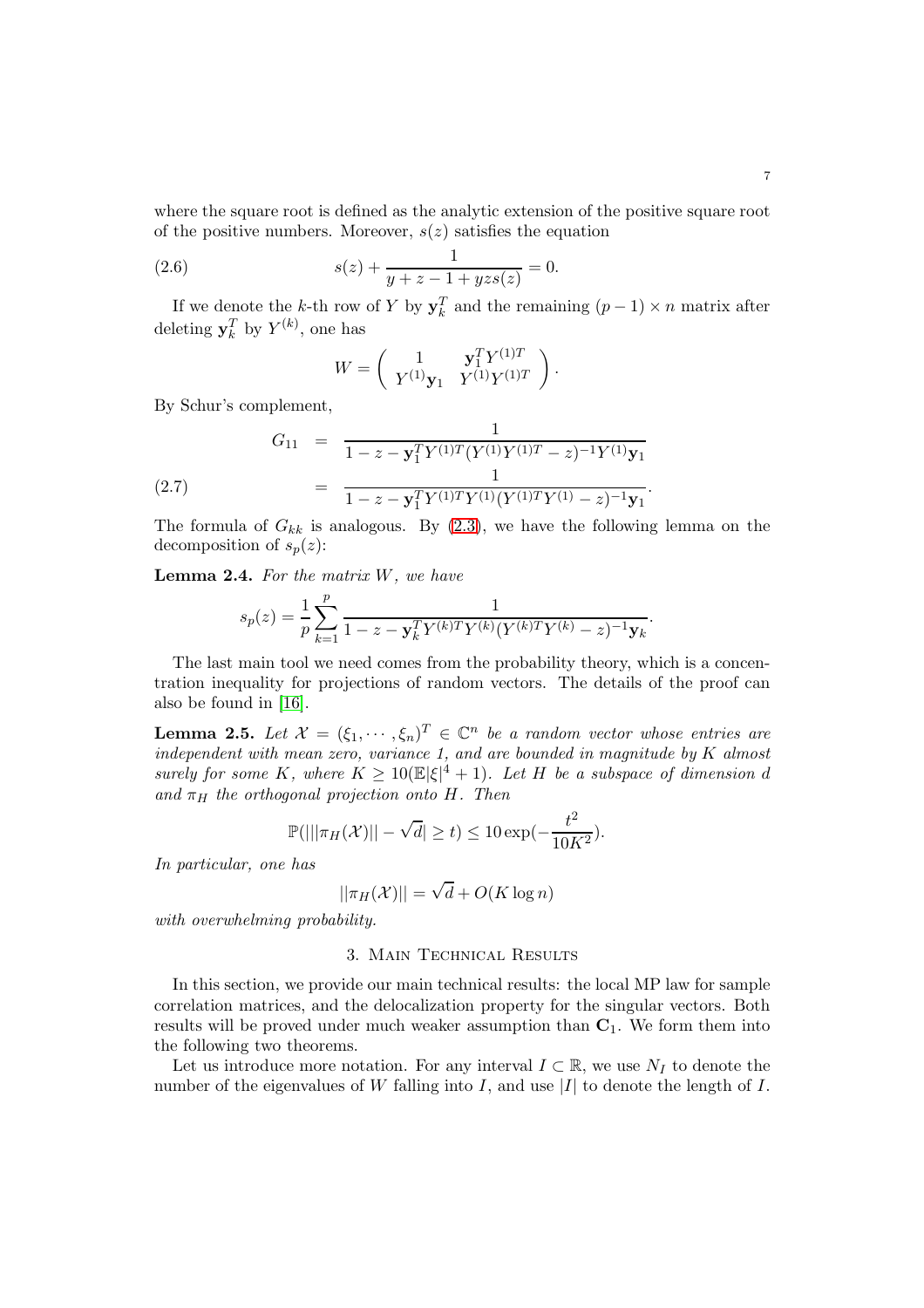<span id="page-7-1"></span>**Theorem 3.1.** *(Local MP law). Assume that*  $p/n \rightarrow y$  *with*  $0 \le y \le 1$ *. And*  ${x_{ij} : 1 \leq i \leq p, 1 \leq j \leq n}$  *is a collection of independent (but not necessary identically distributed) random variables with mean zero and variance 1.* If  $|x_{ij}| \leq K$ *almost surely for some*  $K = o(p^{1/C_0} \delta^2 log^{-1} p)$  *with some*  $0 < \delta < 1/2$  *and some large constant*  $C_0$  *for all*  $i, j$ *, one has with overwhelming probability that the number of eigenvalues*  $N_I$  *for any interval*  $I \subset [a/2, 2b]$  *with*  $|I| \geq \frac{K^2 \log^7 p}{\delta^9 p}$  $rac{\log^+ p}{\delta^9 p}$  obeys

<span id="page-7-0"></span>(3.1) 
$$
|N_I - p \int_I \rho_{MP,y}(x) dx| \leq \delta p |I|.
$$

Remark 3.1*.* The topic of the limiting spectrum distribution on short scales was firstly raised by Erdős, Schlein and Yau in [\[6\]](#page-33-10) for Wigner matrices. Such type of results are shown to be quite necessary for the proof of the famous universality conjectures in the Random Matrix Theory, for example, see [\[8\]](#page-33-11) and [\[16\]](#page-33-7).

Remark 3.2*.* A strong type of the local MP law has been established for more general matrix models in a very recent paper of Pillai and Yin, see Theorem 1.5, [\[14\]](#page-33-12). In fact, from Theorem 1.5 of [\[14\]](#page-33-12), one can get a more precise bound than that in [\(3.1\)](#page-7-0) if we replace  $\rho_{MP,y}(x)$  by the nonasymptotic MP law  $\rho_W(x)$  defined in Section 4. Moreover, Pillai and Yin's strong local MP law also provides some crucial estimates on individual elements of the Green function  $G$ , which will be used to establish our Green function comparison theorem in Section 4.

<span id="page-7-2"></span>Theorem 3.2. *(Delocalization of singular vectors) Under the assumptions of Theorem* [3.1](#page-7-1) and  $\mathbb{E}x_{ij}^3 = 0$ , if we assume  $x_{ij}'s$  are continuous random variables, then *with overwhelming probability all the left and right unit singular vectors of* W *have all components uniformly of size at most*  $p^{-1/2} K^{C_0/2} \log^{O(1)} p$ .

<span id="page-7-3"></span>Remark 3.3*.* Note that a little weaker delocalization property for the left singular vector  $v_i$  can also be found in Theorem 1.2 *(iv)* of Pillai and Yin [\[14\]](#page-33-12).

Now if we denote

$$
X = \begin{pmatrix} \frac{x_{11}}{\sqrt{n}} & \frac{x_{12}}{\sqrt{n}} & \cdots & \frac{x_{1n}}{\sqrt{n}} \\ \vdots & \vdots & \vdots & \vdots \\ \frac{x_{p1}}{\sqrt{n}} & \frac{x_{p2}}{\sqrt{n}} & \cdots & \frac{x_{pn}}{\sqrt{n}} \end{pmatrix},
$$

then  $S := XX^T$  is the sample covariance matrix corresponding to W. We further denote the ordered eigenvalues of S by  $0 \leq \tilde{\lambda}_1 \leq \cdots \leq \tilde{\lambda}_p$  and introduce the matrix

$$
D = \left( \begin{array}{ccc} \frac{\sqrt{n}}{||\mathbf{x}_1||} & & \\ & \ddots & \\ & & \frac{n}{||\mathbf{x}_p||} \end{array} \right).
$$

By Theorem 5.9 of [\[1\]](#page-33-13), we have  $\tilde{\lambda}_p = b + o(1)$  holds with overwhelming probability. In fact, it is easy to see  $\tilde{\lambda}_1 = a + o(1)$  holds with overwhelming probability as well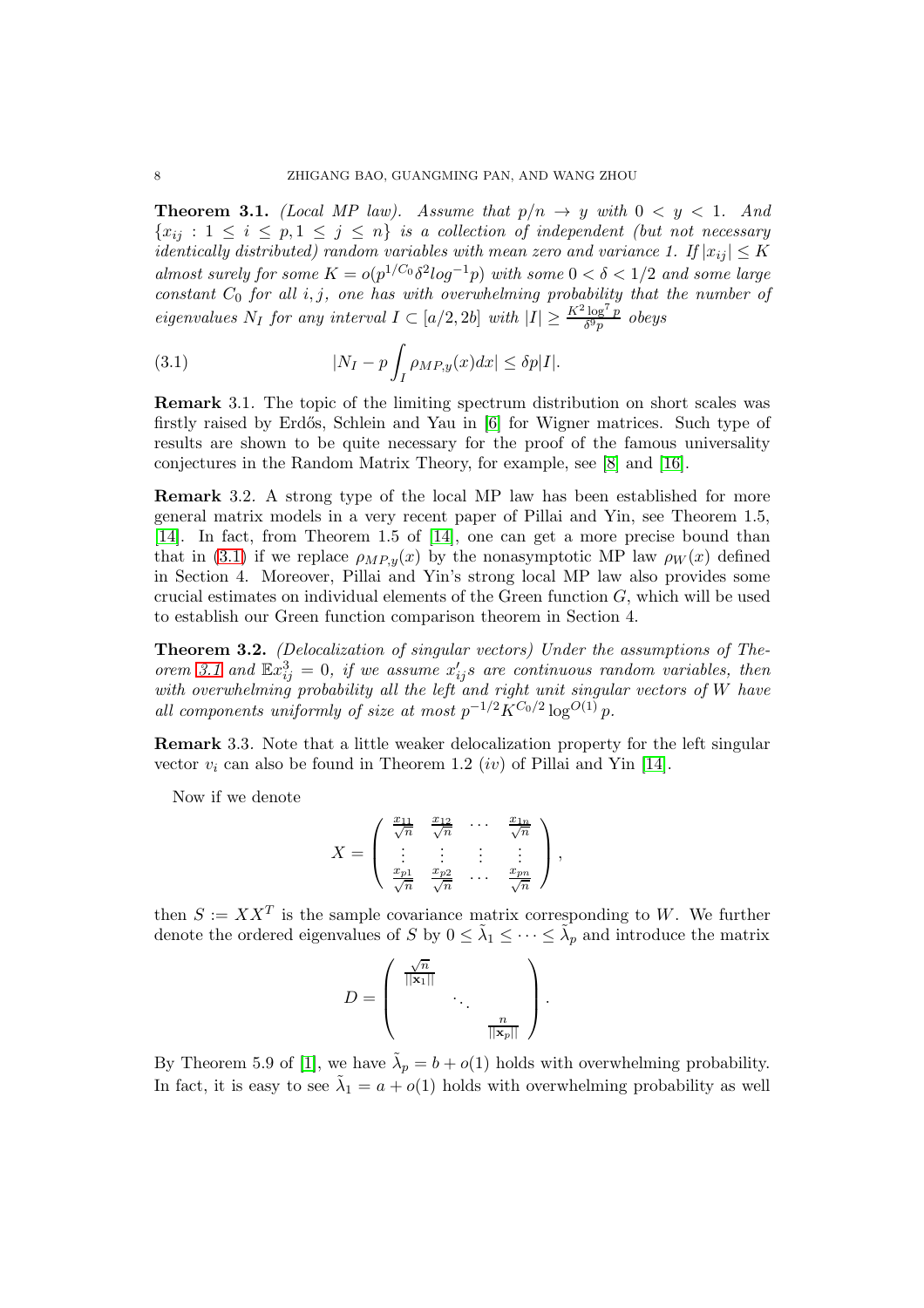by a similar discussion through moment method. Observe that  $W = DSD$ , and  $||D-I||_{op} = o(1)$  holds with overwhelming probability. By Lemma [2.2,](#page-4-0) we also have

(3.2) 
$$
\lambda_1 = a + o(1), \ \lambda_p = b + o(1)
$$

holds with overwhelming probability. So below we always assume  $\lambda_i \in (a/2, 2b), 1 \leq$  $i \leq p$ .

The proof of Theorem [3.1](#page-7-1) is partially based on the lemmas of Section 2. It turns out to be quite similar to the case of sample covariance matrices and Wigner matrices, see [\[7\]](#page-33-14), [\[8\]](#page-33-11), [\[18\]](#page-34-2) and [\[20\]](#page-34-0). However, the delocalization of the right singular vector  $u_i$  of Y is an obstacle, owing to the lack of independence between the columns of  $Y$ .

For the convenience of the reader, we provide a short proof of Theorem [3.1](#page-7-1) at first. Our main task in this section is the proof of Theorem [3.2,](#page-7-2) more precisely, the right singular vector part of the theorem.

*Proof of Theorem [3.1.](#page-7-1)* We provide the following crude upper bound on  $N_I$  at first.

<span id="page-8-1"></span>**Lemma 3.3.** *Under the assumptions of Theorem [3.1,](#page-7-1) we have for any interval*  $I \subset \mathbb{R}$  $with |I| \gg K^2 \log^2 p/p$ , and large enough  $C > 0$ 

$$
N_I \leq C p |I|
$$

*with overwhelming probability.*

*Proof.* Firstly we introduce the notation

$$
W^{(k)} = Y^{(k)}Y^{(k)T}, \ \mathcal{W}^{(k)} = Y^{(k)^T}Y^{(k)}, \ G^{(k)} = (W^{(k)} - z)^{-1}, \ \mathcal{G}^{(k)} = (\mathcal{W}^{(k)} - z)^{-1}.
$$

Let  $\lambda_{\alpha}^{(1)}, \alpha = 1, \cdots, p-1$  denote the eigenvalues of the  $(p-1) \times (p-1)$  matrix  $W^{(1)}$ . Thus  $\lambda_{\alpha}^{(1)}$ ,  $\alpha = 1, \cdots, p-1$  are also the eigenvalues of the  $n \times n$  matrix  $\mathcal{W}^{(1)}$ , whose other eigenvalues are all zeros. We further use  $\nu_{\alpha}$  to denote the eigenvector of  $\mathcal{W}^{(1)}$ corresponding to the eigenvalue  $\lambda_{\alpha}^{(1)}$ , and introduce the quantity

<span id="page-8-2"></span>(3.3) 
$$
\xi_{\alpha} = n|\mathbf{y}_{1} \cdot \nu_{\alpha}|^{2} = \frac{n}{||\mathbf{x}_{1}||^{2}}|\mathbf{x}_{1} \cdot \nu_{\alpha}|^{2} =: \frac{n}{||\mathbf{x}_{1}||^{2}}\tilde{\xi}_{\alpha}.
$$

We can rewrite [\(2.7\)](#page-6-0) as

<span id="page-8-3"></span>(3.4) 
$$
G_{11} = \frac{1}{1 - z - \frac{1}{n} \sum_{\alpha=1}^{p-1} \frac{\lambda_{\alpha}^{(1)} \xi_{\alpha}}{\lambda_{\alpha}^{(1)} - z}}.
$$

By Cauchy's interlacing law, we also have  $\lambda_{\alpha}^{(1)} \in [a/2, 2b]$  with overwhelming probability. Then for any  $z = E + i\eta$  such that  $E \in [a/2, 2b]$ , we have

<span id="page-8-0"></span>
$$
(3.5) \qquad |\Im G_{kk}| \le \frac{1}{\eta + \frac{\eta}{n} \sum_{\alpha=1}^{p-1} \frac{\lambda_{\alpha}^{(1)} \xi_{\alpha}}{(\lambda_{\alpha}^{(1)} - E)^2 + \eta^2}} \le \frac{C_1 p \eta}{\sum_{\alpha: |\lambda_{\alpha}^{(1)} - E| \le \eta} \xi_{\alpha}}
$$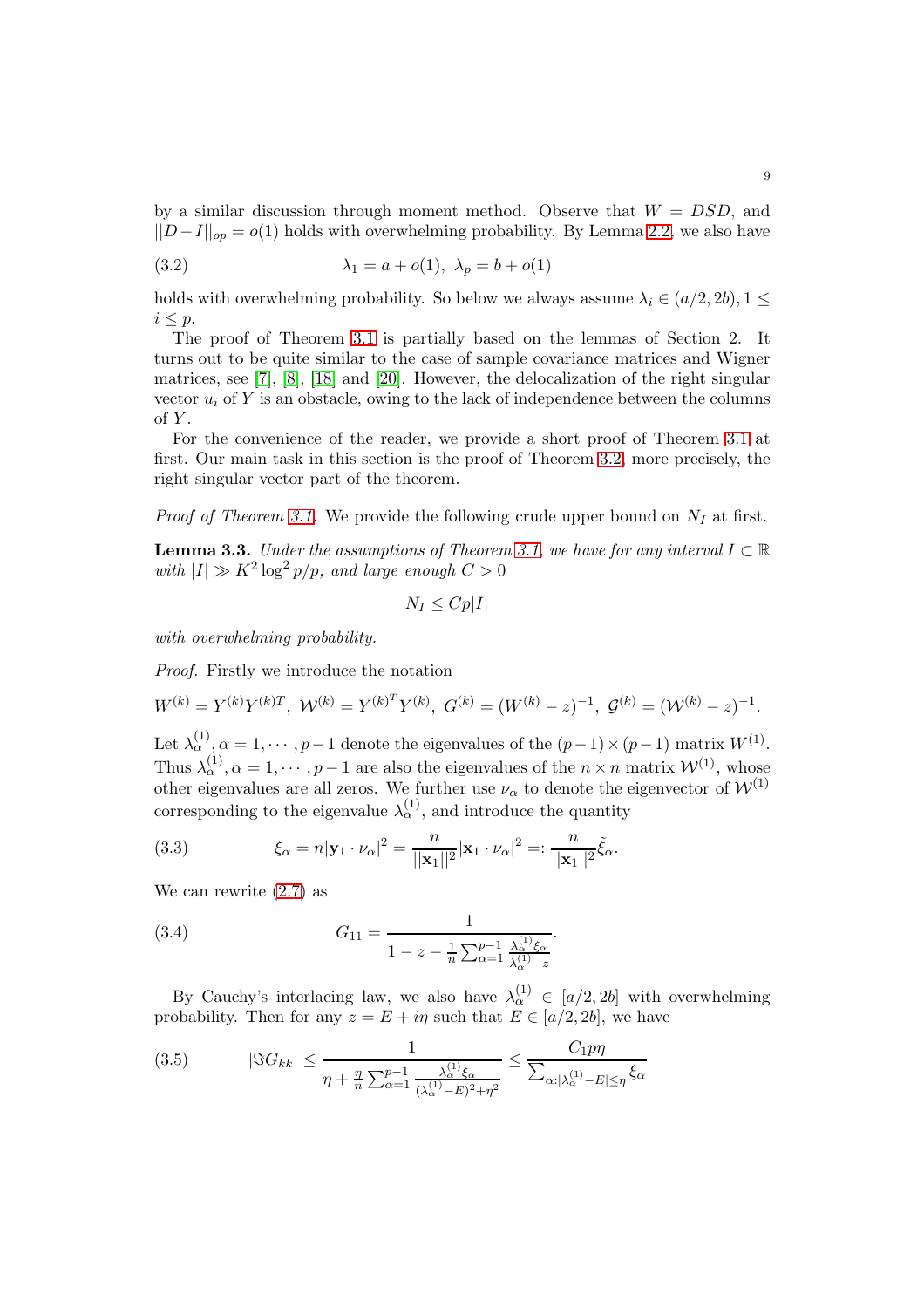for any  $k \in \{1, \dots, p\}$ . Now we set  $I = [E - \eta/2, E + \eta/2]$ . Notice that there always exists some positive constant  $C_2$  such that

<span id="page-9-0"></span>(3.6) 
$$
N_I \leq C_2 p \eta \Im s_p(z) = C_2 \eta \sum_{k=1}^p \Im G_{kk}.
$$

If we set  $C_3 = C_1 C_2$ , it follows from [\(3.5\)](#page-8-0) and [\(3.6\)](#page-9-0) that

<span id="page-9-1"></span>
$$
\mathbb{P}(N_I \geq Cpn) \n= \mathbb{P}\Big(\sum_{k=1}^p \Im G_{kk} \geq C_2^{-1}Cp \text{ and } N_I \geq Cpn\Big) \n\leq p\mathbb{P}\Big(\sum_{\alpha:|\lambda_{\alpha}^{(1)}-E|\leq \eta/2} \xi_{\alpha} \leq C_3C^{-1}p\eta \text{ and } N_I \geq Cpn\Big) \n\leq p\mathbb{P}\Big(\frac{n}{||\mathbf{x}_1||^2} \sum_{\alpha:|\lambda_{\alpha}^{(1)}-E|\leq \eta/2} \xi_{\alpha} \leq C_3C^{-1}p\eta \text{ and } N_I \geq Cpn\Big) \n(3.7) \leq p\mathbb{P}(||\mathbf{x}_1||^2 \geq 2n) + p\mathbb{P}\Big(\sum_{\alpha:|\lambda_{\alpha}^{(1)}-E|\leq \eta/2} \xi_{\alpha} \leq 2C_3C^{-1}p\eta \text{ and } N_I \geq Cpn\Big).
$$

The first term of [\(3.7\)](#page-9-1) is obviously exponential small by the Hoeffding inequality. For the second term, we use Lemma [2.5.](#page-6-1) Now we specialize  $\mathcal X$  in Lemma [2.5](#page-6-1) to be  $\mathbf{x}_1$  and the subspace H to be the one generated by eigenvectors  $\{\nu_\alpha : \lambda_\alpha^{(1)} \in I\}.$ Thus one has

$$
d = N_I \ge C p \eta \gg C K^2 \log^2 n.
$$

Then by Lemma [2.5](#page-6-1) we have

$$
\sum_{\alpha: |\lambda_{\alpha}^{(1)} - E| \le \eta/2} \tilde{\xi}_{\alpha} = ||\pi_H(\mathcal{X})||^2 > \frac{1}{2}Cp\eta
$$

with overwhelming probability. This implies that the second term of  $(3.7)$  is expo-nential small when C is large enough. So we conclude the proof of Lemma [3.3.](#page-8-1)  $\Box$ 

Now we proceed to prove Theorem [3.1.](#page-7-1) The basic strategy is to compare  $s_p(z)$ and  $s(z)$  with small imaginary part  $\eta$ . In fact, we have the following proposition.

<span id="page-9-2"></span>Proposition 3.1. Let  $1/10 \ge \eta \ge \frac{1}{n}$  $\frac{1}{n}$ , and  $L_1, L_2, \epsilon, \delta > 0$ . Suppose that one has the *bound*

$$
|s_p(z) - s(z)| \le \delta
$$

*with (uniformly) overwhelming probability for all*  $z = E + i\eta$  *such that*  $E \in [L_1, L_2]$ *and*  $\Im z \geq \eta$ . Then for any interval  $I \subset [L_1 + \epsilon, L_2 - \epsilon]$  with  $|I| \geq \max(2\eta, \frac{\eta}{\delta})$  $\frac{\eta}{\delta} \log \frac{1}{\delta}$ ), *one has*

$$
|N_I - n \int_I \rho_{MP,y}(x) dx| \le \delta n |I|
$$

*with overwhelming probability.*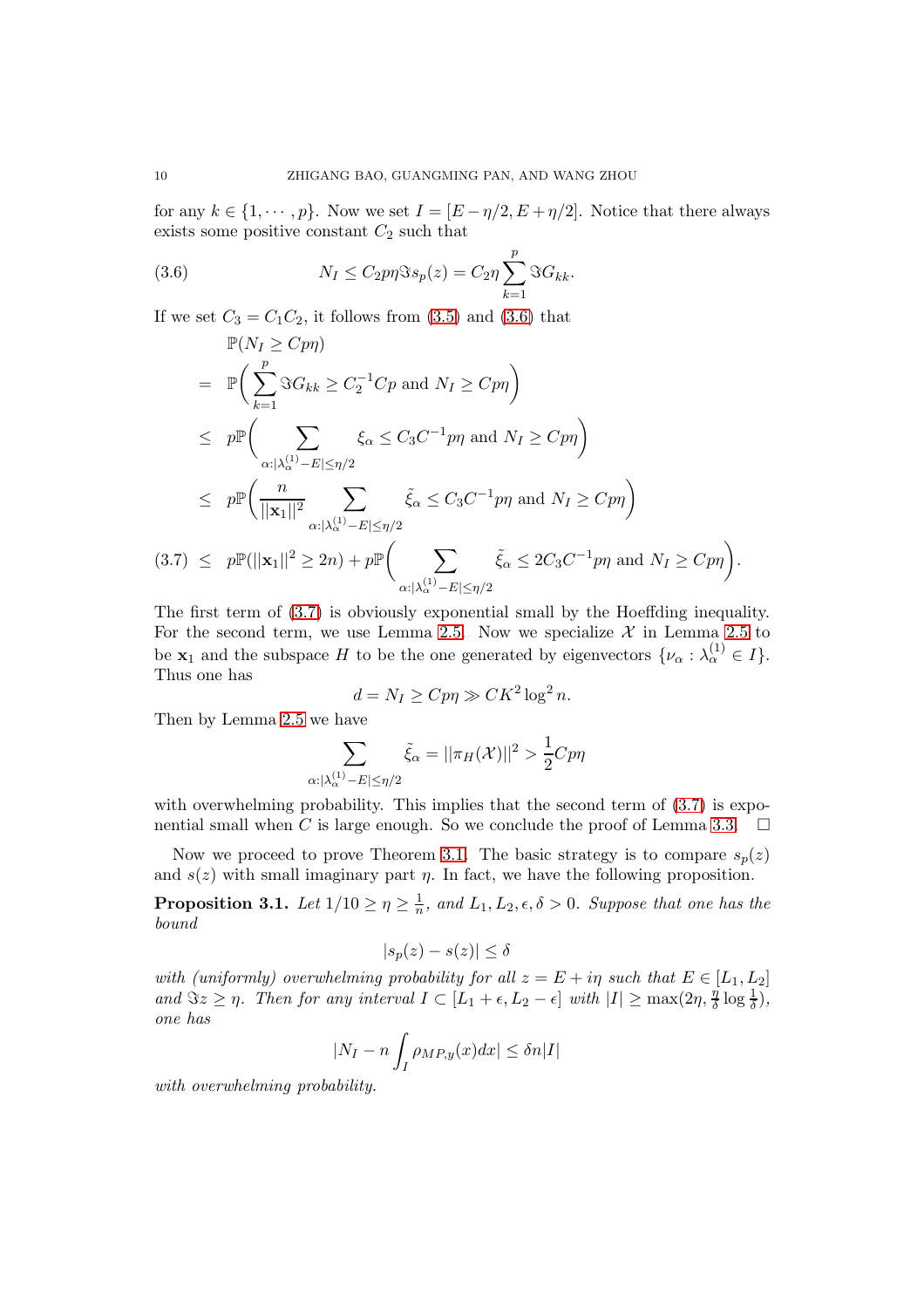Remark 3.4*.* Proposition [3.1](#page-9-2) is an extension of Lemma 29 of [\[18\]](#page-34-2) up to the edge, whose proof can be found in [\[20\]](#page-34-0). In fact, the proof can be taken in the same manner as that of Lemma 64 in [\[16\]](#page-33-7) for the Wigner matrix.

So in view of Proposition [3.1,](#page-9-2) to prove Theorem [3.1,](#page-7-1) we only need to prove that the bound

$$
(3.8) \t\t |s_p(z) - s(z)| \le \delta
$$

holds with (uniformly) overwhelming probability for all  $z = E + i\eta$  such that  $E \in$  $[a/2-\epsilon, 2b+\epsilon]$  and  $1/10 \ge \eta \ge \frac{K^2 \log^6 n}{n\delta^8}$ . To prove [\(3.8\)](#page-10-0) we need to derive a consistent equation for  $s_p(z)$ , which is similar to the equation [\(2.6\)](#page-6-2) for  $s(z)$ .

Firstly by Lemma [2.4](#page-6-3) we can rewrite  $s_p(z)$  as

<span id="page-10-0"></span>
$$
s_p(z) = \frac{1}{p} \sum_{k=1}^p \frac{1}{1 - z - d_k},
$$

with

$$
d_k = \mathbf{y}_k^T \mathcal{W}^{(k)} \mathcal{G}^{(k)} \mathbf{y}_k.
$$

Then the proof of [\(3.8\)](#page-10-0) can be taken in the same manner as the counterpart of the sample covariance matrix case (see the proof of formula (4.12) of [\[20\]](#page-34-0)). We only state the different parts below and leave the details to the reader. We remark here that we consider the domain  $[L_1, L_2] = [a/2 - \epsilon, 2b + \epsilon]$  rather than  $[a, b]$  in [\[20\]](#page-34-0). However, if one goes through the proof in [\[20\]](#page-34-0), it is not difficult to see that the proof towards any domain  $[L_1, L_2]$  containing  $[a, b]$  is the same. The only minor difference between our case and the sample covariance matrix in [\[20\]](#page-34-0) is the estimation of  $d_k$ . We will only deal with  $d_1$  in the sequel. The others are analogous. By  $(3.3)$  and  $(3.4)$ , we have

<span id="page-10-1"></span>
$$
(3.9) \t d_1 = \frac{1}{n} \sum_{\alpha=1}^{p-1} \frac{\lambda_{\alpha}^{(1)} \xi_{\alpha}}{\lambda_{\alpha}^{(1)} - z} = \frac{1}{n} \sum_{\alpha=1}^{p-1} \frac{\lambda_{\alpha}^{(1)}}{\lambda_{\alpha}^{(1)} - z} + \frac{1}{n} \sum_{\alpha=1}^{p-1} \frac{\lambda_{\alpha}^{(1)} (\xi_{\alpha} - 1)}{\lambda_{\alpha}^{(1)} - z}.
$$

For the first term of [\(3.9\)](#page-10-1) we have

$$
\frac{1}{n}\sum_{\alpha=1}^{p-1} \frac{\lambda_{\alpha}^{(1)}}{\lambda_{\alpha}^{(1)}-z} = \frac{p-1}{n} + \frac{z}{n}\sum_{j=1}^{p-1} \frac{1}{\lambda_{\alpha}^{(1)}-z} := \frac{p-1}{n}(1+zs_{p}^{(1)}(z)),
$$

where

$$
s_p^{(1)}(z) = \frac{1}{p-1} \sum_{j=1}^{p-1} \frac{1}{\lambda_{\alpha}^{(1)} - z}
$$

is the Stieltjes transform of the ESD of  $W^{(1)}$ . Then by the Cauchy's interlacing property, we have

$$
|s_p(z) - (1 - \frac{1}{p})s_p^{(1)}(z)| = O(\frac{1}{p} \int_{\mathbb{R}} \frac{1}{|x - z|^2} dx) = O(\frac{1}{p\eta}).
$$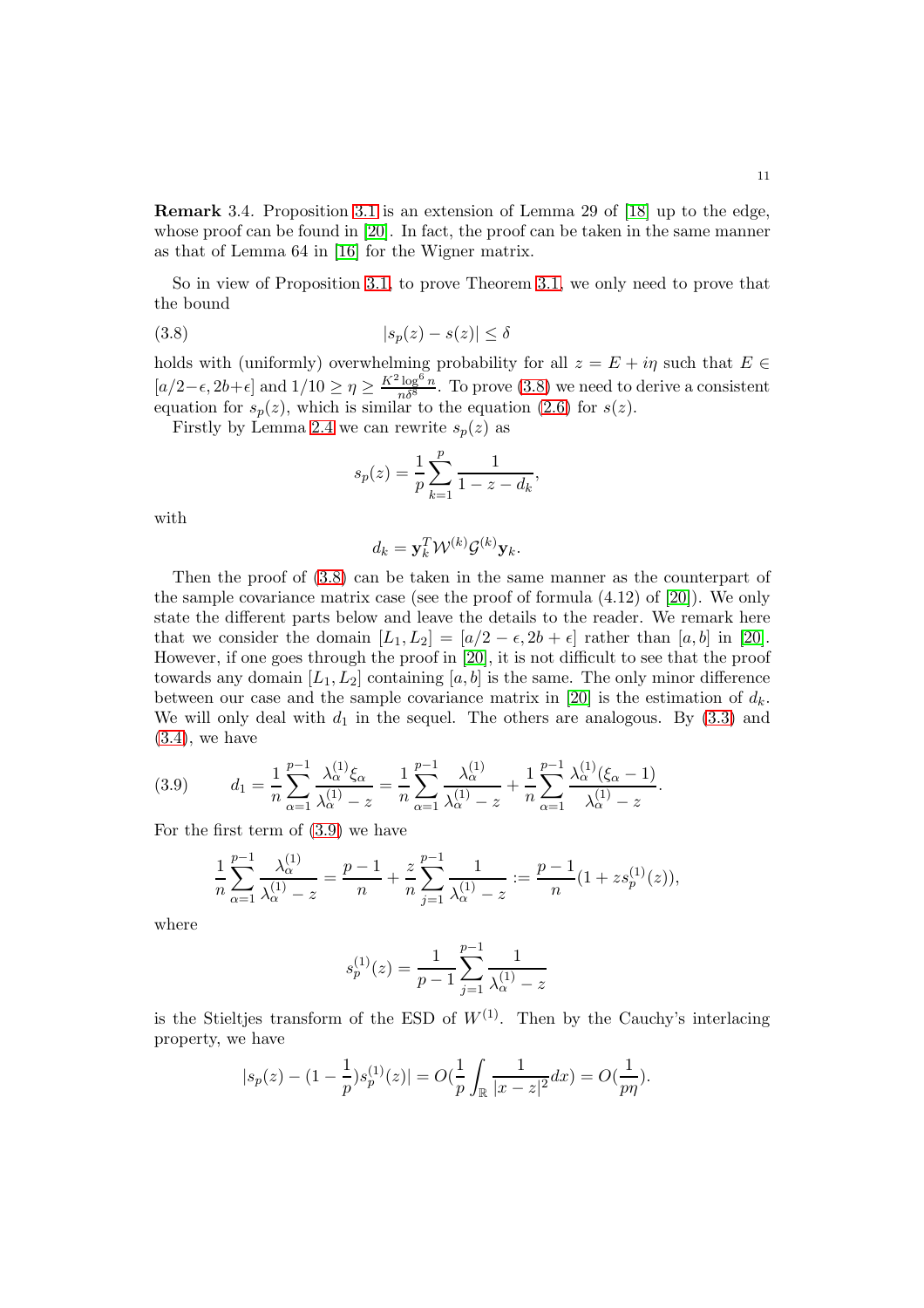Consequently one has

(3.10) 
$$
\frac{1}{n} \sum_{\alpha=1}^{p-1} \frac{\lambda_{\alpha}^{(1)}}{\lambda_{\alpha}^{(1)} - z} = \frac{p-1}{n} + z \frac{p}{n} s_p(z) + o(\delta^2).
$$

Now we provide the following lemma on the second term of [\(3.9\)](#page-10-1).

<span id="page-11-4"></span>**Lemma 3.4.** *For all*  $z = E + i\eta$  *with*  $E \in [a/2 - \epsilon, 2b + \epsilon]$  *and*  $\eta \ge \frac{K^2 \log^6 n}{n\delta^8}$ ,

<span id="page-11-3"></span><span id="page-11-0"></span>
$$
\frac{1}{n} \sum_{\alpha=1}^{p-1} \frac{\lambda_{\alpha}^{(1)}(\xi_{\alpha} - 1)}{\lambda_{\alpha}^{(1)} - z} = o(\delta^2)
$$

*uniformly in* z *with overwhelming probability.*

*Proof.* We set  $R_j = (\xi_j - 1)$ . By [\(3.3\)](#page-8-2) and the fact that

(3.11) 
$$
\frac{n}{||\mathbf{x}_1||^2} = 1 + O(\frac{K^2 \log^2 n}{\sqrt{n}})
$$

holds with overwhelming probability, we have for any  $T \subset \{1, \dots, p-1\}$ 

<span id="page-11-2"></span>(3.12) 
$$
\sum_{j \in T} R_j = \frac{n}{||\mathbf{x}_1||^2} \sum_{j \in T} |\mathbf{x}_1 \cdot \nu_j|^2 - |T|.
$$

By using Lemma [2.5,](#page-6-1) we have

(3.13) 
$$
\sum_{j\in T} |\mathbf{x}_1 \cdot \nu_j|^2 = T + O\left(\sqrt{T}K \log n \vee K^2 \log^2 n\right),
$$

where  $a \vee b = \max(a, b)$ . By inserting [\(3.11\)](#page-11-0) and [\(3.13\)](#page-11-1) into [\(3.12\)](#page-11-2), we have

<span id="page-11-1"></span>
$$
\sum_{j\in T} R_j = \sum_{j\in T} |\mathbf{x}_1 \cdot \nu_j|^2 - |T| + O\left(\frac{T K^4 \log^4 n}{\sqrt{n}}\right).
$$

If we choose  $T = \log^{O(1)} n$ , we always have

$$
\sum_{j \in T} R_j = \sum_{j \in T} |\mathbf{x}_1 \cdot \nu_j|^2 - |T| + o(\delta^2).
$$

Then the following part of the proof is the same as that in the sample covariance matrix case. One can refer to the proof of Proposition 4.6 of [\[20\]](#page-34-0) for details.  $\Box$ 

Now we proceed to the proof of Theorem [3.1.](#page-7-1) By [\(3.9\)](#page-10-1), [\(3.10\)](#page-11-3) and Lemma [3.4](#page-11-4) we can get the following equation

<span id="page-11-5"></span>(3.14) 
$$
s_p(z) + \frac{1}{\frac{p}{n} + z - 1 + z_n^p s_p(z) + o(\delta^2)} = 0.
$$

By a standard comparison of  $(3.14)$  and  $(2.6)$  (see [\[20\]](#page-34-0) for example), we have  $(3.8)$ . Thus by Proposition [3.1](#page-9-2) we conclude the proof of Theorem [3.1.](#page-7-1)  $\Box$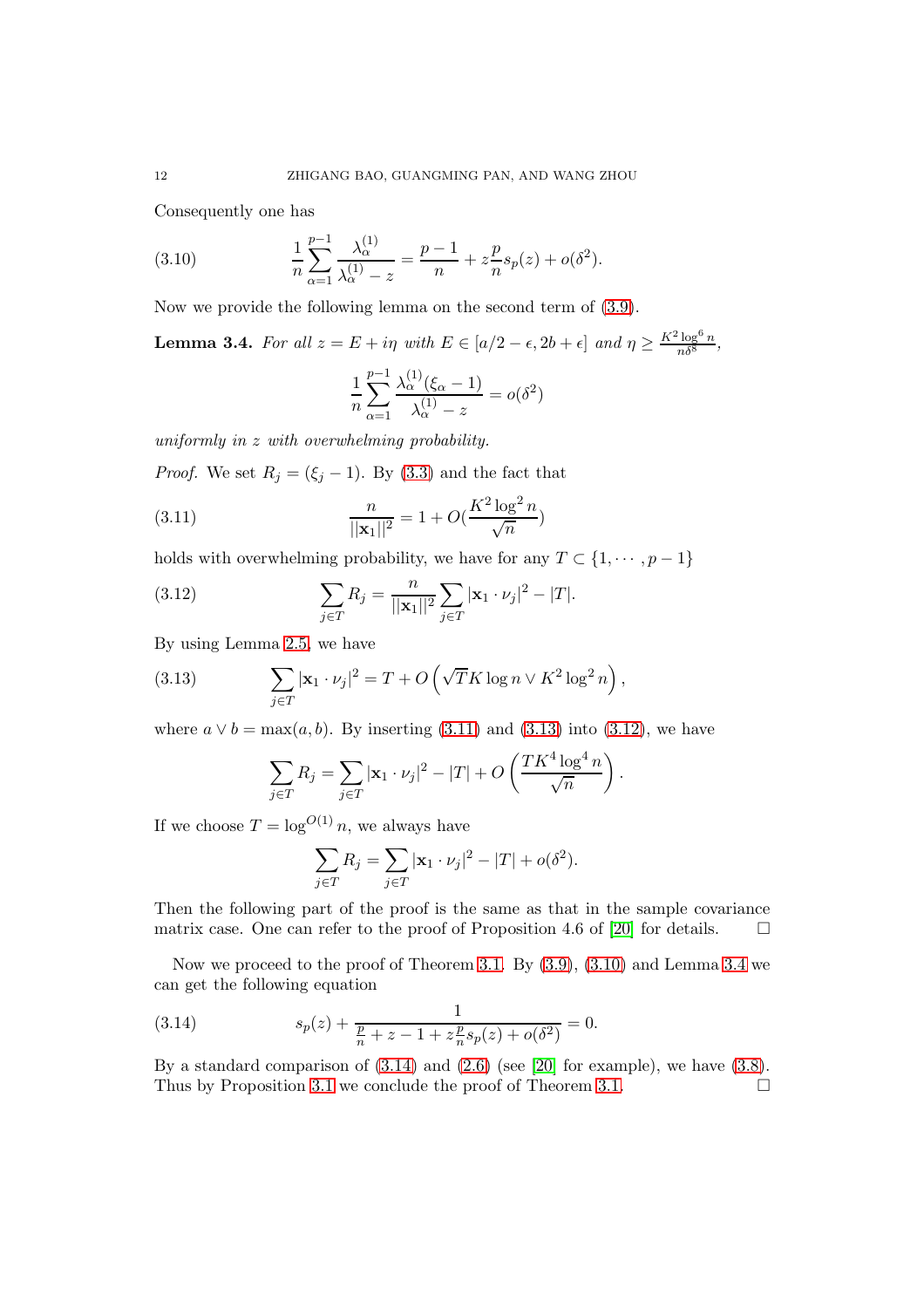Now we turn to the proof of Theorem [3.2.](#page-7-2) At first, we introduce the matrix  $\widehat{W}_{(n)} := \widehat{Y}_{(n)} \widehat{Y}_{(n)}^T$  with

$$
\widehat{Y}_{(n)} = \begin{pmatrix}\n\frac{x_{11}}{||\widehat{\mathbf{x}}_1||} & \frac{x_{12}}{||\widehat{\mathbf{x}}_1||} & \cdots & \frac{x_{1,n-1}}{||\widehat{\mathbf{x}}_1||} \\
\frac{x_{21}}{||\widehat{\mathbf{x}}_2||} & \frac{x_{22}}{||\widehat{\mathbf{x}}_2||} & \cdots & \frac{x_{2,n-1}}{||\widehat{\mathbf{x}}_2||} \\
\cdots & \cdots & \cdots & \cdots \\
\frac{x_{p1}}{||\widehat{\mathbf{x}}_p||} & \frac{x_{p2}}{||\widehat{\mathbf{x}}_p||} & \cdots & \frac{x_{p,n-1}}{||\widehat{\mathbf{x}}_p||}\n\end{pmatrix},
$$

where

$$
\widehat{\mathbf{x}}_j=(x_{j1},x_{j2},\cdots,x_{j,n-1})^T.
$$

We will need the following lemma on eigenvalue collision.

<span id="page-12-0"></span>**Lemma 3.5.** If we assume the random variables  $x'_{ij}s$  are continuous, we have the *following events hold with probability one.* i): W has simple eigenvalues, i.e.  $\lambda_1 < \lambda_2 < \cdots < \lambda_p$ . ii): W and  $W^{(p)}$  have no eigenvalue in common. iii): W and  $\widehat{W}_{(n)}$  have no eigenvalue in common.

The proof of Lemma [3.5](#page-12-0) will be postponed to Appendix A.

*Proof of Theorem [3.2.](#page-7-2)* The proof for the left singular vectors is nearly the same as the sample covariance matrix case shown in [\[20\]](#page-34-0) by using Lemma [2.3,](#page-4-1) *ii*) of Lemma [3.5](#page-12-0) and Theorem [3.1.](#page-7-1) Moreover, as we have mentioned in the Remark [3.3,](#page-7-3) a slightly weaker delocalization property for the left singular vectors has been provided in [\[14\]](#page-33-12). So we will only present the proof for the right singular vectors below.

Below we denote the k-th column of Y by  $h_k$ , and the remaining  $p \times (n-1)$  matrix after deleting  $h_k$  by  $Y_{(k)}$ . Note that  $Y_{(n)}$  is not independent of the last column  $h_n$ . However, for the sample covariance matrix case, the independence between the column and the corresponding submatrix is essential for one to use the concentration results such as Lemma [2.5.](#page-6-1) To overcome the inconvenience caused by the dependence, we will use the modified matrix  $Y_{(n)}$  defined above. Notice that the matrix  $\hat{Y}_{(n)}$  is independent of the random vector  $(x_{1n}, x_{2n} \cdots, x_{pn})^T$ .

Now we define

<span id="page-12-2"></span>
$$
\Delta_1 = Y_{(n)}^T Y_{(n)} - \widehat{Y}_{(n)}^T \widehat{Y}_{(n)},
$$

and

(3.15) 
$$
\Delta_2 = Y_{(n)}^T - \widehat{Y}_{(n)}^T.
$$

The following lemma handles the operator norms of  $\Delta_1$  and  $\Delta_2$ .

<span id="page-12-1"></span>Lemma 3.6. *Under the assumption of Theorem [3.2,](#page-7-2) we have*

$$
||\Delta_1||_{op}, ||\Delta_2||_{op} = O(\frac{K^2}{n})
$$

*with overwhelming probability.*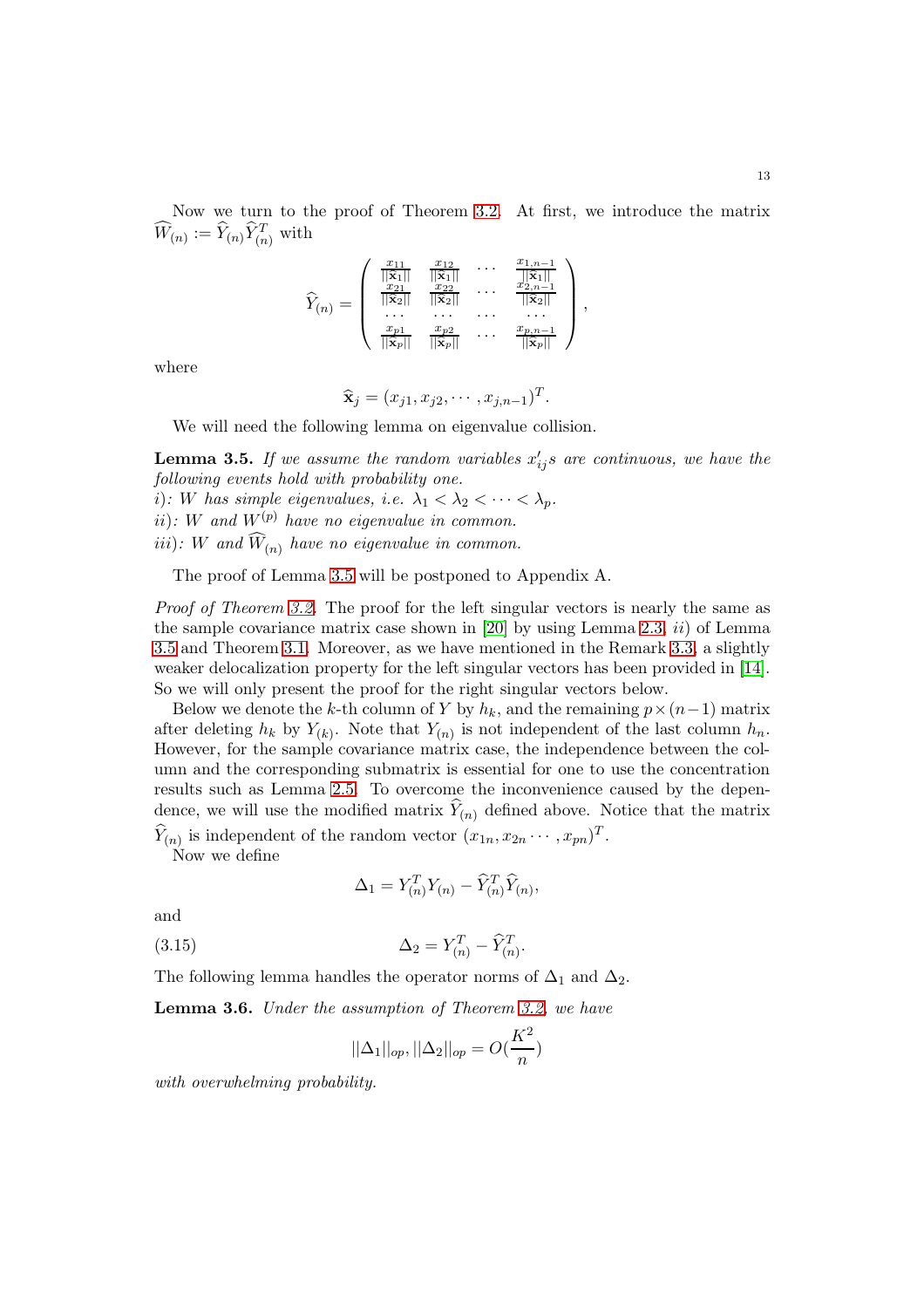*Proof.* Observe that

$$
\Delta_1 = (Y_{(n)}^T - \widehat{Y}_{(n)}^T)Y_{(n)} + \widehat{Y}_{(n)}^T(Y_{(n)} - \widehat{Y}_{(n)}) = \Delta_2 Y_{(n)} + \widehat{Y}_{(n)}^T \Delta_2^T.
$$

We only discuss the second term since the first one is analogous. It is easy to see the entries of  $\Delta_2^T$  satisfy

$$
\frac{x_{ij}}{||\mathbf{x}_i||}-\frac{x_{ij}}{||\widehat{\mathbf{x}}_i||}=\frac{x_{ij}(||\widehat{\mathbf{x}}_i||^2-||\mathbf{x}_i||^2)}{||\mathbf{x}_i||||\widehat{\mathbf{x}}_i||(||\mathbf{x}_i||+||\widehat{\mathbf{x}}_i||)}=-\frac{x_{in}^2}{||\mathbf{x}_i||(||\mathbf{x}_i||+||\widehat{\mathbf{x}}_i||)}\cdot\frac{x_{ij}}{||\widehat{\mathbf{x}}_i||}.
$$

It follows that

$$
\widehat{Y}_{(n)}^T \Delta_2^T := -\widehat{Y}_{(n)}^T \Delta_3 \widehat{Y}_{(n)},
$$

where  $\Delta_3$  is a  $p \times p$  diagonal matrix with  $(i, i)$ -th entry to be

$$
\frac{x_{in}^2}{||\mathbf{x}_i||(||\mathbf{x}_i|| + ||\widehat{\mathbf{x}}_i||)}.
$$

Thus it is easy to see

$$
||\Delta_3||_{op} = O(\frac{K^2}{n}),
$$

with overwhelming probability. Together with the fact that  $||Y_{(n)}||_{op} \leq C$  holds with overwhelming probability, we can conclude the proof of Lemma [3.6.](#page-12-1)  $\Box$ 

Now we proceed to the proof of Theorem [3.2.](#page-7-2) If we denote

$$
u_i = \binom{\mathbf{w}}{x},
$$

where  $x$  is the last component of  $u_i$ . Without loss of generality, we can only prove the theorem for x. Notice that  $u_i$  is the eigenvector of  $\mathcal{W} = Y^T Y$  corresponding to the eigenvalue  $\lambda_i$ . From

<span id="page-13-0"></span>
$$
\begin{pmatrix} Y_{(n)}^T Y_{(n)} & Y_{(n)}^T h_n \\ h_n^T Y_{(n)} & h_n^T h_n \end{pmatrix} \begin{pmatrix} \mathbf{w} \\ x \end{pmatrix} = \lambda_i \begin{pmatrix} \mathbf{w} \\ x \end{pmatrix},
$$

we have

(3.16) 
$$
Y_{(n)}^T Y_{(n)} \mathbf{w} + x Y_{(n)}^T h_n = \lambda_i \mathbf{w},
$$

and

(3.17) 
$$
h_n^T Y_{(n)} \mathbf{w} + x h_n^T h_n = \lambda_i x.
$$

[\(3.16\)](#page-13-0) can be rewritten as

<span id="page-13-2"></span><span id="page-13-1"></span>
$$
(\widehat{Y}_{(n)}^T \widehat{Y}_{(n)} + \Delta_1) \mathbf{w} + x(\widehat{Y}_{(n)}^T + \Delta_2) h_n = \lambda_i \mathbf{w}.
$$

It follows that

(3.18) 
$$
(\widehat{Y}_{(n)}^T \widehat{Y}_{(n)} - \lambda_i) \mathbf{w} = -x \widehat{Y}_{(n)}^T h_n - x \Delta_2 h_n - \Delta_1 \mathbf{w}.
$$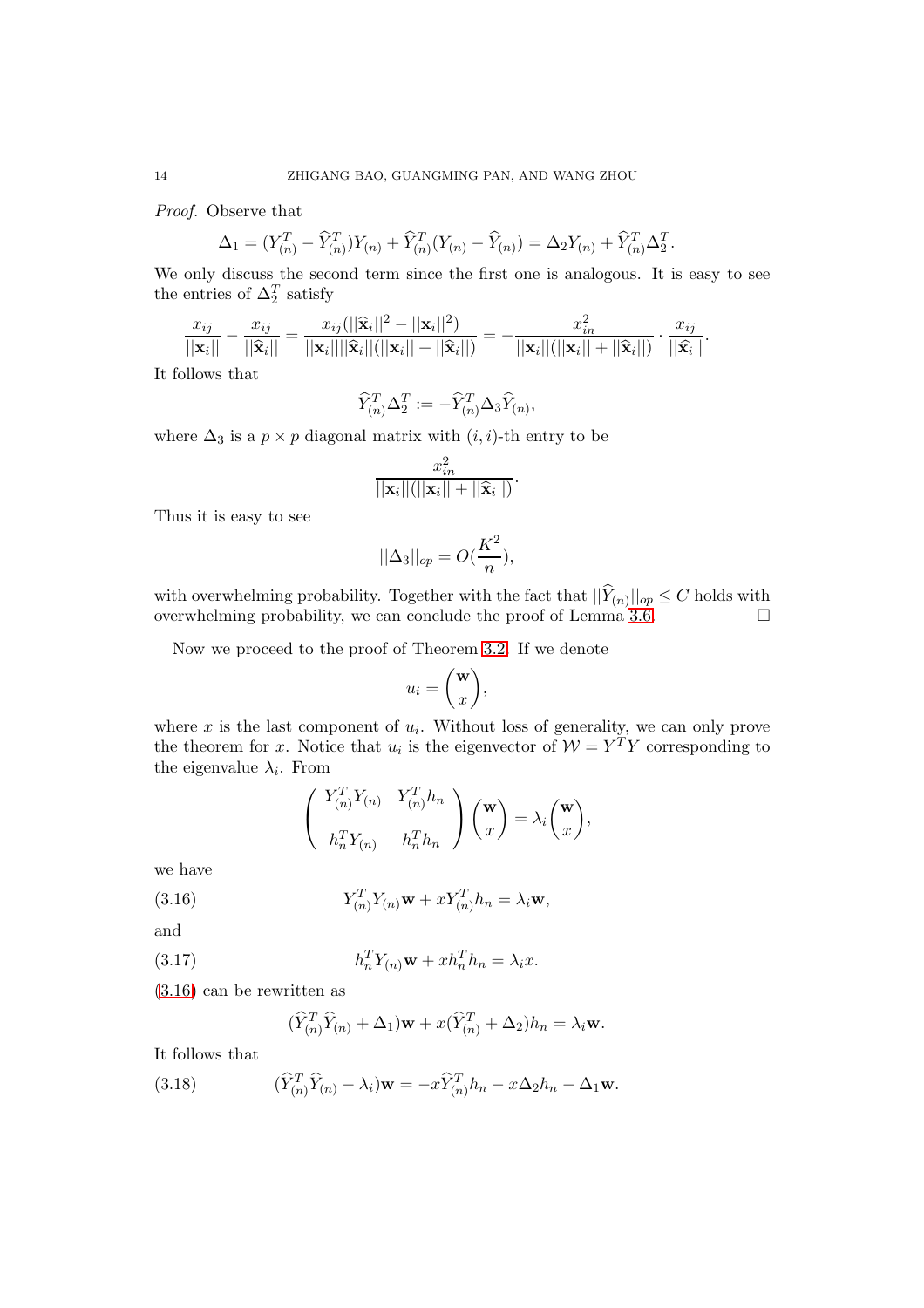Note that  $\widehat{Y}_{(n)}^T \widehat{Y}_{(n)}$  share the same nonzero eigenvalues with  $\widehat{W}_{(n)}$ , so by  $iii)$  of Lemma [3.5,](#page-12-0) we can always view that the matrix  $\hat{Y}_{(n)}^T \hat{Y}_{(n)} - \lambda_i$  is invertible. Consequently,

$$
||\mathbf{w}||^2 = [x\widehat{Y}_{(n)}^T h_n + x\Delta_2 h_n + \Delta_1 \mathbf{w}]^T (\widehat{Y}_{(n)}^T \widehat{Y}_{(n)} - \lambda_i)^{-2} [x\widehat{Y}_{(n)}^T h_n + x\Delta_2 h_n + \Delta_1 \mathbf{w}]
$$

If  $x = 0$  then Theorem [3.2](#page-7-2) is evidently true. Consider  $x \neq 0$  below. Together with the fact that  $x^2 = 1 - ||\mathbf{w}||^2$ , we have

$$
x^{2} = \frac{1}{1 + [\hat{Y}_{(n)}^{T}h_{n} + \Delta_{2}h_{n} + x^{-1}\Delta_{1}\mathbf{w}]^{T}(\hat{Y}_{(n)}^{T}\hat{Y}_{(n)} - \lambda_{i})^{-2}[\hat{Y}_{(n)}^{T}h_{n} + \Delta_{2}h_{n} + x^{-1}\Delta_{1}\mathbf{w}]}.
$$

Now if we use  $\hat{\lambda}_j$  to denote the ordered nonzero eigenvalue of  $\widehat{Y}_{(n)}^T \widehat{Y}_{(n)}$  and  $\hat{u}_j$  the corresponding unit eigenvector. And set the projection

$$
\widehat{P} = I - \sum_{j=1}^{p} \hat{u}_j \hat{u}_j^T.
$$

Then by the spectral decomposition one has

<span id="page-14-2"></span>
$$
(3.19) \quad x^2 = \frac{1}{1 + \sum_{j=1}^p \frac{1}{(\hat{\lambda}_j - \lambda_i)^2} |\hat{u}_j \cdot (\hat{Y}_{(n)}^T h_n + \Delta_2 h_n + x^{-1} \Delta_1 \mathbf{w})|^2 + \Delta},
$$

where

$$
\Delta = \frac{1}{\lambda_i^2} ||\widehat{P}(\widehat{Y}_{(n)}^T h_n + \Delta_2 h_n + x^{-1} \Delta_1 \mathbf{w})||^2.
$$

Therefore to show  $|x| \leq n^{-1/2} K^{C_0/2} \log^{O(1)} n$ , we only need to prove

<span id="page-14-0"></span>
$$
(3.20) \sum_{j=1}^p \frac{1}{(\hat{\lambda}_j - \lambda_i)^2} |\hat{u}_j \cdot (\hat{Y}_{(n)}^T h_n + \Delta_2 h_n + x^{-1} \Delta_1 \mathbf{w})|^2 \ge nK^{-C_0} \log^{-O(1)} n.
$$

To prove [\(3.20\)](#page-14-0), we need to separate the issue into the bulk case and the edge case. Before that, we shall provide the following lemma which will be used in both cases.

<span id="page-14-1"></span>**Lemma 3.7.** If we denote the unit eigenvector of  $\widehat{W}_{(n)}$  corresponding to  $\hat{\lambda}_j$  by  $\hat{v}_j$ , under the assumption of Theorem [3.2](#page-7-2) we have for any  $J \subseteq \{1, \dots, p\}$  with  $|J| = d \leq nK^{-3}$ ,

$$
\sqrt{n}[\sum_{j\in J}(\hat{v}_j \cdot h_n)^2]^{1/2} = \sqrt{d} + O(K \log n)
$$

*with overwhelming probability.*

We will postpone the proof of Lemma [3.7](#page-14-1) to Appendix B. In fact, it can be viewed as a modification of Lemma [2.5.](#page-6-1)

Now we decompose the proof of Theorem [3.2](#page-7-2) into two parts: bulk case and edge case.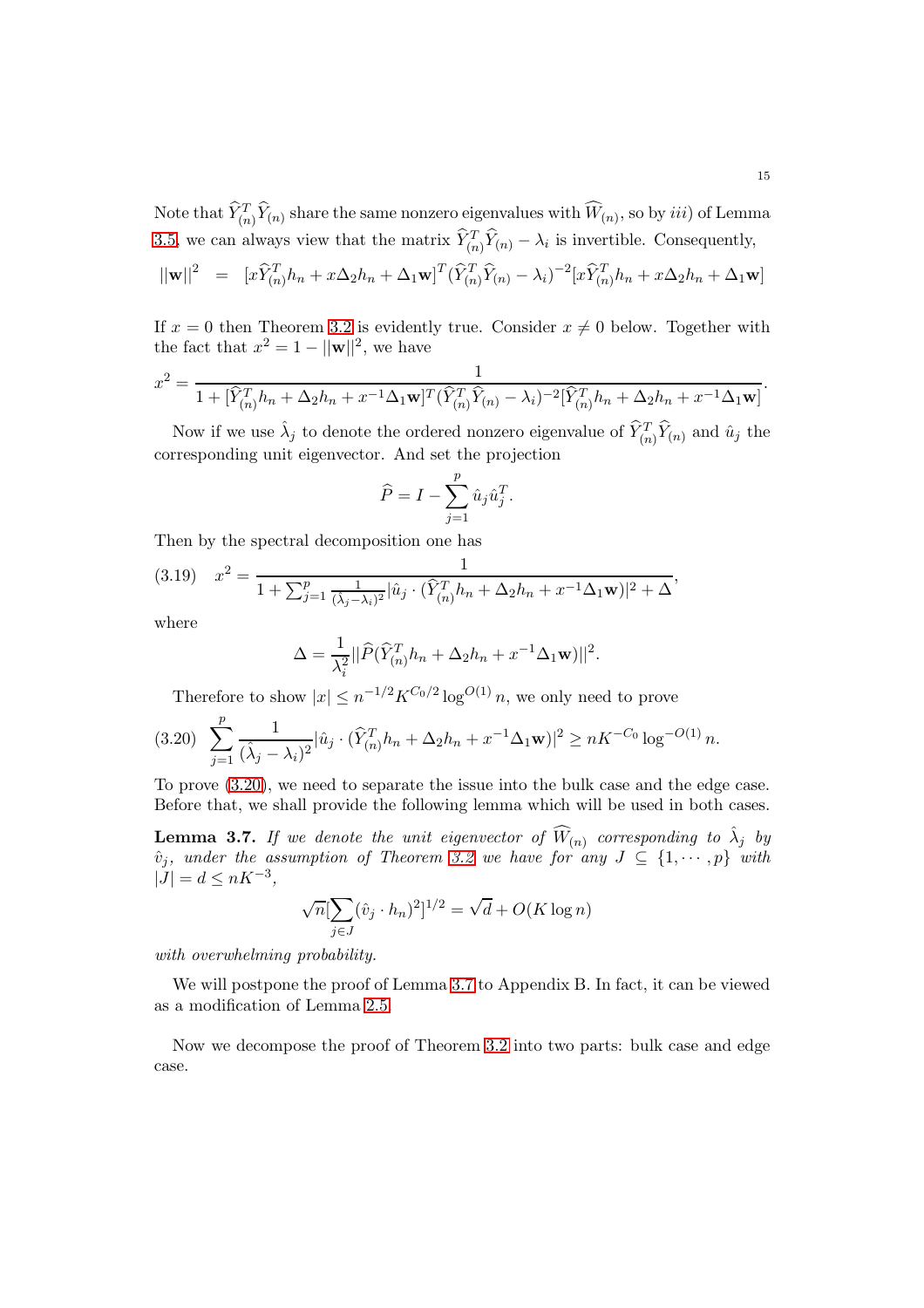• Bulk case:  $\lambda_i \in [a + \epsilon, b - \epsilon]$  *for some*  $\epsilon > 0$ 

Note that the local MP law (Theorem [3.1\)](#page-7-1) can also be applied to the matrix  $\widehat{Y}_{(n)}^T \widehat{Y}_{(n)}$ . Thus we can find a set  $J \subseteq \{1, \cdots, p\}$  with  $|J| \geq K^2 \log^{20} n$  such that  $\hat{\lambda}_j = \lambda_i + O(K^2 \log^{20} n/n)$  for any  $j \in J$  when  $\lambda_i$  is in the bulk region of the MP law. It follows that

<span id="page-15-4"></span>
$$
\sum_{j \in J} \frac{1}{(\hat{\lambda}_j - \lambda_i)^2} |\hat{u}_j \cdot (\hat{Y}_{(n)}^T h_n + \Delta_2 h_n + x^{-1} \Delta_1 \mathbf{w})|^2
$$
  
(3.21)  

$$
\geq C \frac{n^2}{K^4 \log^{40} n} \sum_{j \in J} |\hat{u}_j \cdot (\hat{Y}_{(n)}^T h_n + \Delta_2 h_n + x^{-1} \Delta_1 \mathbf{w})|^2.
$$

<span id="page-15-6"></span>By the singular value decomposition, we have

(3.22) 
$$
\hat{u}_j \cdot \hat{Y}_{(n)}^T h_n = \hat{\lambda}_j^{1/2} \hat{v}_j \cdot h_n.
$$

Now we compare

<span id="page-15-1"></span>(3.23) 
$$
\sum_{j \in J} |\hat{u}_j \cdot \hat{Y}_{(n)}^T h_n|^2 = \sum_{j \in J} \hat{\lambda}_j |\hat{v}_j \cdot h_n|^2
$$

with

<span id="page-15-0"></span>(3.24) 
$$
\sum_{j\in J} |\hat{u}_j \cdot (\Delta_2 h_n + x^{-1} \Delta_1 \mathbf{w})|^2
$$

for any  $J \subset \{1, \dots, p\}$  such that  $K^2 \log^{20} n \leq |J| \leq nK^{-3}$ .

If  $|x| \leq n^{-1/2} K^{C_0/2} \log^{O(1)} n$ , then we get the conclusion for the bulk case. So we assume  $|x| \ge n^{-1/2} K^{C_0/2} \log^{O(1)} n$  below to get [\(3.20\)](#page-14-0). By Lemma [3.6,](#page-12-1) if we choose  $C_0 \geq 20$  (say), we have

<span id="page-15-5"></span>(3.24) 
$$
\leq 2|J|(||\Delta_2||_{op}||h_n||)^2 + 2x^{-2}|J|(||\Delta_1||_{op}||\mathbf{w}||)^2
$$
  
 $\leq |J|n^{-1}K^{-C_0/2}\log^{-O(1)}n$ 

with overwhelming probability. On the other side, Lemma [3.7](#page-14-1) implies

(3.26) 
$$
(3.23) = Cn^{-1}(|J| + O(K^2 \log^2 n))
$$

with overwhelming probability. So one has

(3.27) 
$$
\sum_{j\in J} |\hat{u}_j \cdot \widehat{Y}_{(n)}^T h_n|^2 \gg \sum_{j\in J} |\hat{u}_j \cdot (\Delta_2 h_n + x^{-1} \Delta_1 \mathbf{w})|^2,
$$

where  $\gg$  means "much larger than", i.e.

<span id="page-15-3"></span><span id="page-15-2"></span>
$$
\left(\sum_{j\in J}|\hat{u}_j\cdot(\Delta_2 h_n + x^{-1}\Delta_1 \mathbf{w})|^2\right) / \left(\sum_{j\in J}|\hat{u}_j\cdot \widehat{Y}_{(n)}^T h_n|^2\right) = o(1).
$$

Notice that for any real number sequence  $\{S_1, \dots, S_m\}$  and  $\{T_1, \dots, T_m\}$  with  $\sum_{i=1}^m S_i^2 \gg \sum_{i=1}^m T_i^2$ , there exists some c near 1 such that  $\sum_{i=1}^m (S_i + T_i)^2 \ge$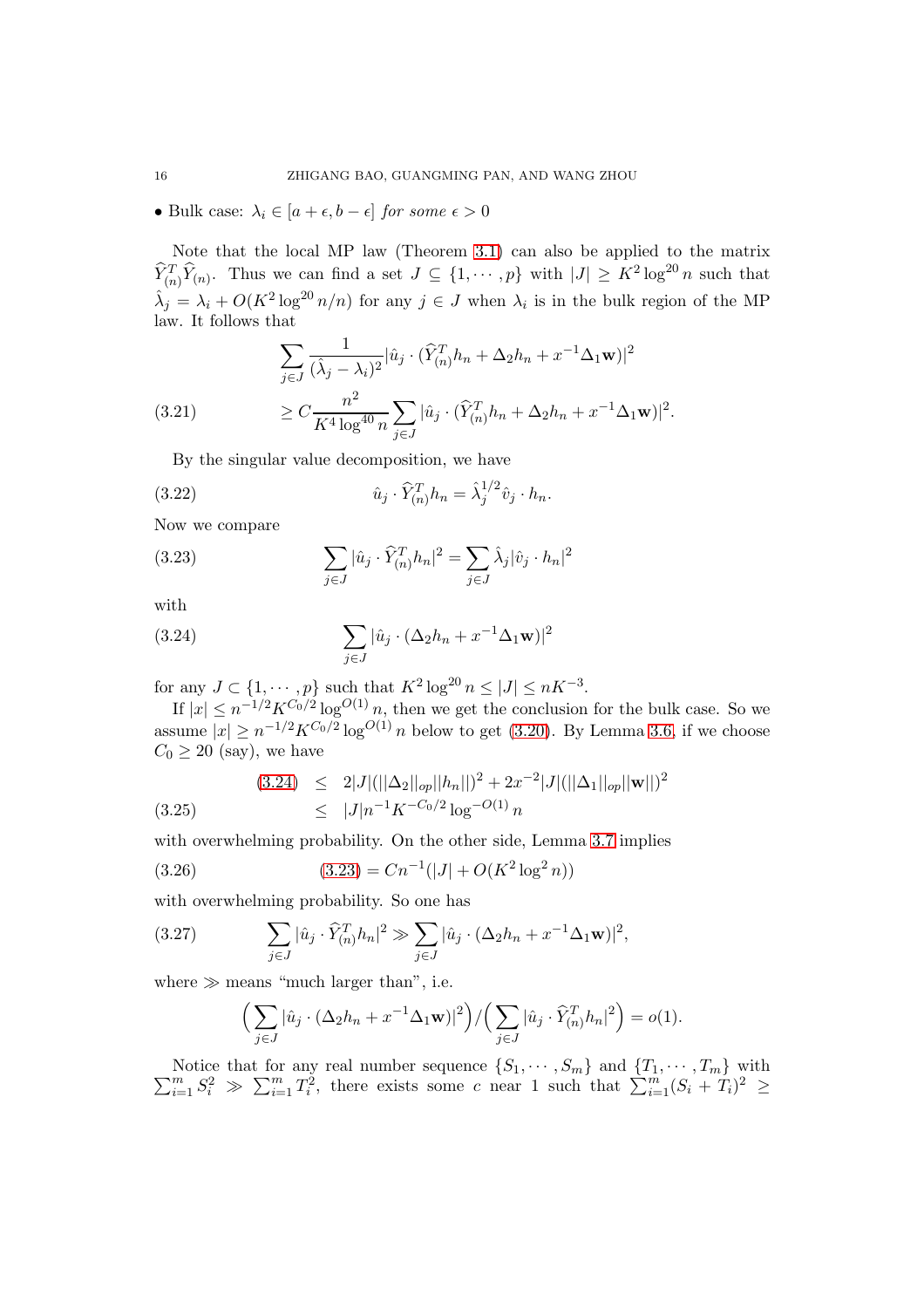$c \sum_{i=1}^{m} S_i^2$ . Therefore by  $(3.26),(3.27)$  $(3.26),(3.27)$  and  $(3.21)$  we can obtain

$$
\sum_{j \in J} \frac{1}{(\hat{\lambda}_j - \lambda_i)^2} |\hat{u}_j \cdot (\hat{Y}_{(n)}^T h_n + \Delta_2 h_n + x^{-1} \Delta_1 \mathbf{w})|^2 \ge C n K^{-2} \log^{-20} n,
$$

which implies  $(3.20)$  directly. So we conclude the proof for the bulk case.

Next, we turn to the edge case.

• Edge case:  $a - o(1) \leq \lambda_i \leq a + \epsilon$  or  $b - \epsilon \leq \lambda_i \leq b + o(1)$  with some  $\epsilon > 0$ .

<span id="page-16-0"></span>For the edge case we also begin with the representation [\(3.19\)](#page-14-2). By [\(3.18\)](#page-13-1), we have

(3.28) 
$$
\mathbf{w} = -x(\widehat{Y}_{(n)}^T \widehat{Y}_{(n)} - \lambda_i)^{-1} (\widehat{Y}_{(n)}^T h_n + \Delta_2 h_n + x^{-1} \Delta_1 \mathbf{w}).
$$

Inserting  $(3.28)$  and  $(3.15)$  into  $(3.17)$  we find

 $(\widehat{Y}_{(n)}^T h_n + \Delta_2 h_n)^T (\widehat{Y}_{(n)}^T \widehat{Y}_{(n)} - \lambda_i)^{-1} (\widehat{Y}_{(n)}^T h_n + \Delta_2 h_n + x^{-1} \Delta_1 \mathbf{w}) = h_n^T h_n - \lambda_i.$ Furthermore,

$$
|x^{-1}\mathbf{w}^T\Delta_1^T(\widehat{Y}_{(n)}^T\widehat{Y}_{(n)} - \lambda_i)^{-1}(\widehat{Y}_{(n)}^T h_n + \Delta_2 h_n + x^{-1}\Delta_1 \mathbf{w})|
$$
  
= 
$$
|x^{-2}\mathbf{w}^T\Delta_1^T \mathbf{w}| \le |x|^{-2}||\Delta_1||_{op}||\mathbf{w}||^2 = ||\Delta_1||_{op} \frac{1-x^2}{x^2}.
$$

Thus one has

<span id="page-16-1"></span>
$$
(\widehat{Y}_{(n)}^T h_n + \Delta_2 h_n + x^{-1} \Delta_1 \mathbf{w})^T (\widehat{Y}_{(n)}^T \widehat{Y}_{(n)} - \lambda_i)^{-1} (\widehat{Y}_{(n)}^T h_n + \Delta_2 h_n + x^{-1} \Delta_1 \mathbf{w})
$$
  
(3.29) =  $h_n^T h_n - \lambda_i + O\left(||\Delta_1||_{op} \frac{1 - x^2}{x^2}\right)$ .

Similarly to the bulk case, we only need to get [\(3.20\)](#page-14-0). Below we also assume  $|x| \geq C n^{-1/2} K^{C_0/2} \log^{O(1)} n$  to get [\(3.20\)](#page-14-0). Similar to [\(3.25\)](#page-15-5), by using Lemma [3.6](#page-12-1) we have

<span id="page-16-3"></span>(3.30) 
$$
|\hat{u}_j \cdot (\Delta_2 h_n + x^{-1} \Delta_1 \mathbf{w})|^2 \le n^{-1} K^{-C_0/2} \log^{-O(1)} n.
$$

Moreover, by Lemma [3.7](#page-14-1) and [\(3.22\)](#page-15-6), we also have

(3.31) 
$$
|\hat{u}_j \cdot \hat{Y}_{(n)}^T h_n|^2 = \hat{\lambda}_i |\hat{v}_j \cdot h_n| \le C n^{-1} K^2 \log^2 n
$$

holds with overwhelming probability. Thus to provide  $(3.20)$ , it suffices to show

<span id="page-16-4"></span>
$$
\sum_{j=1}^{p} \frac{1}{(\hat{\lambda}_j - \lambda_i)^2} |\hat{u}_j \cdot (\hat{Y}_{(n)}^T h_n + \Delta_2 h_n + x^{-1} \Delta_1 \mathbf{w})|^4 \ge K^{-C_0 + 2} \log^{-O(1)} n
$$

instead. By the Cauchy-Schwarz inequality, we only need to prove

<span id="page-16-2"></span>
$$
(3.32)\sum_{i-T_{-} \leq j \leq i+T_{+}} \frac{1}{|\hat{\lambda}_{j} - \lambda_{i}|} |\hat{u}_{j} \cdot (\widehat{Y}_{(n)}^{T} h_{n} + \Delta_{2} h_{n} + x^{-1} \Delta_{1} \mathbf{w})|^{2} \geq \log^{-O(1)} n
$$

with overwhelming probability for some  $1 \leq T_{-} < T_{+} \leq K^{2} \log^{O(1)} n$ .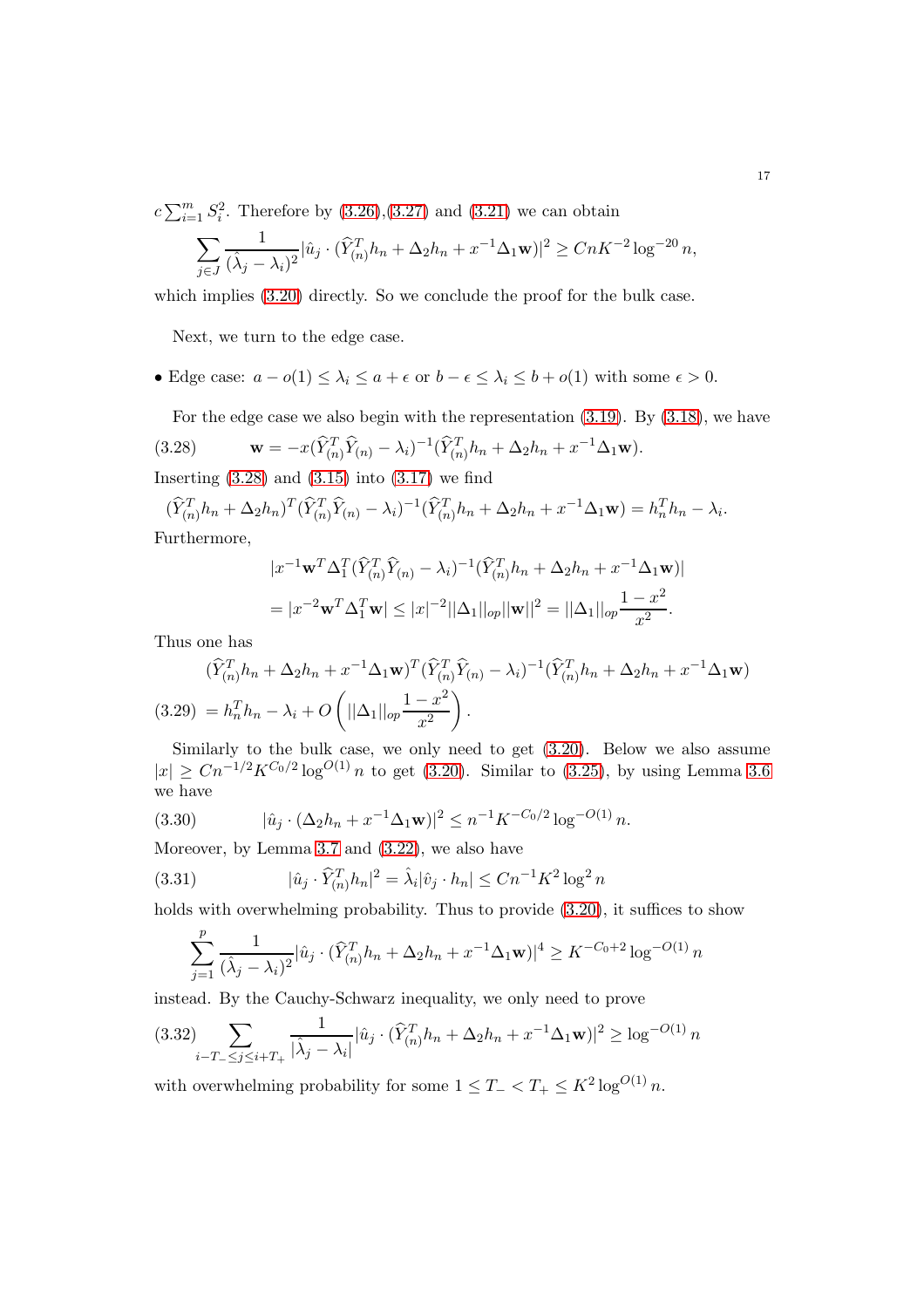Notice that under the assumption  $|x| \geq C n^{-1/2} K^{C_0/2} \log^{O(1)} n$ , by Lemma [3.6](#page-12-1) we have

$$
||\Delta_1||_{op} \frac{1-x^2}{x^2} = o(1).
$$

Moreover, it is not difficult to see  $h_n^T h_n = y + o(1)$  with overwhelming probability. Thus by [\(3.29\)](#page-16-1), we have with overwhelming probability

$$
\sum_{j=1}^{p} \frac{1}{(\hat{\lambda}_j - \lambda_i)} |\hat{u}_j \cdot (\hat{Y}_{(n)}^T h_n + \Delta_2 h_n + x^{-1} \Delta_1 \mathbf{w})|^2 - \frac{1}{\lambda_i} ||\hat{P}(\hat{Y}_{(n)}^T h_n + \Delta_2 h_n + x^{-1} \Delta_1 \mathbf{w})||^2
$$
  
=  $h_n^T h_n - \lambda_i + O(||\Delta_1||_{op} \frac{1 - x^2}{x^2}) = y - \lambda_i + o(1).$ 

Observing that

$$
\widehat{P}\widehat{Y}^T_{(n)}h_n=0
$$

and

$$
||\widehat{P}(\Delta_2 h_n + x^{-1} \Delta_1 \mathbf{w})||^2 \ll n^{-1},
$$

we also have

<span id="page-17-1"></span>
$$
(3.33) \sum_{j=1}^p \frac{1}{(\hat{\lambda}_j - \lambda_i)} |\hat{u}_j \cdot (\hat{Y}_{(n)}^T h_n + \Delta_2 h_n + x^{-1} \Delta_1 \mathbf{w})|^2 = y - \lambda_i + o(1).
$$

<span id="page-17-0"></span>So to prove [\(3.32\)](#page-16-2) we only need to evaluate

(3.34) 
$$
\sum_{ji+T_+} \frac{1}{(\hat{\lambda}_j - \lambda_i)} |\hat{u}_j \cdot (\hat{Y}_{(n)}^T h_n + \Delta_2 h_n + x^{-1} \Delta_1 \mathbf{w})|^2.
$$

To do this, we let  $A > 100$  be a constant large enough. For any interval I of length  $|I| = K^2 \log^A n/n$ , we set  $d_I := \frac{\text{dist}(\lambda_i, I)}{|I|}$  $\frac{(\lambda_i, I)}{|I|}$ , where

$$
dist(\lambda_i, I) = \min_{x \in I} |\lambda_i - x| sgn(\lambda_i, I).
$$

Here  $sgn(\lambda_i, I) = 1 (resp. -1)$  when  $\lambda_i$  is on the left (*resp.* right) hand side of I.

By Theorem [3.1,](#page-7-1) the interval I with  $|d_I| < \log n$  contains at most  $K^2 \log^{O(1)} n$ eigenvalues. So we can set  $T_-, T_+$  accordingly so that such intervals don't contain any  $\hat{\lambda}_j$  if  $j < i - T_-\text{or } j > i + T_+$ . In the following we only consider I such that  $|d_I| \geq \log n$  in the estimation of [\(3.34\)](#page-17-0). Note that for  $\hat{\lambda}_j \in I$ ,

$$
\frac{1}{\hat{\lambda}_j - \lambda_i} = \frac{1}{d_I |I|} + O(\frac{1}{d_I^2 |I|}).
$$

Using  $(3.30)$  and  $(3.31)$  again one has

$$
2|(\hat{u}_j \cdot \hat{Y}_{(n)}^T h_n)(\hat{u}_j \cdot (\Delta_2 h_n + x^{-1} \Delta_1 \mathbf{w}))| + |\hat{u}_j \cdot \Delta_2 h_n + x^{-1} \hat{u}_j \cdot \Delta_1 \mathbf{w}|^2
$$
  
  $\le Cn^{-1} K^{-O(1)} \log^{-O(1)} n$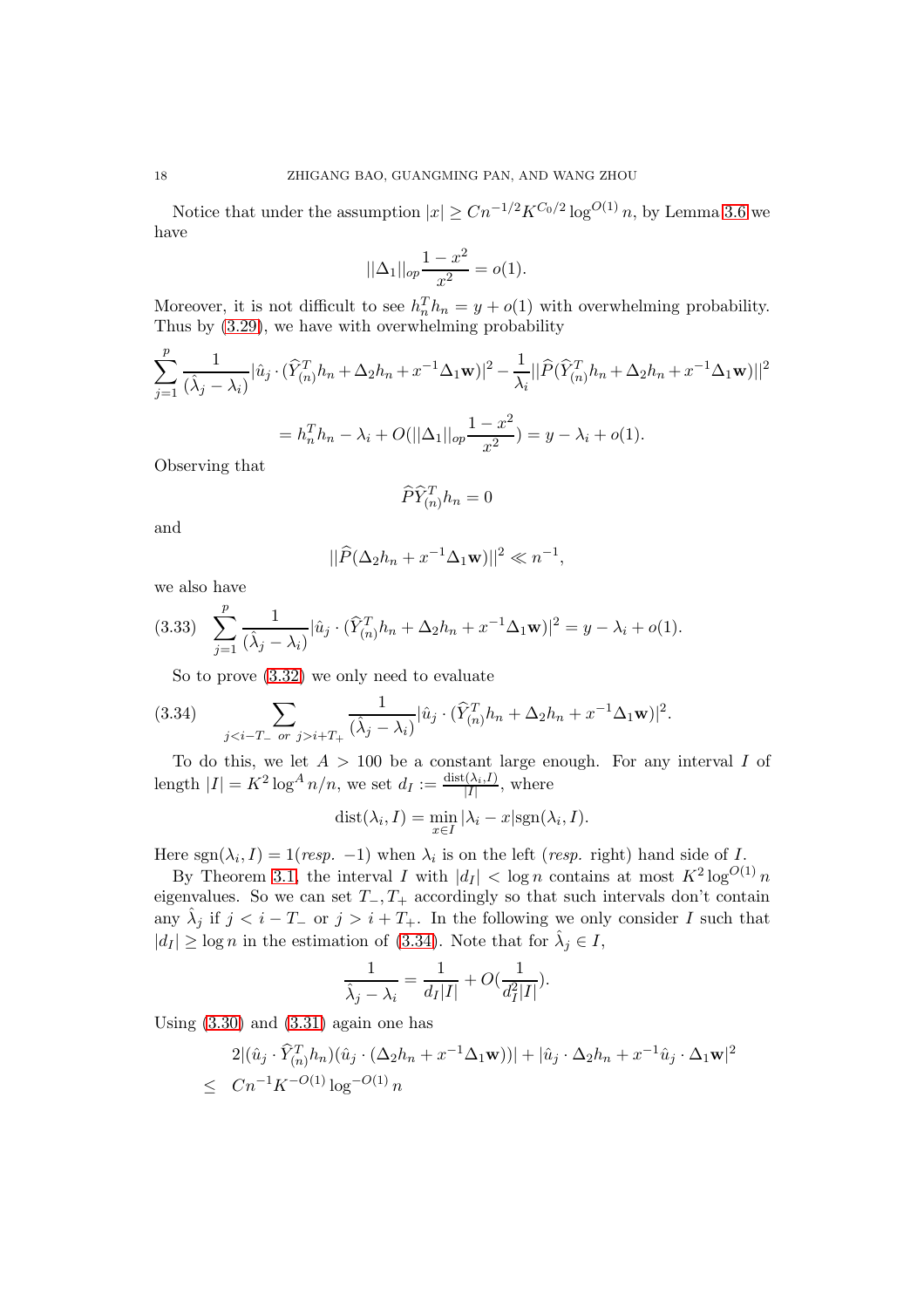when  $|x| \ge n^{-1/2} K^{C_0/2} \log^{O(1)} n$ . Thus we can find

$$
\sum_{j\in I}\frac{1}{|\hat{\lambda}_j-\lambda_i|}(2|(\hat{u}_j\cdot \widehat{Y}_{(n)}^T h_n)(\hat{u}_j\cdot (\Delta_2 h_n+x^{-1}\Delta_1\mathbf{w}))|+|\hat{u}_j\cdot \Delta_2 h_n+x^{-1}\hat{u}_j\cdot \Delta_1\mathbf{w}|^2)
$$

<span id="page-18-0"></span>
$$
(3.35) \qquad \leq C \frac{N_I}{|d_I||I|n} K^{-O(1)} \log^{-O(1)} n \leq C \frac{1}{|d_I|} K^{-O(1)} \log^{-O(1)} n.
$$

Here we used Lemma [3.3](#page-8-1) in the last inequality. Now we partition the real line into intervals I of length  $K^2 \log^A n/n$ , and sum  $(3.35)$  over all intervals I with  $|d_I| \ge \log n$ . Then

$$
\sum_{I} \frac{1}{d_I} K^{-O(1)} \log^{-O(1)} n = o(1).
$$

So we can evaluate

<span id="page-18-1"></span>
$$
(3.36)\sum_{ji+T_+} \frac{1}{(\hat{\lambda}_j - \lambda_i)} |\hat{u}_j \cdot \hat{Y}_{(n)}^T h_n|^2 = \sum_{ji+T_+} \frac{\hat{\lambda}_j}{(\hat{\lambda}_j - \lambda_i)} |\hat{v}_j \cdot h_n|^2.
$$

instead of [\(3.34\)](#page-17-0). The evaluation of [\(3.36\)](#page-18-1) is really the same as the counterpart in the sample covariance matrix case (see (4.5) in [\[20\]](#page-34-0)) by inserting Lemma [3.7,](#page-14-1) so we omit the details here. In fact, we can finally get

$$
\sum_{ji+T_{+}} \frac{\hat{\lambda}_{j}}{(\hat{\lambda}_{j}-\lambda_{i})} |\hat{v}_{j} \cdot h_{n}|^{2} = p.v. \int_{a}^{b} y \frac{x}{x - \lambda_{i}} \rho_{MP,y}(x) dx + o(1)
$$

$$
= y + \lambda_{i} p.v. \int_{a}^{b} \frac{\rho_{MP,y}(x)}{x - \lambda_{i}} dx + o(1)
$$

where *p.v.* means the principal value.

Using the formula for the Stieltjes transform  $s(z)$ , one can get from residue calculus that for  $\lambda_i \in [a, b],$ 

$$
p.v. \int_{a}^{b} \frac{\rho_{MP,y}(x)}{x - \lambda_i} dx = \frac{1 - y - \lambda_i}{2y\lambda_i},
$$

and for  $\lambda_i \notin [a, b]$ 

$$
p.v. \int_a^b \frac{\rho_{MP,y}(x)}{x - \lambda_i} dx = \frac{1 - y - \lambda_i + \sqrt{(\lambda_i - 1 - y)^2 - 4y}}{2y\lambda_i}.
$$

Consequently by the definition of a and b, if  $|\lambda_i - a| \le o(1)$ , we have

$$
(3.33) = -1 + 2\sqrt{y} + o(1), (3.36) = \sqrt{y} + o(1).
$$

And if  $|\lambda_i - b| \le o(1)$ , we have

$$
(3.33) = -1 - 2\sqrt{y} + o(1), (3.36) = -\sqrt{y} + o(1).
$$

Then it is easy to see when  $0 < y < 1$ , [\(3.32\)](#page-16-2) holds with overwhelming probability for the case where  $|\lambda_i - a| = o(1)$  or  $|\lambda_i - b| = o(1)$ . Moreover by continuity we can adjust the value of  $\epsilon$  to get the conclusion for the general case  $a - o(1) \leq \lambda_i \leq a + \epsilon$ or  $b-\epsilon \leq \lambda_i \leq b+o(1)$ . Thus we complete the proof of the delocalization for  $u_i$ . □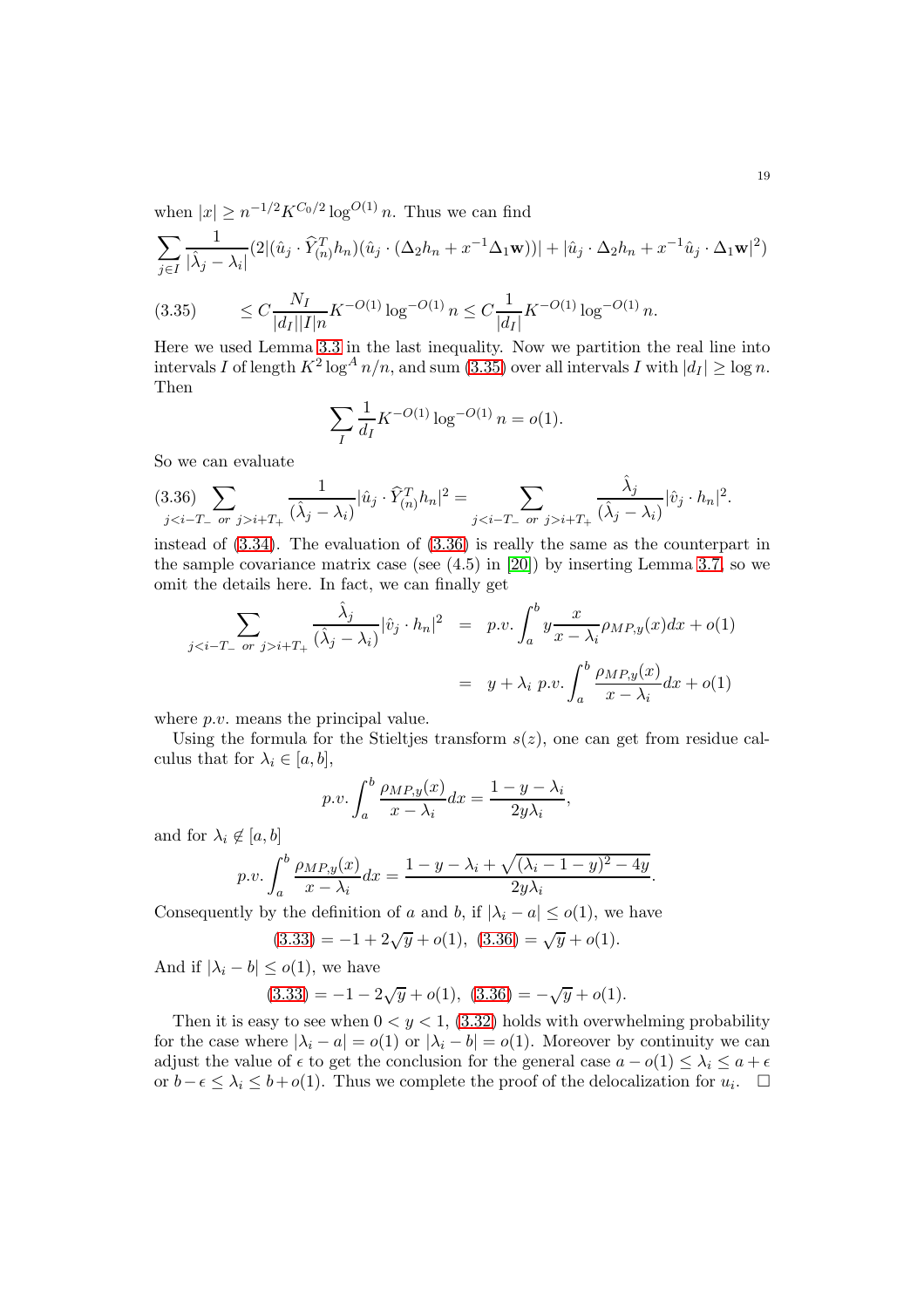#### 4. Green function comparison theorem

In this section, we provide a Green function comparison theorem for the sample correlation matrices satisfying  $C_1$ . The proof heavily relies on the recent results of Pillai and Yin [\[14\]](#page-33-12) on sample covariance matrices and the delocalization property for the right singular vectors proved in the last section. At first, we will borrow some results from [\[14\]](#page-33-12) directly with only minor notation change. In fact, by Theorem 1.5 in [\[14\]](#page-33-12), it is not difficult to see Theorem 1.2 and Theorem 1.3 of [\[14\]](#page-33-12) also hold for sample correlation matrices under our basic condition  $C_1$ .

To state the results in [\[14\]](#page-33-12), we need to introduce some notation. Define the parameter

$$
\varphi := (\log p)^{\log \log p},
$$

and

$$
\lambda_{\pm} := (1 \pm (\frac{p}{n})^{1/2})^2.
$$

Moreover we introduce the "nonasymptotic Marchenko-Pastur law "

$$
\rho_W(x) = \frac{n}{2\pi x p} \sqrt{(\lambda_+ - x)(x - \lambda_-)} \mathbf{1}_{[\lambda_-,\lambda_+]}(x)
$$

and the corresponding distribution function  $F_W(x)$  and Stieltjes transform

<span id="page-19-0"></span>
$$
s_W(z) = \int_{\mathbb{R}} \frac{\rho_W(x)}{x - z} dx.
$$

For  $\zeta \geq 0$ , define the set

<span id="page-19-1"></span>(4.1) 
$$
\underline{S}(\zeta) := \{ z \in \mathbb{C} : 0 \le E \le 5\lambda_+, \varphi^{\zeta} p^{-1} \le \eta \le 10(1 + \frac{p}{n}) \}.
$$

And we say that an event  $\Omega$  holds with  $\zeta$ -high probability if there exists a constant  $C > 0$  such that

(4.2) 
$$
\mathbb{P}(\Omega^c) \leq p^C \exp(-\varphi^{\zeta})
$$

for large enough p. Note that [\(4.2\)](#page-19-0) implies that the event  $\Omega$  holds with overwhelming probability if  $\zeta > 0$ . We further denote

$$
\Lambda_d := \max_k |G_{kk} - s_W(z)|, \ \Lambda_o := \max_{k \neq l} |G_{kl}|, \ \Lambda := |s_p(z) - s_W(z)|.
$$

<span id="page-19-2"></span>**Lemma 4.1.** (Theorem 1.5, [\[14\]](#page-33-12)) *Under the condition*  $C_1$ *, for any*  $\zeta > 0$  *there exists a constant* C<sup>ζ</sup> *such that the following events hold with* ζ*-high probability.*

*(i) The Stieltjes transform of the ESD of* W *satisfies*

$$
\bigcap_{z \in \underline{S}(C_{\zeta})} \left\{ \Lambda(z) \leq \varphi^{C_{\zeta}} \frac{1}{p\eta} \right\}.
$$

*(ii) The individual matrix elements of the Green function satisfy*

$$
\bigcap_{z \in \underline{S}(C_{\zeta})} \left\{\Lambda_o(z) + \Lambda_d(z) \leq \varphi^{C_{\zeta}}\left(\sqrt{\frac{\Im s_W(z)}{p\eta}} + \frac{1}{p\eta}\right)\right\}.
$$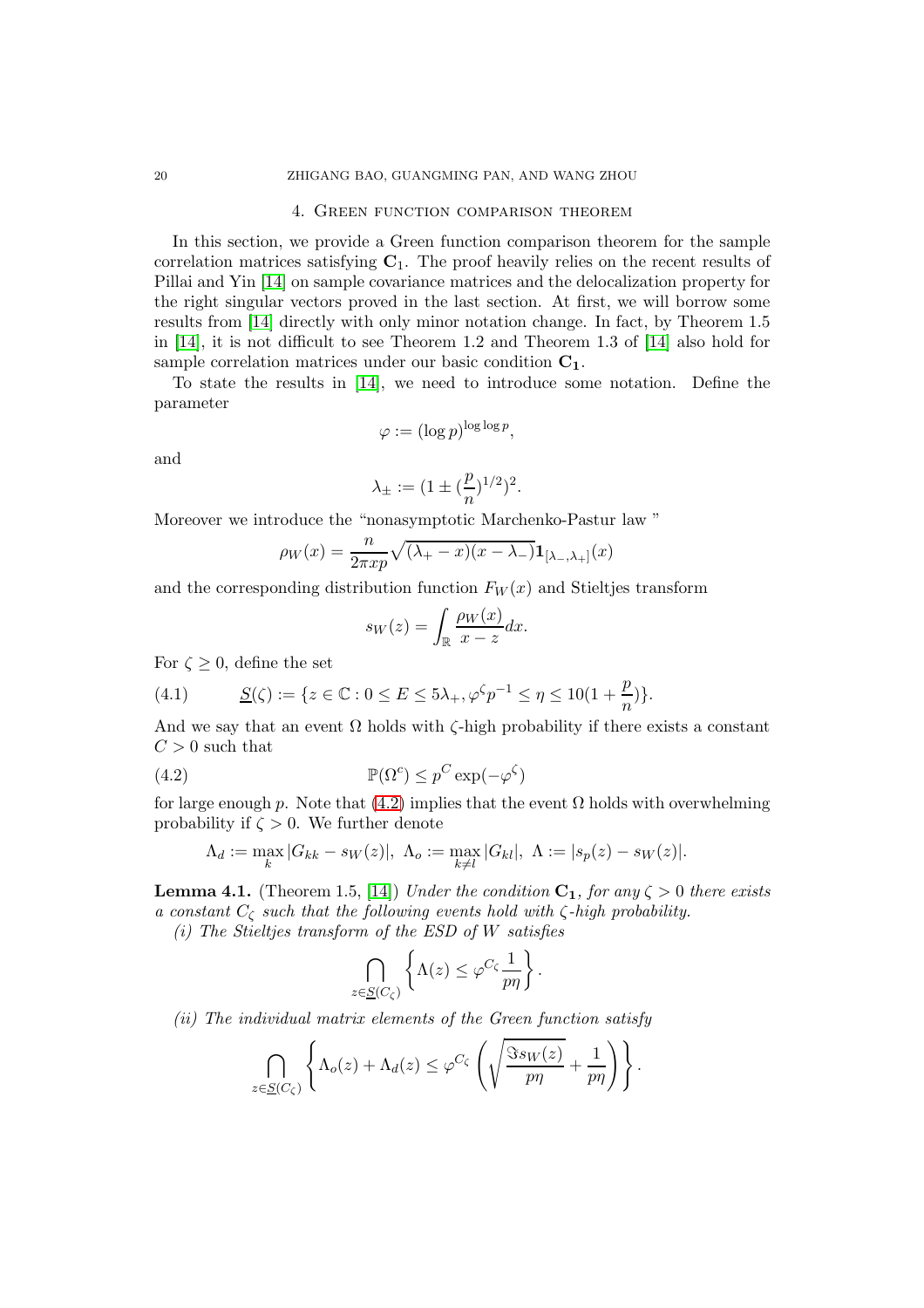*(iii)* Uniformly in  $E \in \mathbb{R}$ ,

<span id="page-20-4"></span>
$$
|F_p(E) - F_W(E)| \le \varphi^{C_\zeta} p^{-1}.
$$

We also need the following lemma on  $s_W(z)$ .

**Lemma 4.2.** (Lemma 26, [\[14\]](#page-33-12)) *Set*  $\kappa := \min(|\lambda_+ - E|, |E - \lambda_-|)$ *. For*  $z = E + i\eta \in$  $S(0)$ *, (see [\(4.1\)](#page-19-1))* we have the following relations:

(4.3) 
$$
|s_W(z)| \sim 1, \ |1 - s_W^2(z)| \sim \sqrt{\kappa + \eta},
$$

<span id="page-20-3"></span>(4.4) 
$$
\Im s_W(z) \sim \begin{cases} \frac{\eta}{\sqrt{\kappa + \eta}} & \text{if } \kappa \ge \eta \text{ and } |E| \notin [\lambda_-, \lambda_+] \\ \sqrt{\kappa + \eta} & \text{if } \kappa \le \eta \text{ and } |E| \in [\lambda_-, \lambda_+] \end{cases}
$$

 $where A ∼ B means C<sup>-1</sup>B ≤ A ≤ CB for some constant C. Furthermore$ 

$$
\frac{\Im s_W(z)}{p\eta} \ge O(\frac{1}{p}) \text{ and } \partial_\eta \frac{\Im s_W(z)}{\eta} \le 0.
$$

Now we set  $Y^{\mathbf{v}} = (\mathbf{y}_{ij}^{\mathbf{v}}) := (x_{ij}^{\mathbf{v}} / ||\mathbf{x}_{i}^{\mathbf{v}}$  $\binom{\mathbf{v}}{i}$ , with elements  $x_{ij}^{\mathbf{v}}$  satisfying our basic condition  $C_1$ . Correspondingly we let  $W^{\mathbf{v}} = Y^{\mathbf{v}} Y^{\mathbf{v}^T}$ ,  $G^{\mathbf{v}}(z) = (W^{\mathbf{v}} - z)^{-1}$  and s v  $\mathbf{p}(z) = \frac{1}{p} Tr G^{\mathbf{v}}(z)$ . Define the matrix  $W^{\mathbf{w}}$ , the Green function  $G^{\mathbf{w}}(z)$  and the Stieltjes transform  $s_n^{\mathbf{w}}$  $_p^{\mathbf{w}}(z)$  analogously for another random sequence  $\{x_{ij}^{\mathbf{w}}\}$  satisfying  $\mathbf{C}_1$  which is independent of  $\{x_{ij}^{\mathbf{v}}\}$ . The aim in this section is to prove the following Green function comparison theorem.

Below we only state the results and proofs for the largest eigenvalue. The smallest one is just analogous.

<span id="page-20-0"></span>**Theorem 4.3.** (Green function comparison theorem on the edge). Let  $F : \mathbb{R} \to \mathbb{R}$ *be a function whose derivatives*  $F^{(\alpha)}$  satisfy

$$
\max_{x} |F^{(\alpha)}(x)|(|x|+1)^{-C_1} \le C_1, \ \alpha = 1, 2, 3, 4
$$

*with some constant*  $C_1 > 0$ *. Then there exists*  $\epsilon_0 > 0$  *depending only on*  $C_1$  *such that for any*  $\epsilon < \epsilon_0$  *and for any real numbers*  $E, E_1$  *and*  $E_2$  *satisfying* 

$$
|E - \lambda_+| \le p^{-2/3 + \epsilon}, \ |E_1 - \lambda_+| \le p^{-2/3 + \epsilon}, \ |E_2 - \lambda_+| \le p^{-2/3 + \epsilon},
$$

*and*  $\eta = p^{-2/3 - \epsilon}$ *, we have* 

<span id="page-20-2"></span>(4.5) 
$$
\left| \mathbb{E}^{\mathbf{v}} F(p\eta \Im s_p^{\mathbf{v}}(z)) - \mathbb{E}^{\mathbf{w}} F(p\eta \Im s_p^{\mathbf{w}}(z)) \right| \leq C p^{-1/6 + C\epsilon}, \ z = E + i\eta,
$$

*and*

<span id="page-20-1"></span>
$$
(4.6)\quad \left| \mathbb{E}^{\mathbf{v}} F\left(p \int_{E_1}^{E_2} dx \Im s_p^{\mathbf{v}}(x+i\eta) \right) - \mathbb{E}^{\mathbf{w}} F\left(p \int_{E_1}^{E_2} dx \Im s_p^{\mathbf{w}}(x+i\eta) \right) \right| \leq C p^{-1/6 + C\epsilon}
$$

*for some constant* C *and large enough* p*.*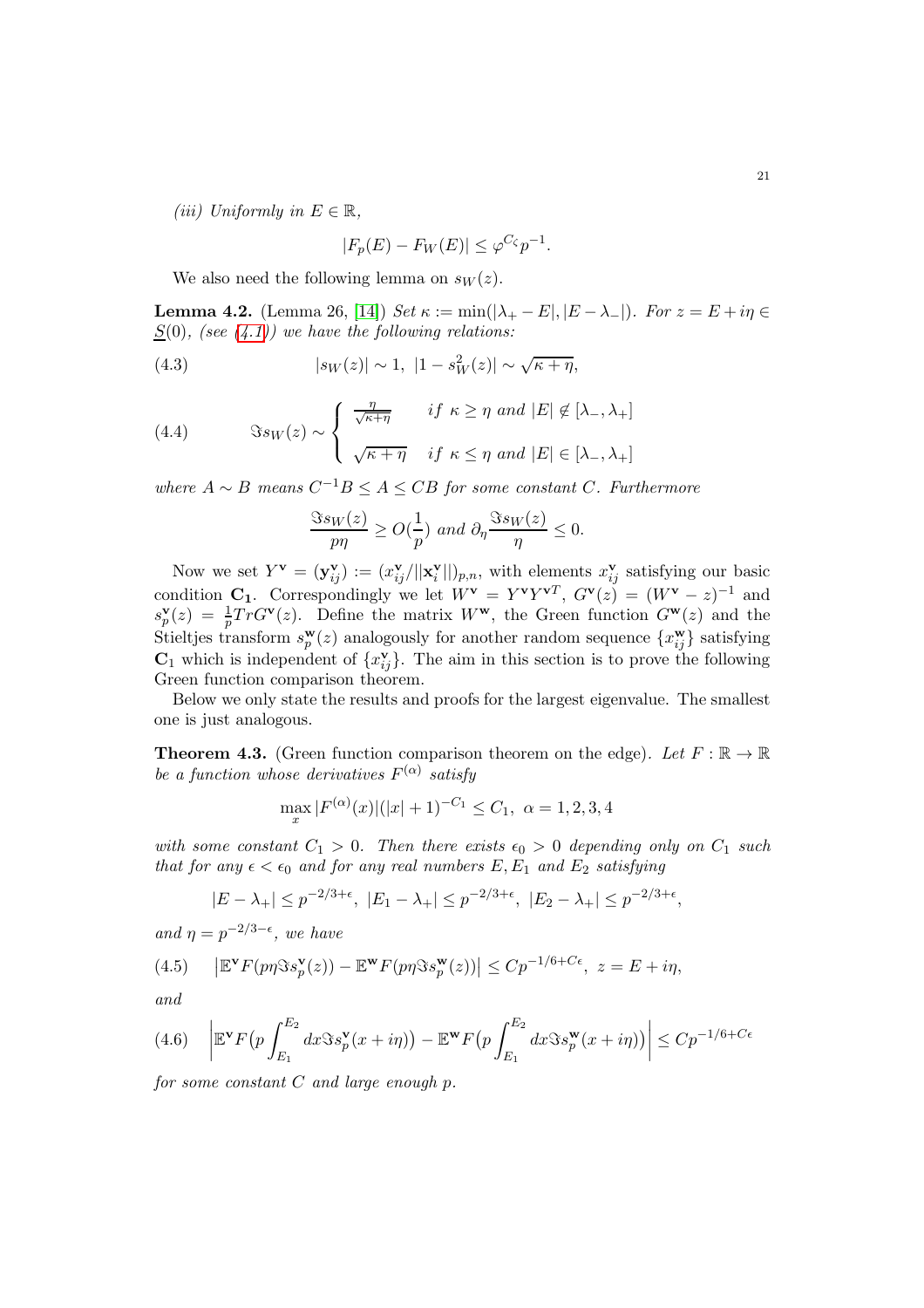*Proof of Theorem [4.3.](#page-20-0)* The proof is similar to that of Theorem 6.3 of [\[14\]](#page-33-12). Moreover, the proof of  $(4.6)$  can be taken in a same manner as that of  $(4.5)$ , so we will just present the proof for [\(4.5\)](#page-20-2) below. The basic strategy is to estimate the successive difference of matrices which differ by a row. For  $1 \leq \gamma \leq p$ , we denote by  $Y_{\gamma}$  the random matrix whose j-th row is the same as that of  $Y^{\mathbf{v}}$  if  $j \leq \gamma$  and that of  $Y^{\mathbf{w}}$ otherwise; in particular  $Y_0 = Y^{\mathbf{v}}$  and  $Y_p = Y^{\mathbf{w}}$ . And we set

$$
W_{\gamma} = Y_{\gamma} Y_{\gamma}^{T}.
$$

We shall compare  $W_{\gamma-1}$  with  $W_{\gamma}$  by using the following lemma. For simplicity, we denote

$$
s_p^{(i)}(z) = \frac{1}{p} Tr G^{(i)}(z), \ \tilde{s}_p^{(i)}(z) = s_p^{(i)}(z) - \frac{1}{pz}.
$$

<span id="page-21-0"></span>Lemma 4.4. *For any sample correlation matrix* W *with elements satisfying the basic assumption*  $C_1$ *, if*  $|E - \lambda_+| \leq p^{-2/3+\epsilon}$  and  $p^{-2/3} \gg \eta \gg p^{-2/3-\epsilon}$  for some  $\epsilon > 0$ , then we have

$$
\mathbb{E}F(p\eta\Im s_p(z)) - \mathbb{E}F(p\eta\Im \tilde{s}_p^{(i)}(z)) = A(Y^{(i)}, m_1, m_2) + p^{-7/6 + C\epsilon}
$$

where the functional  $A(Y^{(i)}, m_1, m_2)$  only depends on the distribution of  $Y^{(i)}$  and *the first two moments*  $m_1, m_2$  *of*  $x_{ij}$ *.* 

**Remark** 4.1. We always assume  $m_1 = 0$ ,  $m_2 = 1$  in our case.

Note that

$$
W_{\gamma-1}^{(\gamma)} = W_{\gamma}^{(\gamma)},
$$

thus Lemma [4.4](#page-21-0) implies that

$$
\mathbb{E} F\left(\eta \Im Tr(W_{\gamma-1}-z)^{-1}\right) - \mathbb{E} F\left(\eta \Im Tr(W_{\gamma}-z)^{-1}\right) = p^{-7/6+C\epsilon}.
$$

Then the proof of Theorem [4.3](#page-20-0) can be completed by the telescoping argument.

Therefore it suffices to prove Lemma [4.4](#page-21-0) in the sequel. To do this, we need to provide some bounds about  $\mathcal{G}^{(i)}$ . We only state the result for  $i = 1$  as the following lemma since the others are analogous.

<span id="page-21-1"></span>**Lemma 4.5.** *Under the assumptions in Lemma [4.4,](#page-21-0)* we have for  $\epsilon > 0$  small enough,

<span id="page-21-2"></span>(4.7) 
$$
|\mathbf{y}_1^T (\mathcal{G}^{(1)})^2 \mathbf{y}_1| \le p^{1/3 + C\epsilon}
$$

$$
and
$$

<span id="page-21-3"></span>(4.8) 
$$
|(\mathcal{G}^{(1)})_{ij}| \leq p^{C\epsilon}, \ |((\mathcal{G}^{(1)})^2)_{ij}| \leq p^{1/3 + C\epsilon}
$$

*hold with overwhelming probability.*

The proof of Lemma [4.5](#page-21-1) will be postponed to the end of this section. Now we begin to prove Lemma [4.4](#page-21-0) assuming Lemma [4.5.](#page-21-1)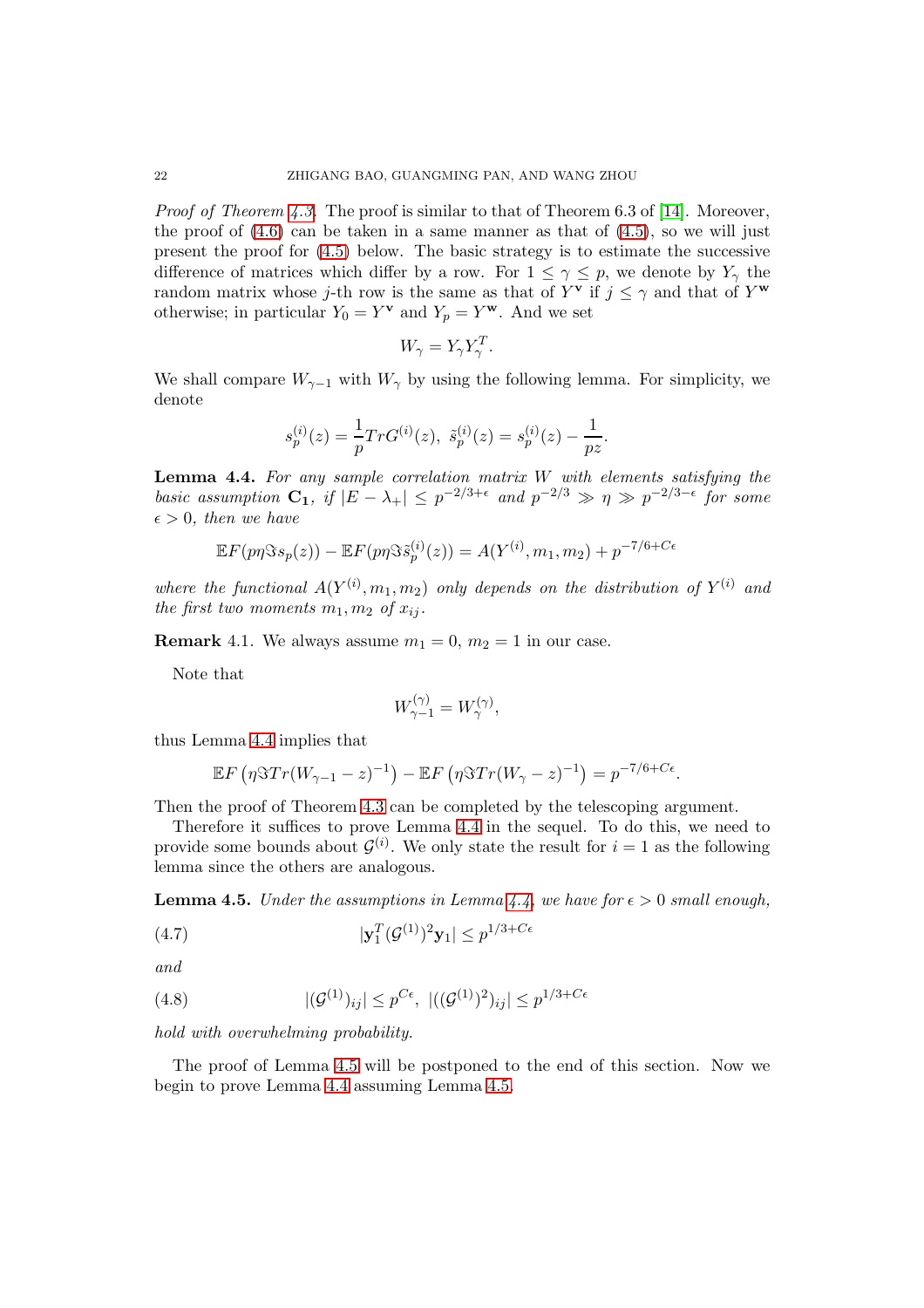*Proof of Lemma [4.4.](#page-21-0)* The proof is in a similar manner to that of Lemma 6.5 in [\[14\]](#page-33-12). At first we rewrite [\(2.7\)](#page-6-0) as

(4.9) 
$$
G_{11} = \frac{1}{-z - z \mathbf{y}_1^T \mathcal{G}^{(1)}(z) \mathbf{y}_1}
$$

by using the facts that

<span id="page-22-0"></span>
$$
\mathcal{W}^{(1)}\mathcal{G}^{(1)}(z) = I + z\mathcal{G}^{(1)}(z), \mathbf{y}_1^T \mathbf{y}_1 = 1.
$$

Moreover, by Schur's complement, we also have

(4.10) 
$$
Tr G - Tr G^{(1)} = G_{11} + \frac{\mathbf{y}_1^T Y^{(1)T} (G^{(1)})^2 Y^{(1)} \mathbf{y}_1}{-z - z \mathbf{y}_1^T \mathcal{G}^{(1)}(z) \mathbf{y}_1},
$$

Inserting [\(4.9\)](#page-22-0) and the identity

<span id="page-22-1"></span>
$$
Y^{(1)T}(G^{(1)})^2 Y^{(1)} = \mathcal{W}^{(1)}(\mathcal{G}^{(1)})^2 = \mathcal{G}^{(1)} + z(\mathcal{G}^{(1)})^2
$$

into [\(4.10\)](#page-22-1) we can get

(4.11) 
$$
Tr G - Tr G^{(1)} + z^{-1} = z G_{11} (\mathbf{y}_1^T (\mathcal{G}^{(1)})^2 (z) \mathbf{y}_1).
$$

Now we define the quantity  $B$  as

<span id="page-22-2"></span>
$$
B = -zsw(z)\left[\mathbf{y}_1^T \mathcal{G}^{(1)}(z)\mathbf{y}_1 - \left(\frac{-1}{zsw(z)} - 1\right)\right].
$$

Thus by [\(4.9\)](#page-22-0) we have

$$
B = -z s_W(z) \left[ \left( \frac{-1}{z G_{11}(z)} - 1 \right) - \left( \frac{-1}{z s_W(z)} - 1 \right) \right] = \frac{s_W(z) - G_{11}}{G_{11}}.
$$

By  $(ii)$  of Lemma [4.1](#page-19-2) and  $(4.4)$  we can get

$$
|B|\leq p^{-1/3+2\epsilon}\ll 1
$$

with overwhelming probability. Thus we have the expansion

(4.12) 
$$
G_{11} = \frac{s_W(z)}{B+1} = s_W(z) \sum_{k \ge 0} (-B)^k.
$$

Now we set

<span id="page-22-3"></span>
$$
y := \eta (TrG - TrG^{(1)} + z^{-1}).
$$

It follows from  $(4.11)$  and  $(4.12)$  that

$$
y = \eta z G_{11} \mathbf{y}_1^T (\mathcal{G}^{(1)})^2 \mathbf{y}_1 = \sum_{k=1}^{\infty} y_k,
$$

where

<span id="page-22-4"></span>
$$
y_k := \eta z s_W(z) (-B)^{k-1} \mathbf{y}_1^T (\mathcal{G}^{(1)})^2 \mathbf{y}_1.
$$

Since z and  $s_W(z)$  are  $O(1)$  by [\(4.3\)](#page-20-4), by definitions and Lemma [4.5,](#page-21-1) we have

(4.13) 
$$
|y_k| \le O(p^{-k/3 + C\epsilon})
$$
 and  $|y| \le O(p^{-1/3 + C\epsilon})$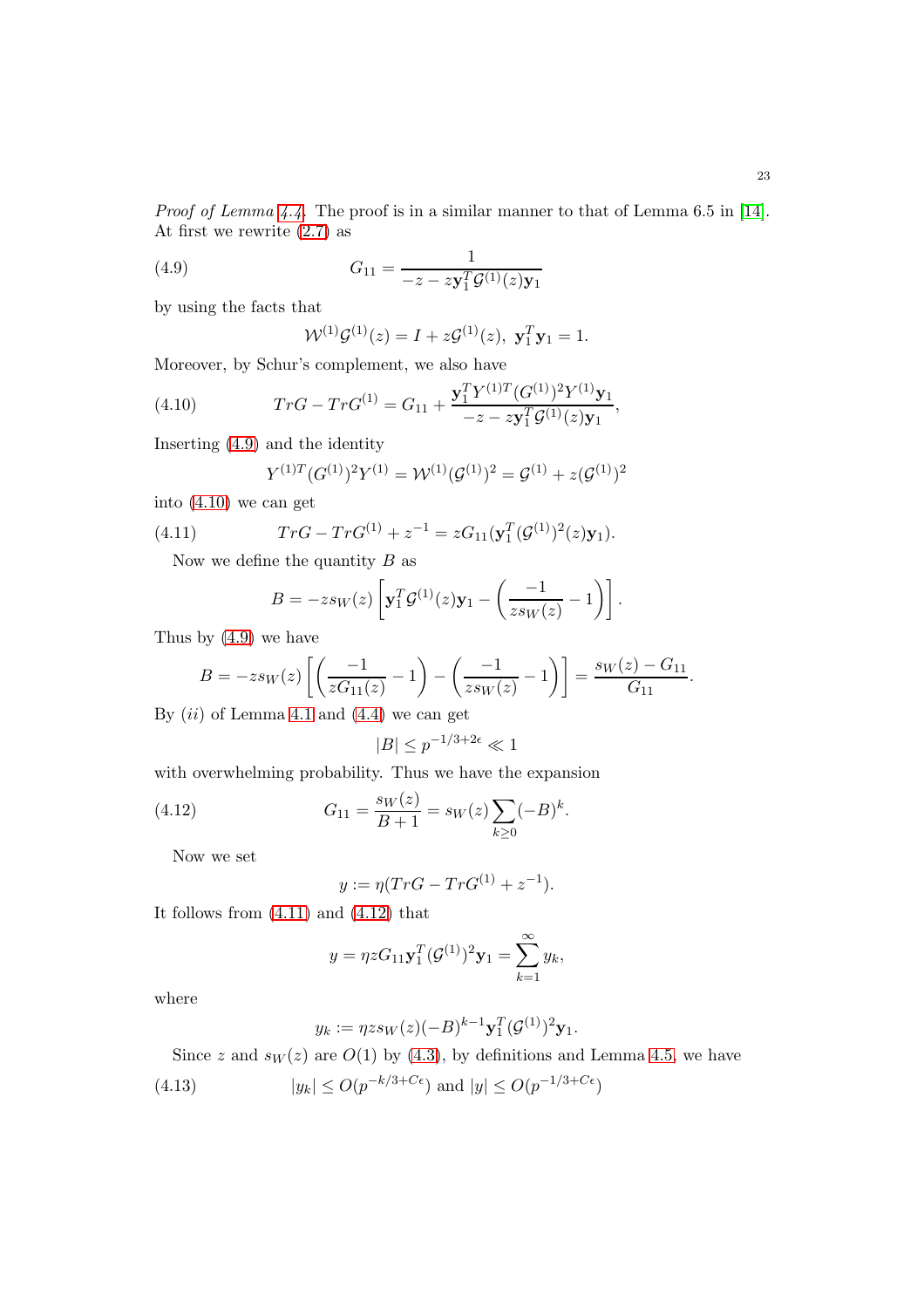with overwhelming probability. Thus we have

$$
F(p\eta \Im s_p(z)) - F(p\eta \Im \tilde{s}_p^{(1)}(z))
$$
  
= 
$$
\sum_{k=1}^3 \frac{1}{k!} F^{(k)}(p\eta \Im \tilde{s}_p^{(1)}(z)) (\Im y)^k + O(p^{-4/3 + C\epsilon})
$$

with overwhelming probability.

Similarly to the counterpart proof of Lemma 6.5 in [\[14\]](#page-33-12), we only need to show

<span id="page-23-0"></span>
$$
(4.14) \mathbb{E} F^{(k)}(p\eta \Im \tilde{s}_p^{(1)}(z))(\Im y)^k = A_k(Y^{(1)}, m_1, m_2) + O(p^{-4/3 + C\epsilon}), \ k = 1, 2, 3
$$

with some functional  $A_k$  only depending on the distribution of  $Y^{(1)}$ ,  $m_1$  and  $m_2$ .

Since the proof of [\(4.14\)](#page-23-0) is similar to the counterpart in [\[14\]](#page-33-12), we will only state the proof for  $k = 3$  below. We use  $\mathbb{E}_1$  to denote the expectation with respect to  $y_1$ in the sequel. By using [\(4.13\)](#page-22-4) we obtain

<span id="page-23-3"></span>
$$
(4.15) \quad F^{(3)}(p\eta \Im \tilde{s}_p^{(1)}(z))(\Im y)^3 = F^{(3)}(p\eta \Im \tilde{s}_p^{(1)}(z))(\Im y_1)^3 + O(p^{-4/3 + C\epsilon})
$$

with overwhelming probability. If we write  $r_1 = \Re(\eta z s_W(z)), r_2 = \Im(\eta z s_W(z)),$  then we have

<span id="page-23-1"></span>
$$
\mathbb{E}_{1}(\Im y_{1})^{3} = \mathbb{E}_{1}r_{1}^{3}(\Im(\mathbf{y}_{1}^{T}(\mathcal{G}^{(1)})^{2}\mathbf{y}_{1}))^{3} + \mathbb{E}_{1}r_{2}^{3}(\Re(\mathbf{y}_{1}^{T}(\mathcal{G}^{(1)})^{2}\mathbf{y}_{1}))^{3} \n+3\mathbb{E}_{1}r_{1}^{2}r_{2}(\Im(\mathbf{y}_{1}^{T}(\mathcal{G}^{(1)})^{2}\mathbf{y}_{1}))^{2}(\Re(\mathbf{y}_{1}^{T}(\mathcal{G}^{(1)})^{2}\mathbf{y}_{1}))\n+3\mathbb{E}_{1}r_{1}r_{2}^{2}(\Im(\mathbf{y}_{1}^{T}(\mathcal{G}^{(1)})^{2}\mathbf{y}_{1}))(\Re(\mathbf{y}_{1}^{T}(\mathcal{G}^{(1)})^{2}\mathbf{y}_{1}))^{2} \n= r_{1}^{3} \sum_{k_{1},...,k_{6}} \mathbb{E}_{1}(\prod_{i=1}^{6} \frac{x_{1}k_{i}}{||\mathbf{x}_{1}||}) \prod_{i=1}^{3} \Im((\mathcal{G}^{(1)})^{2})_{k_{2i-1},k_{2i}} \n+ r_{2}^{3} \sum_{k_{1},...,k_{6}} \mathbb{E}_{1}(\prod_{i=1}^{6} \frac{x_{1}k_{i}}{||\mathbf{x}_{1}||}) \prod_{i=1}^{3} \Re((\mathcal{G}^{(1)})^{2})_{k_{2i-1},k_{2i}} \n+3r_{1}r_{2}^{2}\mathbb{E}_{1}(\prod_{i=1}^{6} \frac{x_{1}k_{i}}{||\mathbf{x}_{1}||}) \prod_{i=1}^{2} \Re((\mathcal{G}^{(1)})^{2})_{k_{2i-1},k_{2i}} \Im((\mathcal{G}^{(1)})^{2})_{k_{5},k_{6}} \n+3r_{1}^{2}r_{2}\mathbb{E}_{1}(\prod_{i=1}^{6} \frac{x_{1}k_{i}}{||\mathbf{x}_{1}||}) \prod_{i=1}^{2} \Im((\mathcal{G}^{(1)})^{2})_{k_{2i-1},k_{2i}} \Re((\mathcal{G}^{(1)})^{2})_{k_{5},k_{6}}.
$$
\n(4.16

Notice that if there exists a  $k_i$  which appears only once in the above product, then by the assumption that  $x_{ij}$  is symmetric, we have

(4.17) 
$$
\mathbb{E}_1(\prod_{i=1}^6 \frac{x_{1k_i}}{||\mathbf{x}_1||}) = 0 = m_1.
$$

So we consider the case where  $k_i$  appears exactly twice. Firstly, we consider

<span id="page-23-2"></span>
$$
||\mathbf{x}_1||^6 = \sum_{k_1,k_2,k_3} x_{1k_1}^2 x_{1k_2}^2 x_{1k_3}^2 := \sum_{(1)} x_{1k_1}^2 x_{1k_2}^2 x_{1k_3}^2 + \sum_{(2)} x_{1k_1}^2 x_{1k_2}^2 x_{1k_3}^2,
$$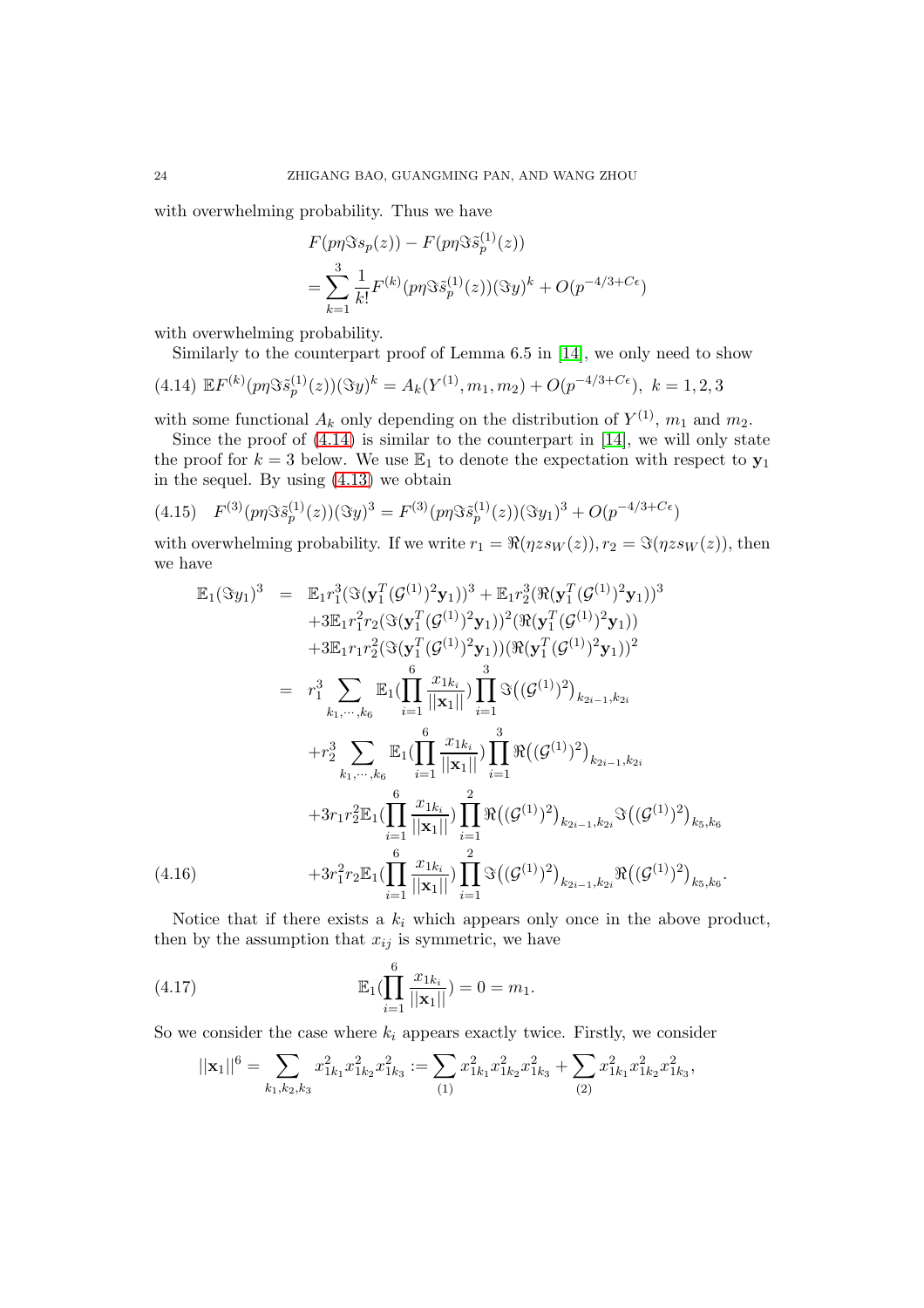where the first summation goes through the indices  $k_1, k_2, k_3$  such that they are not equal to each other, and the second summation goes through the left part of the indices. Then it is not difficult to see the number of the terms in the second summation is of the order  $O(n^2)$ . By the exponential tail assumption and the Hoeffding inequality, we can see

$$
\mathbb{E}_1 \sum_{(2)} \frac{x_{1k_1}^2 x_{1k_2}^2 x_{1k_3}^2}{||\mathbf{x}_1||^6} = O(\frac{\log^{O(1)} n}{n}).
$$

Furthermore, since  $x_{11}, \dots, x_{1n}$  are i.i.d., we have for  $k_1, k_2, k_3$  not equal to each other

<span id="page-24-0"></span>(4.18)

$$
\mathbb{E}_1 \frac{x_{1k_1}^2 x_{1k_2}^2 x_{1k_3}^2}{||\mathbf{x}_1||^6} = \frac{1}{n(n-1)(n-2)} (1 - O(\frac{\log^{O(1)} n}{n})) = \frac{m_2^3}{n^3} + O(\frac{\log^{O(1)} n}{n^4}).
$$

Therefore by [\(4.16\)](#page-23-1), [\(4.17\)](#page-23-2), [\(4.18\)](#page-24-0) and the fact that  $\mathcal{G}^{(1)}$  only depends on  $Y^{(1)}$ , we have

<span id="page-24-1"></span>
$$
\begin{aligned}\n& \left| \mathbb{E}_1(\Im y_1)^3 - \tilde{A}_3(Y^{(1)}, m_1, m_2) \right| \\
&\leq \frac{\log^{O(1)} n}{n^4} |\eta z s_W(z)|^3 \sum_{(3)} |[(\mathcal{G}^{(1)})^2]_{k_1, k_2} [(\mathcal{G}^{(1)})^2]_{k_3, k_4} [(\mathcal{G}^{(1)})^2]_{k_5, k_6} \\
&\quad + C |\eta z s_W(z)|^3 \sum_{(4), (5)} \mathbb{E}_1 \left| \prod_{i=1}^6 \frac{x_{1k_i}}{||\mathbf{x}_1||} \right| \cdot |[(\mathcal{G}^{(1)})^2]_{k_1, k_2} [(\mathcal{G}^{(1)})^2]_{k_3, k_4} [(\mathcal{G}^{(1)})^2]_{k_5, k_6}\n\end{aligned}
$$

with some functional  $\tilde{A}_3$  only depending on the distribution of  $Y^{(1)}$ ,  $m_1$  and  $m_2$ . Here the first summation  $\sum_{(3)}$  in [\(4.19\)](#page-24-1) goes through the terms such that each  $k_i, i = 1, \dots, 6$  appears exactly twice. It is easy to see that there are  $O(n^3)$  such terms totally. And the second summation goes through the terms such that (4) no  $k_i$  appears only once and (5) at least one  $k_i$  appears three times. Thus we have the total number of the terms in the second summation is of the order  $O(n^2)$ . Then by using Lemma [4.5](#page-21-1) and the fact

<span id="page-24-2"></span>
$$
\mathbb{E}_1 \bigg| \prod_{i=1}^6 \frac{x_{1k_i}}{||\mathbf{x}_1||} \bigg| = O(\frac{\log^{O(1)} n}{n^3}),
$$

we have

(4.20) 
$$
\mathbb{E}_1(\Im y_1)^3 = \tilde{A}_3(Y^{(1)}, m_1, m_2) + O(p^{-2+C\epsilon})
$$

By inserting [\(4.20\)](#page-24-2) into [\(4.15\)](#page-23-3), we can get [\(4.14\)](#page-23-0) for  $k = 3$ . The cases of  $k = 1$ and  $k = 2$  can be proved similarly by inserting Lemma [4.5.](#page-21-1) So we conclude the  $\Box$ 

Now we begin to prove Lemma [4.5.](#page-21-1)

*Proof of Lemma [4.5.](#page-21-1)* The proof of  $(4.7)$  is the same as the counterpart in [\[14\]](#page-33-12), (see  $(6.36)$  of  $[14]$ ). So we only state the proof of  $(4.8)$  below. For the ease of the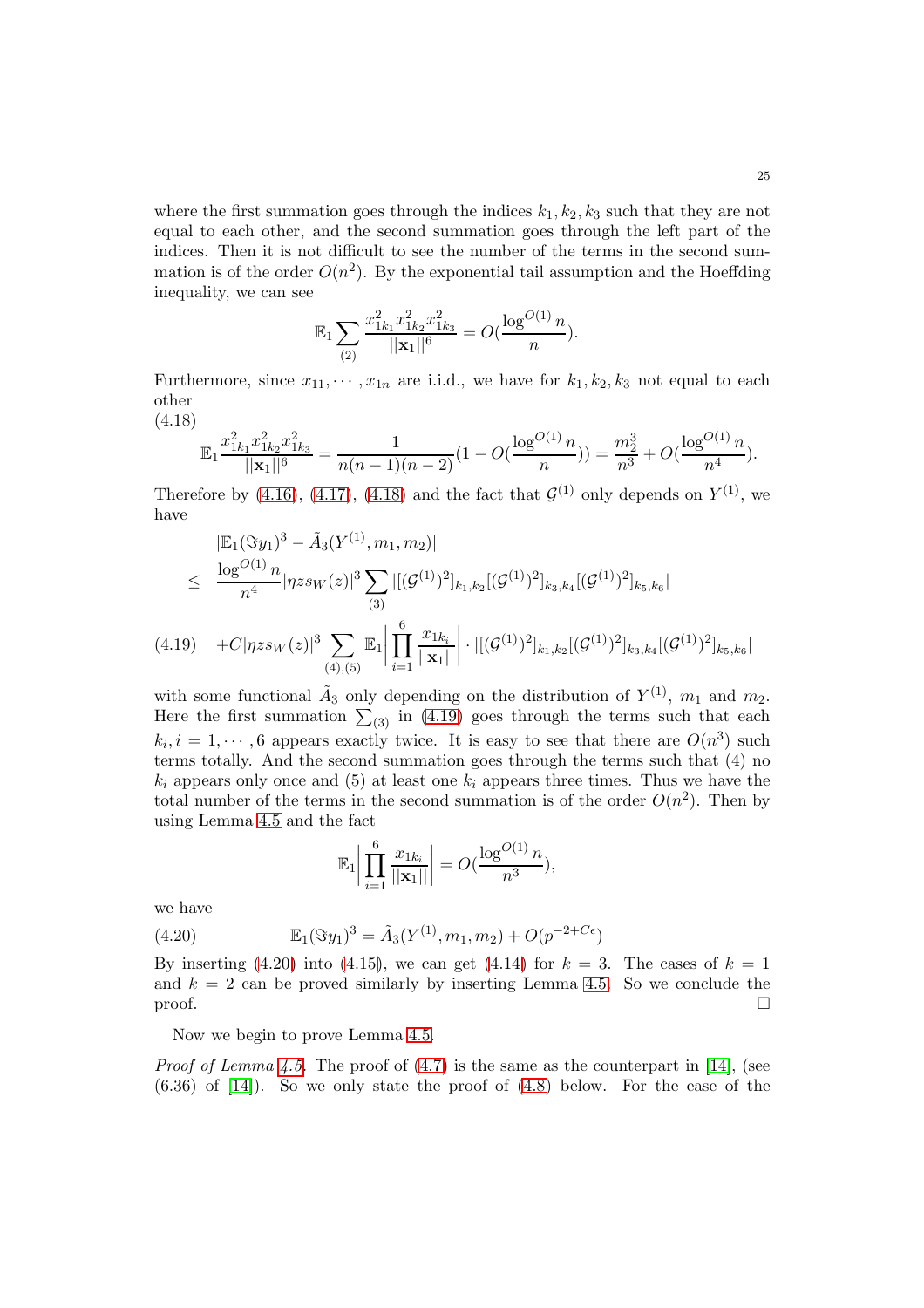presentation, we prove [\(4.8\)](#page-21-3) for  $\mathcal{G} = (\mathcal{W} - z)^{-1} := (Y^T Y - z)^{-1}$  instead of  $\mathcal{G}^{(1)}$ . By the spectral decomposition, we have

$$
\mathcal{G}^{\alpha} = \sum_{k=1}^{p} \frac{1}{(\lambda_k - z)^{\alpha}} u_k u_k^T + \frac{1}{(-z)^{\alpha}} P, \ \alpha = 1, 2,
$$

where the projection  $P = I - \sum_{k=1}^{p} u_k u_k^T$ . Consequently, we have

$$
(\mathcal{G}^{\alpha})_{ij} = \sum_{k=1}^{p} \frac{1}{(\lambda_k - z)^{\alpha}} u_{ki} u_{kj} + \frac{1}{(-z)^{\alpha}} P_{ij}.
$$

Note that  $|P_{ij}| \leq 1, |z| \geq \lambda_+/2$ . By the delocalization property of  $u_k$  in Theorem [3.2](#page-7-2) one has

$$
|(\mathcal{G}^{\alpha})_{ij}| \le \frac{\log^{O(1)} p}{p} \sum_{k=1}^{p} \frac{1}{|\lambda_k - z|^{\alpha}} + C
$$

with overwhelming probability. For  $\alpha = 2$ , by using i) of Lemma [4.1](#page-19-2) and [\(4.4\)](#page-20-3) we have

$$
\sum_{k=1}^{p} \frac{1}{|\lambda_k - z|^2} = p\eta^{-1} \Im s_p(z) \le p^{\epsilon} p \eta^{-1} \frac{1}{p\eta} \le p^{4/3 + C\epsilon},
$$

which implies

$$
|(\mathcal{G}^2)_{ij}| \leq p^{1/3 + C\epsilon}.
$$

For  $\alpha = 1$ , we have

$$
\sum_{k=1}^{p} \frac{1}{|\lambda_k - z|} = p \int \frac{1}{|x - z|} dF_p(x).
$$

Observe that

$$
|p\int \frac{1}{|x-z|}dF_p(x) - p\int \frac{1}{|x-z|}dF_W(x)| \leq Cp \int \frac{|F_p(x) - F_W(x)|}{|x-z|^2}dx \leq \eta^{-1}p^{C\epsilon}
$$

with overwhelming probability. Here we used  $(iii)$  of Lemma [4.1](#page-19-2) in the last inequality. Consequently, we have

$$
|\mathcal{G}_{ij}| \le (\log^{O(1)} p) \int \frac{1}{|x-z|} dF_W(x) + C.
$$

It remains to estimate  $\int \frac{1}{|x-1|}$  $\frac{1}{|x-z|}dF_W(x)$ . For  $E < \lambda_+$  such that  $\lambda_+ - E \leq p^{-2/3 + \epsilon}$ 

$$
\int \frac{1}{|x-z|} dF_W(x) = \left(\int_{\lambda_-}^{2E-\lambda_+} + \int_{2E-\lambda_+}^{\lambda_+}\right) \frac{1}{\sqrt{(x-E)^2 + \eta^2}} dF_W(x).
$$

By the formula for the MP law, one has

<span id="page-25-0"></span>
$$
\int_{\lambda_-}^{2E-\lambda_+} \frac{1}{\sqrt{(x-E)^2 + \eta^2}} dF_W(x) \leq C \int_{\lambda_-}^{2E-\lambda_+} \frac{\sqrt{\lambda_+ - x}}{E - x} dx
$$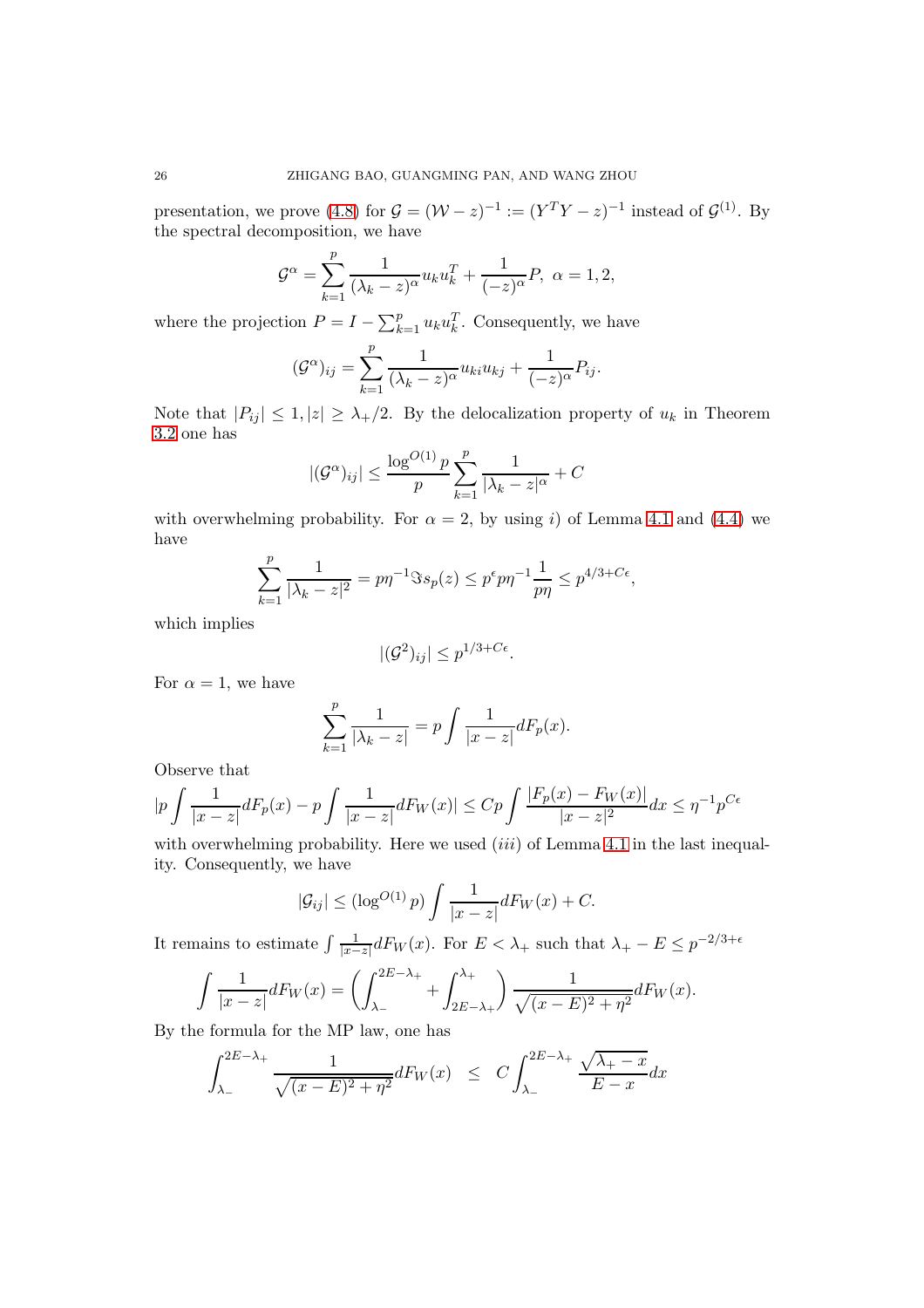(4.21) 
$$
\leq C \int_{\lambda_{-}}^{2E - \lambda_{+}} \frac{1}{\sqrt{E - x}} dx = O(1),
$$

and

$$
\int_{2E-\lambda_+}^{\lambda_+} \frac{1}{\sqrt{(x-E)^2+\eta^2}} dF_W(x) \leq \eta^{-1} \int_{2E-\lambda_+}^{\lambda_+} dF_W(x) = o(1).
$$

When  $E \geq \lambda_{+}$ , we still have [\(4.21\)](#page-25-0). Therefore, we have

$$
|\mathcal{G}_{ij}| \leq p^{C\epsilon}
$$

with overwhelming probability. Thus we complete the proof.  $\Box$ 

Theorem [4.3](#page-20-0) is proved.

### 5. Proofs of main theorems

In this section, we provide the proofs of Theorem [1.2](#page-2-1) and Theorem [1.3.](#page-3-0)

*Proof of Theorem [1.2.](#page-2-1)* The proof of Theorem [1.2](#page-2-1) is totally based on Theorem 1.5 of [\[14\]](#page-33-12) and our Theorem [4.3.](#page-20-0) Let  $W^{\mathbf{v}}$  and  $W^{\mathbf{w}}$  be two independent sample correlation matrix satisfying  $C_1$ . We claim that there is an  $\varepsilon > 0$  and  $\delta > 0$  such that for any real number  $s$  (which may depend on  $p$ ) one has

<span id="page-26-0"></span>
$$
\mathbb{P}^{\mathbf{v}}(p^{2/3}(\lambda_p - \lambda_+) \le s - p^{-\varepsilon}) - p^{-\delta} \le \mathbb{P}^{\mathbf{w}}(p^{2/3}(\lambda_p - \lambda_+) \le s)
$$
  
(5.1) 
$$
\le \mathbb{P}^{\mathbf{v}}(p^{2/3}(\lambda_p - \lambda_+) \le s + p^{-\varepsilon}) + p^{-\delta}
$$

for  $p \geq p_0$  sufficiently large, where  $p_0$  is independent of s. The proof of [\(5.1\)](#page-26-0) is independent of the matrix model and totally based on Theorem 1.5 of [\[14\]](#page-33-12) and our Theorem [4.3,](#page-20-0) we refer to the proof of Theorem 1.7 of [\[14\]](#page-33-12) for details.

Now if we choose  $W^{\mathbf{v}}$  to be the Bernoulli case, it is not difficult to get Theorem [1.2](#page-2-1) by combining  $(5.1)$  and Theorem [1.1.](#page-2-0)

*Proof of Theorem [1.3.](#page-3-0)* Set the matrix

$$
A = \begin{pmatrix} \frac{1}{\sqrt{n}} & \frac{1}{\sqrt{n}} & \frac{1}{\sqrt{n}} & \cdots & \frac{1}{\sqrt{n}} \\ \frac{1}{\sqrt{2}} & -\frac{1}{\sqrt{2}} & 0 & \cdots & 0 \\ \frac{1}{\sqrt{32}} & \frac{1}{\sqrt{32}} & -\frac{2}{\sqrt{32}} & \cdots & 0 \\ \cdots & \cdots & \cdots & \cdots & \cdots \\ \frac{1}{\sqrt{n(n-1)}} & \frac{1}{\sqrt{n(n-1)}} & \frac{1}{\sqrt{n(n-1)}} & \cdots & -\frac{n-1}{\sqrt{n(n-1)}} \end{pmatrix}.
$$

It is easy to see  $A$  is an orthogonal matrix. Moreover, it is elementary that

$$
A(x_{i1}-\bar{x}_i,\cdots,x_{in}-\bar{x}_i)^T=(0,z_{i1},\cdots,z_{i,n-1})^T,
$$

where  $z_{i1}, \dots, z_{in-1}$  is a sequence of i.i.d  $N(0, 1)$  variables. Further, if we denote the vector  $\mathbf{z}_i = (z_{i1}, \dots, z_{in-1})^T$ , we also have

$$
||\mathbf{x}_i - \bar{x}_i||^2 = \sum_{k=1}^{n-1} z_{ik}^2 = ||\mathbf{z}_i||^2.
$$

27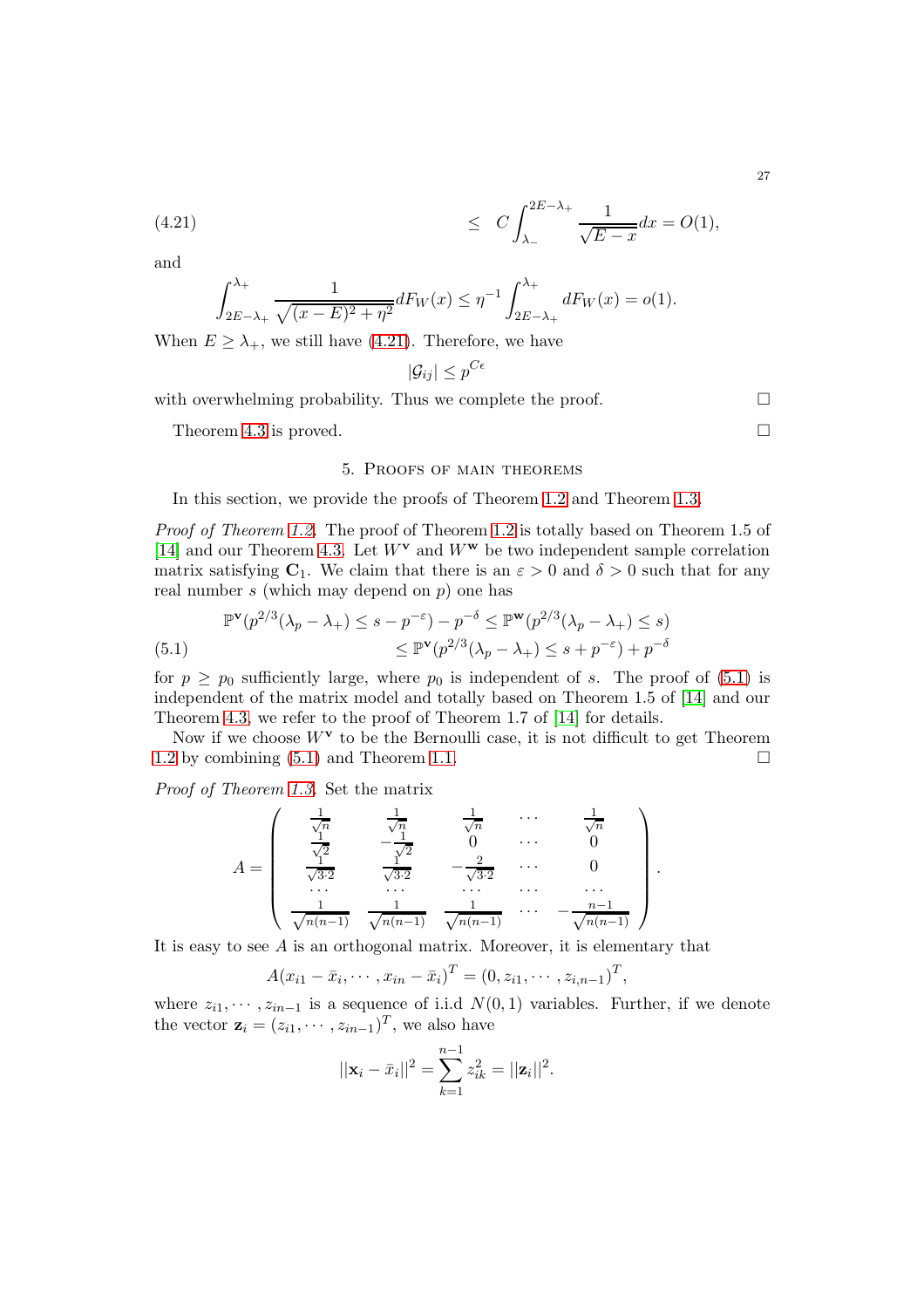Thus one has

$$
\mathcal{R} = RR^T = RA^T AR^T =: \mathcal{Z}.
$$

Here

$$
\mathcal{Z} = ZZ^T
$$

with

$$
Z = \left( \begin{array}{cccc} \frac{z_{11}}{||\mathbf{z}_1||} & \frac{z_{12}}{||\mathbf{z}_1||} & \cdots & \frac{z_{1,n-1}}{||\mathbf{z}_1||} \\ \vdots & \vdots & \vdots & \vdots \\ \frac{z_{p1}}{||\mathbf{z}_p||} & \frac{z_{p2}}{||\mathbf{z}_p||} & \cdots & \frac{z_{p,n-1}}{||\mathbf{z}_p||} \end{array} \right).
$$

Consequently, in the Gaussian case,  $\mathcal R$  is also a W-type sample correlation matrix defined in [\(1.1\)](#page-0-0) with parameters  $p, n-1$ . Thus by Theorem [1.2,](#page-2-1) we have

<span id="page-27-0"></span>(5.2) 
$$
\frac{(n-1)\lambda_p(\mathcal{R}) - (p^{1/2} + (n-1)^{1/2})^2}{((n-1)^{1/2} + p^{1/2})(p^{-1/2} + (n-1)^{-1/2})^{1/3}} \xrightarrow{d} TW_1
$$

and

<span id="page-27-1"></span>(5.3) 
$$
\frac{(n-1)\lambda_1(\mathcal{R}) - (p^{1/2} - (n-1)^{1/2})^2}{((n-1)^{1/2} - p^{1/2})(p^{-1/2} - (n-1)^{-1/2})^{1/3}} \xrightarrow{d} TW_1.
$$

as  $p \to \infty$ . Replacing  $n-1$  by n in [\(5.2\)](#page-27-0) and [\(5.3\)](#page-27-1), we can complete the proof of Theorem 1.3. Theorem [1.3.](#page-3-0)

# 6. Appendix A

In this appendix we prove Lemma [3.5](#page-12-0)

*Proof of Lemma [3.5.](#page-12-0)* At first we prove i). Note that  $W = DSD$ . For W and  $SD^2$ share the same eigenvalues, it is equivalent to prove that the eigenvalues of  $SD<sup>2</sup>$  are simple. We further introduce the polynomial  $P_1(X)$  of  $\{x_{ij}, 1 \le i \le p, 1 \le j \le n\}$ as

$$
P_1(X) = \prod_{k=1}^p ||\mathbf{x}_k||^2.
$$

It is easy to see  $P_1(X)$  vanishes with zero Lebesgue measure, so we can always assume  $P_1(X) \neq 0$ . As a consequence, we can reduce our problem to prove the matrix

$$
Q := SD^2 P_1(X)
$$

has no multiple eigenvalue. Now we denote the discriminant of the characteristic polynomial of Q by  $P_Q(X)$ . Observe that all the entries of Q are polynomials of  $\{x_{ij}, 1 \le i \le p, 1 \le j \le n\}$ , so  $P_Q(X)$  is also a polynomial of  $\{x_{ij}, 1 \le i \le p, 1 \le j \le n\}$  $n$ . For the set of zeros of any non null polynomial in real variables only has zero Lebesgue measure, it suffices to prove that  $P_Q(X)$  is not a null polynomial. In other words, it suffices to find a family  $\{x_{ij}, 1 \leq i \leq p, 1 \leq j \leq n\}$  such that  $P_Q(X) \neq 0$ .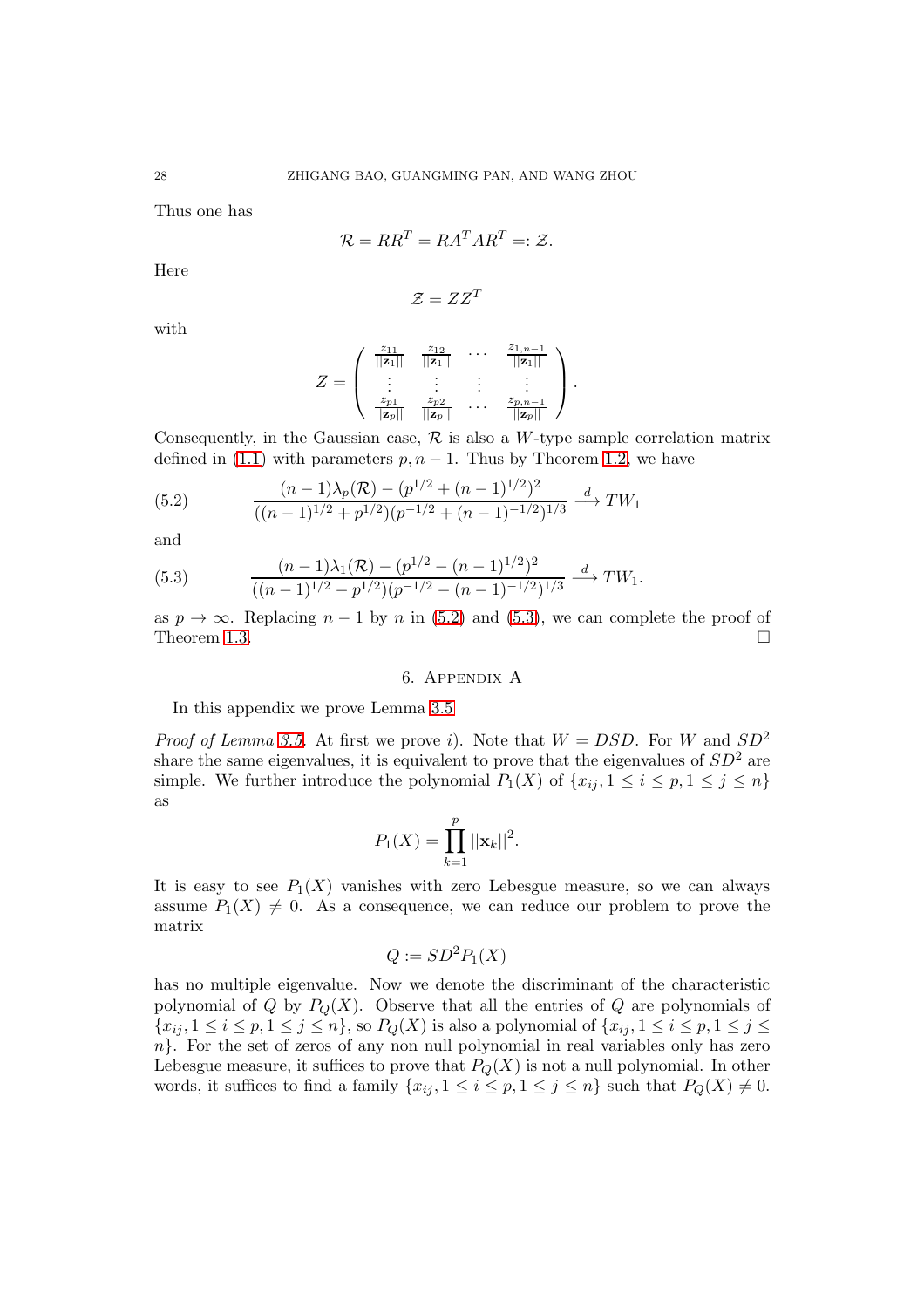It is equivalent to show that  $W$  has no multiple eigenvalue for one sample of the collection  $\{x_{ij}, 1 \leq i \leq p, 1 \leq j \leq n\}$  such that  $P_1(X) \neq 0$ .

Now we choose the sample as

$$
x_{ij} = \begin{cases} 1, & j = i \text{ or } i + 1 \\ 0, & \text{others} \end{cases}
$$

with  $1 \leq i \leq p, 1 \leq j \leq n$ . Then it is not difficult to see

$$
W = \begin{pmatrix} 1 & \frac{1}{2} & & & \\ \frac{1}{2} & 1 & \frac{1}{2} & & \\ & \ddots & \ddots & \ddots & \\ & & \frac{1}{2} & 1 & \frac{1}{2} \\ & & & \frac{1}{2} & 1 \end{pmatrix},
$$

which is a Jacobi matrix with positive subdiagonal entries. Such a Jacobi matrix has simple eigenvalues, for example, see Proposition 2.40 of [\[5\]](#page-33-15).

Next we turn to the proof of *ii*). We use  $X^{(p)}$  to denote the submatrix of X with p-th row deleted, and use  $D^{(p)}$  to denote the  $p-1 \times p-1$  upper left corner of D. And we set  $S^{(p)} = X^{(p)} X^{(p)T}$ , thus one has  $W^{(p)} = D^{(p)} S^{(p)} D^{(p)}$ . Similar to the proof of *i*), we can prove that  $SD^2P_1(X)$  and  $S^{(p)}(D^{(p)})^2P_1(X)$  have no eigenvalue in common instead. It is easy to see the resultant of the characteristic polynomials of  $SD^2P_1(X)$  and  $S^{(p)}(D^{(p)})^2P_1(X)$  is a polynomial of  $\{x_{ij}, 1 \le i \le p, 1 \le j \le n\}.$ Therefore, it suffices to show the resultant is a non null polynomial. Equivalently, we shall provide a sample of  $\{x_{ij}, 1 \leq i \leq p, 1 \leq j \leq n\}$  such that W and  $W^{(p)}$  have no eigenvalue in common.

Using i) to  $W^{(p)}$  we can denote the ordered eigenvalues of  $W^{(p)}$  by  $\lambda_1^{(p)} < \lambda_2^{(p)} <$  $\cdots < \lambda_{p-1}^{(p)}$ . By Cauchy's interlacing property, one has

<span id="page-28-1"></span>(6.1) 
$$
0 \leq \lambda_1 \leq \lambda_1^{(p)} \leq \lambda_2 \leq \cdots \leq \lambda_{p-1}^{(n)} \leq \lambda_p.
$$

Moreover, we know that  $W^{(p)}$  shares the same nonzero eigenvalues with  $W^{(p)}$ . So we can provide an example such that  $W$  and  $W^{(p)}$  have no nonzero eigenvalue in common instead. Note

(6.2) 
$$
\mathcal{W} = \mathcal{W}^{(p)} + \mathbf{y}_p \mathbf{y}_p^T.
$$

Taking trace on both side of [\(6.2\)](#page-28-0), we obtain

(6.3) 
$$
\lambda_1 + \dots + \lambda_p = \lambda_1^{(n)} + \dots + \lambda_{p-1}^{(n)} + 1.
$$

Now if we fix  $\{x_{ij}, 1 \le i \le p-1, 1 \le j \le n\}$  such that  $\lambda_1^{(p)} < \lambda_2^{(p)} < \cdots < \lambda_{p-1}^{(p)}$ <br>and let  $\{x_{pj}, 1 \le j \le n\}$  vary. When  $\{x_{pj}, 1 \le j \le n\}$  runs through the set  $\mathbb{R}^n$ , the ordered nonzero eigenvalues of W describe the set of families  $\lambda_1, \dots, \lambda_p$  of real numbers obeying  $(6.1)$  and  $(6.3)$ , see the proof of Lemma 11.4 of [\[3\]](#page-33-16) for example. Thus it is easy to find a family  $\lambda_1, \dots, \lambda_p$  such that

<span id="page-28-2"></span><span id="page-28-0"></span>
$$
\{\lambda_1, \cdots, \lambda_p\} \cap \{\lambda_1^{(p)}, \lambda_2^{(p)}, \lambda_{p-1}^{(p)}\} = \emptyset
$$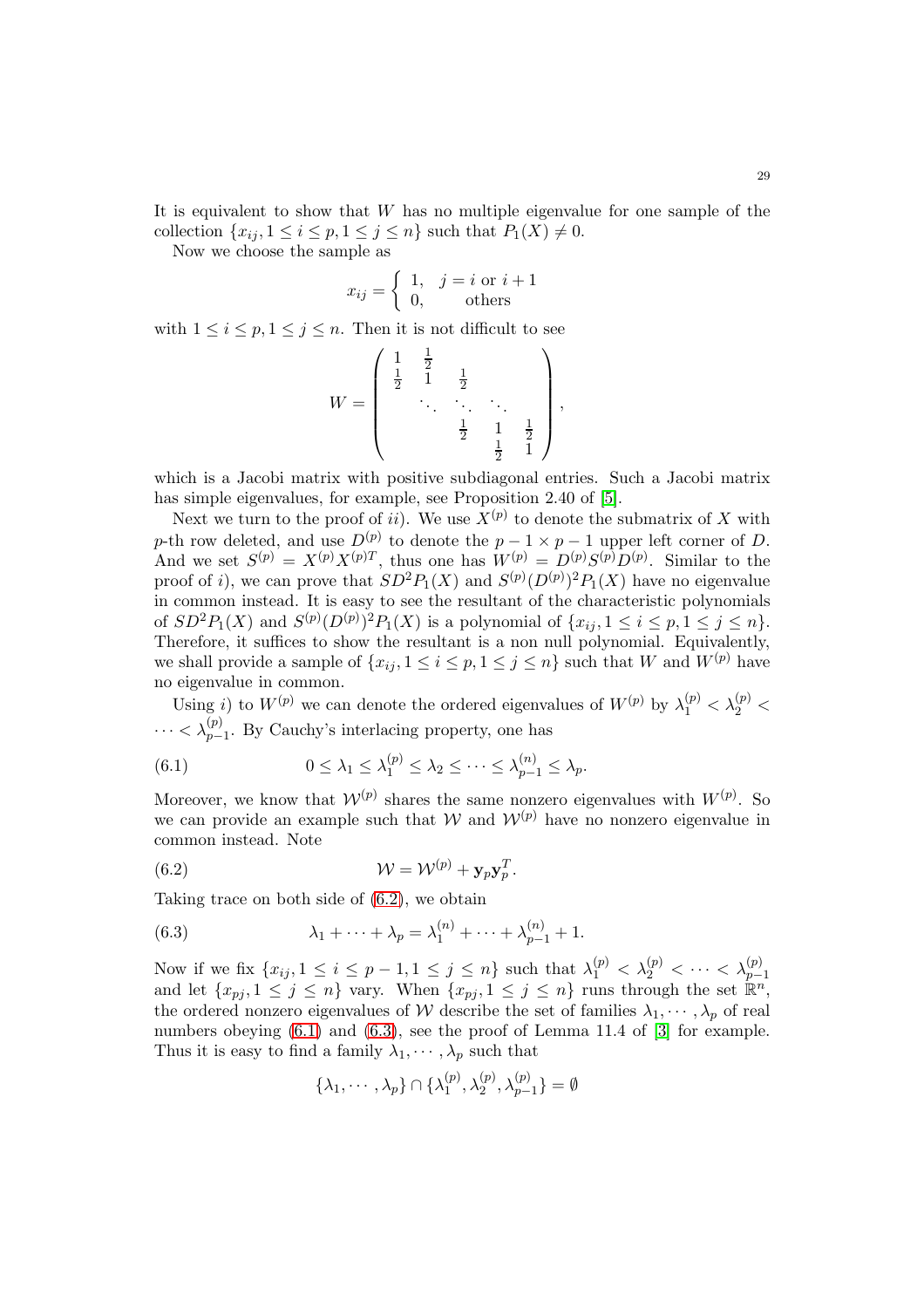Now we prove *iii*). We set  $X_{(n)}$  to be the submatrix of X with the *n*-th column deleted and set

$$
\widehat{D}_{(n)} = \left(\begin{array}{ccc} \frac{\sqrt{n}}{||\widehat{\mathbf{x}}_1||} & & \\ & \ddots & \\ & & \frac{\sqrt{n}}{||\widehat{\mathbf{x}}_p||} \end{array}\right).
$$

Let  $S_{(n)} = X_{(n)} X_{(n)}^T$ . It is obvious that  $S_{(n)} \widehat{D}_{(n)}^2$  shares the same eigenvalues with  $\widehat{W}_{(n)}$  Now we introduce the polynomials

$$
P_2(X) = \prod_{k=1}^p ||\mathbf{x}_k||^2 \cdot ||\widehat{\mathbf{x}}_k||^2.
$$

To prove that W and  $\widehat{W}_{(n)}$  have no eigenvalue in common, we only need to show  $SD^2$ and  $S_{(n)}\widehat{D}_{(n)}^2$  have no eigenvalue in common. Moreover, if  $P_2(X)$  does not vanish, it is equivalent to prove that the matrices  $T := SD^2P_2(X)$  and  $\widehat{T}_{(n)} := S_{(n)}\widehat{D}_{(n)}^2P_2(X)$ have no eigenvalue in common. Note that the event  $P_2(X) = 0$  has zero Lebesgue measure. What's more, it is not difficult to see the entries of T and  $T_{(n)}$  are all polynomials of the elements of  $X$ , thus the resultant  $R(X)$  of the characteristic polynomials of T and  $T_{(n)}$  is also a polynomial of the elements of X. Therefore, we only need to show  $R(X)$  is a non null polynomial, it suffices to give only one example of X such that W and  $\widehat{W}_{(n)}$  do not have eigenvalue in common. For example, we can choose

$$
x_{ij} = \begin{cases} 1, & j = i \text{ or } j = n, \\ 0, & \text{others} \end{cases}
$$

Then we have  $\widehat{W}_{(n)} = I_p$  and

$$
W = \begin{pmatrix} 1 & \frac{1}{2} & \cdots & \frac{1}{2} \\ \frac{1}{2} & 1 & \cdots & \frac{1}{2} \\ \vdots & \vdots & \ddots & \vdots \\ \frac{1}{2} & \frac{1}{2} & \cdots & 1 \end{pmatrix}.
$$

Thus it is easy to see  $\widehat{W}_{(n)}$  and W have no eigenvalue in common for det $(W-I) \neq 0$ , which implies that  $R(X)$  is not a null polynomial, so we conclude the proof. which implies that  $R(X)$  is not a null polynomial, so we conclude the proof.

### 7. Appendix B

In this appendix, we prove Lemma [3.7.](#page-14-1) If we denote

$$
\hat{h}_n = \left(\frac{x_{1n}}{||\widehat{\mathbf{x}}_1||}, \frac{x_{2n}}{||\widehat{\mathbf{x}}_2||}, \cdots, \frac{x_{pn}}{||\widehat{\mathbf{x}}_p||}\right)^T.
$$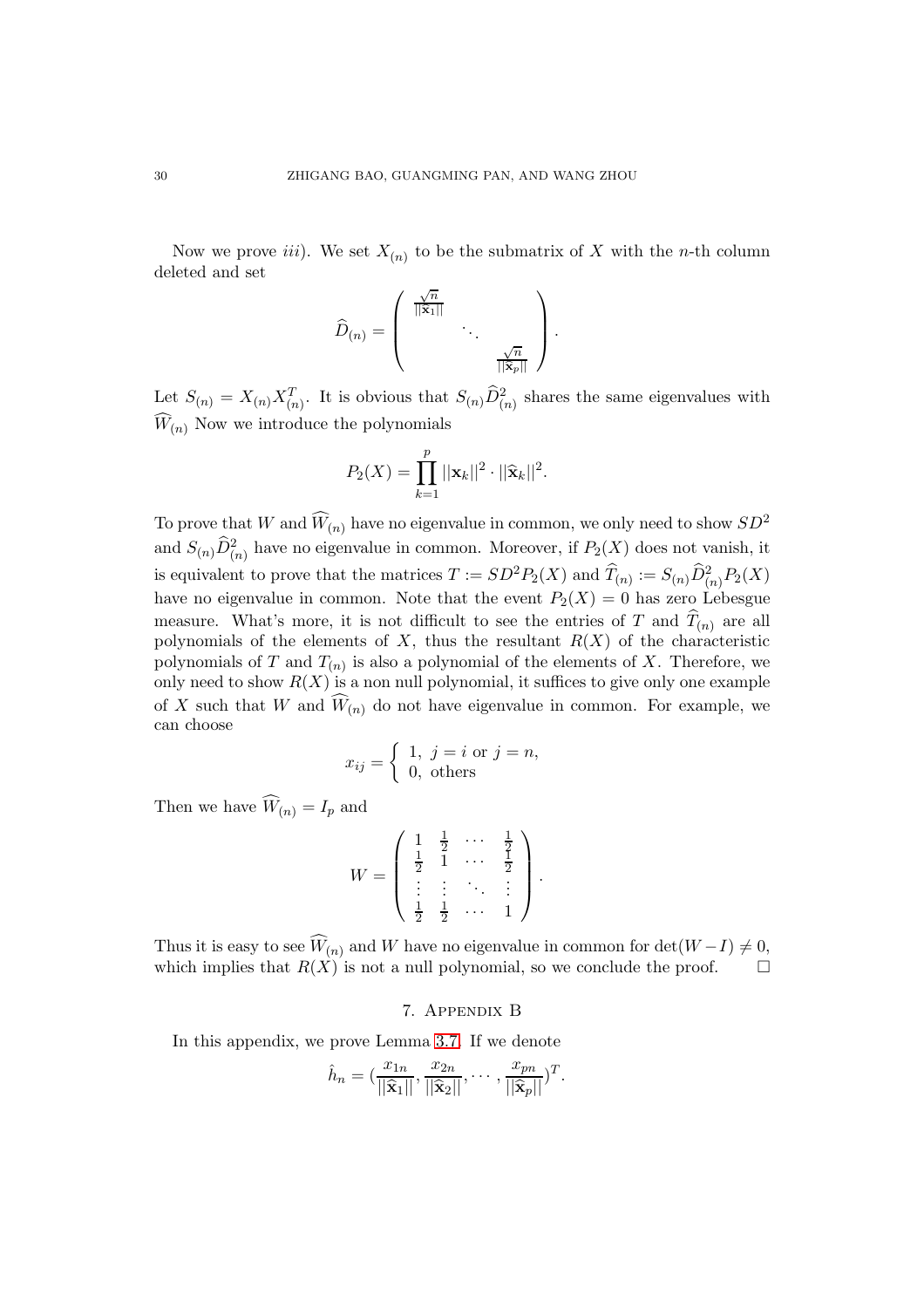Set

<span id="page-30-0"></span>
$$
c_i = \frac{1}{||\mathbf{x}_i|| \cdot ||\widehat{\mathbf{x}}_i|| \cdot (||\mathbf{x}_i|| + ||\widehat{\mathbf{x}}_i||)}.
$$

By the Hoeffding inequality, we have

(7.1) 
$$
c_i = \frac{1}{n^{3/2}} + \frac{K^{O(1)} \log^{O(1)} n}{n^2}.
$$

holds with overwhelming probability. It is not difficult to see

(7.2) 
$$
\hat{v}_j \cdot h_n = \hat{v}_j \cdot \hat{h}_n - \hat{v}_j \cdot (c_1 x_{1n}^3, \cdots, c_p x_{pn}^3)^T := \hat{v}_j \cdot \hat{h}_n + d_j.
$$
  
By (7.1), we can write  $d_j$ 

(7.3) 
$$
d_j := \frac{1}{n^{3/2}} \hat{v}_j \cdot (x_{1n}^3, \cdots, x_{pn}^3)^T + f_j.
$$

Observe that

<span id="page-30-3"></span><span id="page-30-1"></span>
$$
\sum_{j \in J} (\hat{v}_j \cdot h_n)^2 = \sum_{j \in J} (\hat{v}_j \cdot \hat{h}_n)^2 + 2 \sum_{j \in J} d_j (\hat{v}_j \cdot \hat{h}_n) + \sum_{j \in J} d_j^2.
$$

Since  $(x_{1n}^3, \dots, x_{pn}^3)^T$  is also a random vector with mean zero and finite variance entries, Lemma [2.5](#page-6-1) can be used to the first part of the right hand side of [\(7.3\)](#page-30-1). Thus if we set the projection

(7.4) 
$$
P_J = \sum_{j \in J} \hat{v}_j \hat{v}_j^T,
$$

then we have

$$
\sum_{j \in J} d_j^2 \le C \frac{1}{n^3} |P_J \cdot (x_{1n}^3, \dots, x_{pn}^3)^T|^2 + C \sum_{j \in J} f_j^2 = O(\frac{|J|}{n^3}) + O(\frac{K^{O(1)} \log^{O(1)} n}{n^3}).
$$

with overwhelming probability. Here we have used the fact that for any J

$$
\sum_{j\in J}f_j^2\leq C\frac{K^{O(1)}\log^{O(1)} n}{n^4}\sum_{i=1}^p x_{in}^6=O(\frac{K^{O(1)}\log^{O(1)} n}{n^3})
$$

with overwhelming probability. Since

$$
\sum_{j\in J} d_j(\hat{v}_j \cdot \hat{h}_n) \le \bigg(\sum_{j\in J} d_j^2\bigg)^{1/2} \bigg(\sum_{j\in J} (\hat{v}_j \cdot \hat{h}_n)^2\bigg)^{1/2},
$$

it suffices to prove the following lemma instead.

<span id="page-30-2"></span>**Lemma 7.1.** *Using the notation in Lemma [3.7,](#page-14-1) we have for any*  $J \in \{1, \dots, p\}$  $with |J| = d \leq nK^{-3},$ 

$$
\sqrt{n}[\sum_{j\in J}(\hat{v}_j\cdot\hat{h}_n)^2]^{1/2} = \sqrt{d} + O(K\log n)
$$

*with overwhelming probability.*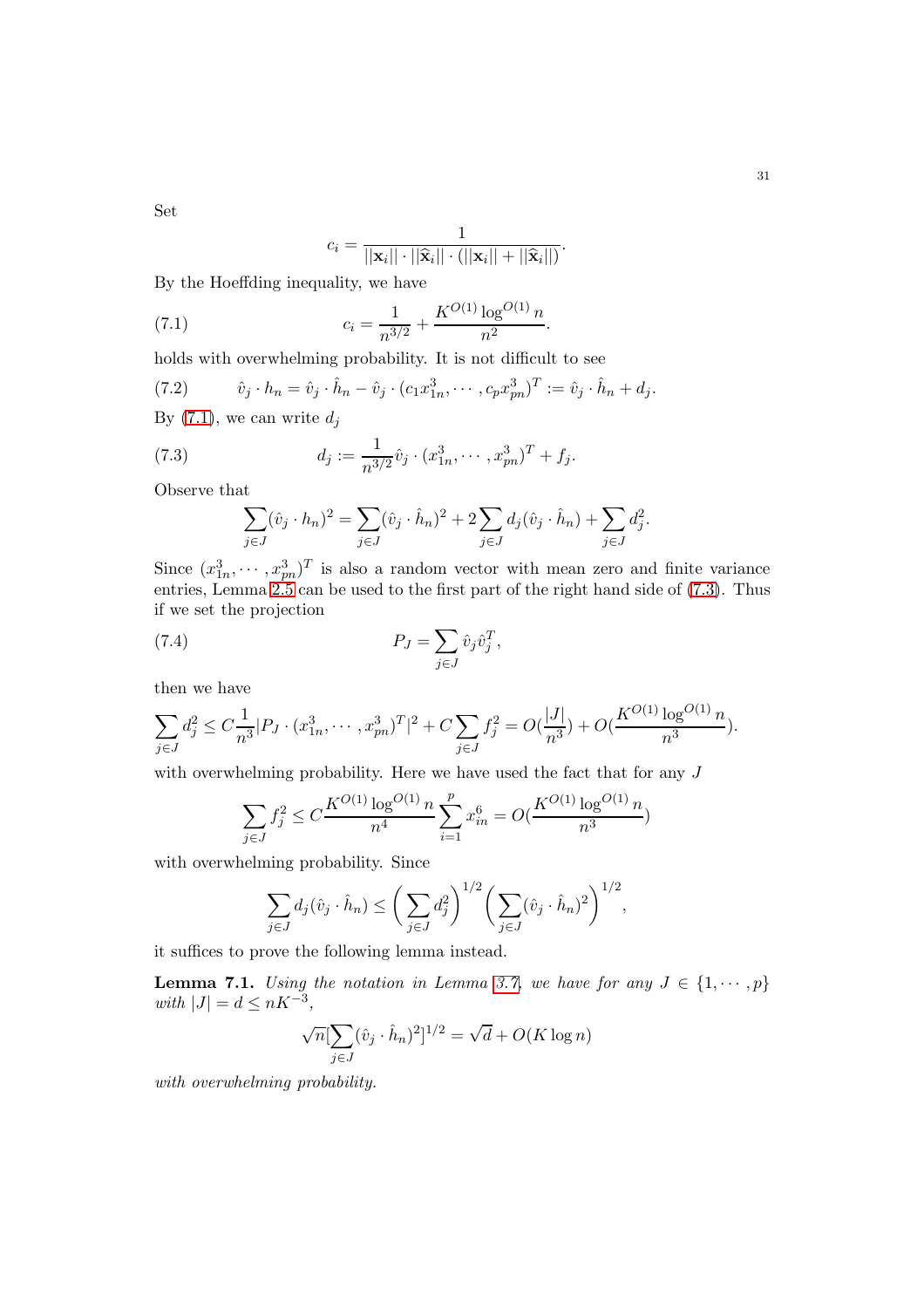*Proof.* Observe that

$$
\hat{v}_j \cdot \hat{h}_n = \left(\frac{\hat{v}_{j1}}{||\hat{\mathbf{x}}_1||}, \frac{\hat{v}_{j2}}{||\hat{\mathbf{x}}_2||}, \cdots, \frac{\hat{v}_{jp}}{||\hat{\mathbf{x}}_p||}\right)^T \cdot (x_{1n}, \cdots, x_{pn})^T.
$$

Now we set

$$
\tilde{v}_j = \sqrt{n} \left( \frac{\hat{v}_{j1}}{\|\widehat{\mathbf{x}}_1\|}, \frac{\hat{v}_{j2}}{\|\widehat{\mathbf{x}}_2\|}, \cdots, \frac{\hat{v}_{jp}}{\|\widehat{\mathbf{x}}_p\|}\right)^T
$$

and

$$
\tilde{h}_n = (x_{1n}, \cdots, x_{pn})^T.
$$

It follows that

$$
\hat{v}_j \cdot \hat{h}_n = \frac{1}{\sqrt{n}} \tilde{v}_j \cdot \tilde{h}_n.
$$

We use the following concentration theorem, which is a consequence of Talagrand's inequality, (see Theorem 69 of [\[16\]](#page-33-7)).

<span id="page-31-0"></span>**Theorem 7.2.** *(Talagrand's inequality). Let* **D** *be the disk*  $\{z \in \mathbb{C}, |z| \leq K\}$ *. For every product probability*  $\mu$  *on*  $\mathbf{D}^p$ *, every convex 1-Lipschitz function*  $F: \mathbb{C}^p \to \mathbb{R}$ *, and every*  $r \geq 0$ *,* 

$$
\mu(|F - M(F)| \ge r) \le 4\exp(-r^2/16K^2),
$$

*where*  $M(F)$  *denotes the median of*  $F$ *.* 

Remark 7.1*.* In fact, here we only need the real case of the theorem.

It is easy to see

$$
\sqrt{n} \left[ \sum_{j \in J} (\hat{v}_j \cdot \hat{h}_n)^2 \right]^{1/2} = \left[ \sum_{j \in J} (\tilde{v}_j \cdot \tilde{h}_n)^2 \right]^{1/2} =: F(\tilde{h}_n)
$$

is a convex function of the vector  $\tilde{h}_n$ . Note

$$
\frac{|F(\tilde{h}_n') - F(\tilde{h}_n)|}{||\tilde{h}_n' - \tilde{h}_n||} = \frac{|F(\tilde{h}_n') - F(\tilde{h}_n)|}{||\sqrt{n}\hat{h}_n' - \sqrt{n}\hat{h}_n||} \cdot \frac{||\sqrt{n}\hat{h}_n' - \sqrt{n}\hat{h}_n||}{||\tilde{h}_n' - \tilde{h}_n||},
$$

where

$$
\hat{h}'_n = (\frac{x'_{1n}}{||\hat{\mathbf{x}}_1||}, \cdots, \frac{x'_{pn}}{||\hat{\mathbf{x}}_p||})^T, \quad \tilde{h}'_n = (x'_{1n}, \cdots, x'_{pn})^T.
$$

Since  $F(\tilde{h}_n)$  is the norm of a projection of the vector  $\sqrt{n}\hat{h}_n$ , it is always 1-Lipschitz with respect to  $\sqrt{n}\hat{h}_n$ . And by the Hoeffding inequality, we also have

$$
\frac{||\sqrt{n}\hat{h}_n'-\sqrt{n}\hat{h}_n||}{||\tilde{h}_n'-\tilde{h}_n||}\leq 2
$$

with overwhelming probability. So  $F(\tilde{h}_n)$  is a 2-Lipschitz function with overwhelming probability. Thus we can always consider  $F(\tilde{h}_n)$  as a 2-Lipschitz function below. By Theorem [7.2,](#page-31-0) we have

$$
\mathbb{P}(|F(\tilde{h}_n) - M(F(\tilde{h}_n))| \ge r) \le 4\exp(-r^2/64K^2).
$$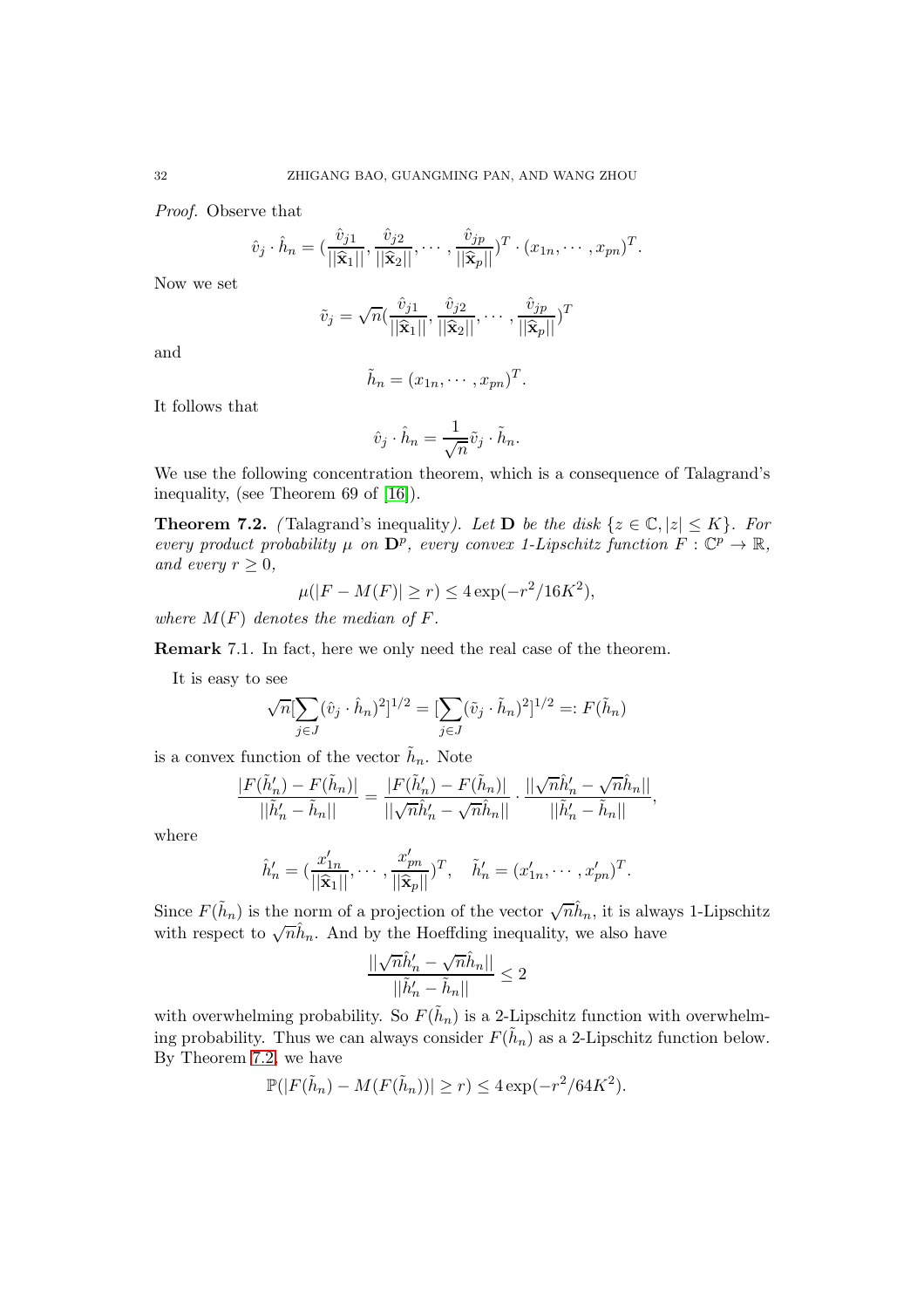So to conclude the proof of Lemma [7.1,](#page-30-2) we only need to show that

$$
|M(F(\tilde{h}_n)) - \sqrt{d}| \le 2K.
$$

Note that

$$
\sqrt{n}\hat{h}_n = \left(\begin{array}{ccc} \frac{\sqrt{n}}{\|\widehat{\mathbf{x}}_1\|} & & \\ & \ddots & \\ & & \frac{\sqrt{n}}{\|\widehat{\mathbf{x}}_p\|}\end{array}\right)\tilde{h}_n := \hat{D}\tilde{h}_n
$$

So we have  $F^2(\tilde{h}_n) = n \sum_{j \in J} |\hat{v}_j \cdot \hat{h}_n|^2 = \sum_{j \in J} \tilde{h}_n^T \hat{D} \hat{v}_j \hat{v}_j^T \hat{D} \tilde{h}_n := \tilde{h}_n^T \hat{D} P_J \hat{D} \tilde{h}_n$ , where  $P_J$  is the projection defined in [\(7.4\)](#page-30-3). Let  $\hat{D}P_J\hat{D} =: (m_{kl})_{1 \leq k,l \leq p}$ , then we have

$$
F^{2}(\tilde{h}_{n}) = \sum_{1 \leq k,l \leq p} m_{kl} x_{kn} x_{ln} = \sum_{k=1}^{p} m_{kk} x_{kn}^{2} + \sum_{1 \leq k \neq l \leq p} m_{kl} x_{kn} x_{ln}.
$$

We fix all the variables except  $x_{1n}, \dots, x_{pn}$ , so the probabilities and expectations are all taken with respect to  $\tilde{h}_n$  below. Consider the event  $\mathcal{E}_+$  that  $F(\tilde{h}_n) \ge \sqrt{d} + 2K$ , which implies  $F^2(\tilde{h}_n) \geq d + 4\sqrt{d}K + K^2$ . It follows that

$$
\mathbb{P}(\mathcal{E}_+) \le \mathbb{P}(\sum_{k=1}^p m_{kk} x_{kn}^2 \ge d + 2\sqrt{d}K) + \mathbb{P}(|\sum_{1 \le k \ne l \le p} m_{kl} x_{kn} x_{ln}| \ge 2\sqrt{d}K).
$$

Observe that

$$
\mathbb{E}\{\sum_{k=1}^{p} m_{kk} x_{kn}^2\} = \sum_{k=1}^{p} m_{kk} = d(1 + O(\frac{K^{2+\epsilon}}{\sqrt{n}}))
$$

holds with overwhelming probability for any small  $\epsilon > 0$ . Here we have used the fact that

$$
\lambda_{\min}(\hat{D})Tr P_J \leq Tr \hat{D} P_J \hat{D} \leq \lambda_{\max}(\hat{D})Tr P_J
$$

and  $Tr P_J = d$ . By the condition that  $d \leq nK^{-3}$ , we have

$$
\mathbb{E}\left\{\sum_{k=1}^p m_{kk} x_{kn}^2\right\} = d + o(\sqrt{d}K).
$$

Let  $S_1 := \sum_{k=1}^p m_{kk} (x_{kn}^2 - 1)$ . We have

$$
\mathbb{P}(\sum_{k=1}^{p} m_{kk} x_{kn}^2 \ge d + 2\sqrt{d}K) \le \mathbb{P}(|S_1| \ge \sqrt{d}K) \le \frac{\mathbb{E}(|S_1|^2)}{dK^2}.
$$

And by the assumption on  $K$  we also have

$$
\mathbb{E}|S_1|^2 = \sum_{k=1}^p m_{kk}^2 \mathbb{E}(x_{kn}^2 - 1)^2 = \sum_{k=1}^p m_{kk}^2 (\mathbb{E}x_{kn}^4 - 1) \leq dK.
$$

Thus,

$$
\mathbb{P}(|S_1| \ge \sqrt{d}K) \le \frac{\mathbb{E}(|S_1|^2)}{dK^2} \le \frac{1}{K} \le 1/10.
$$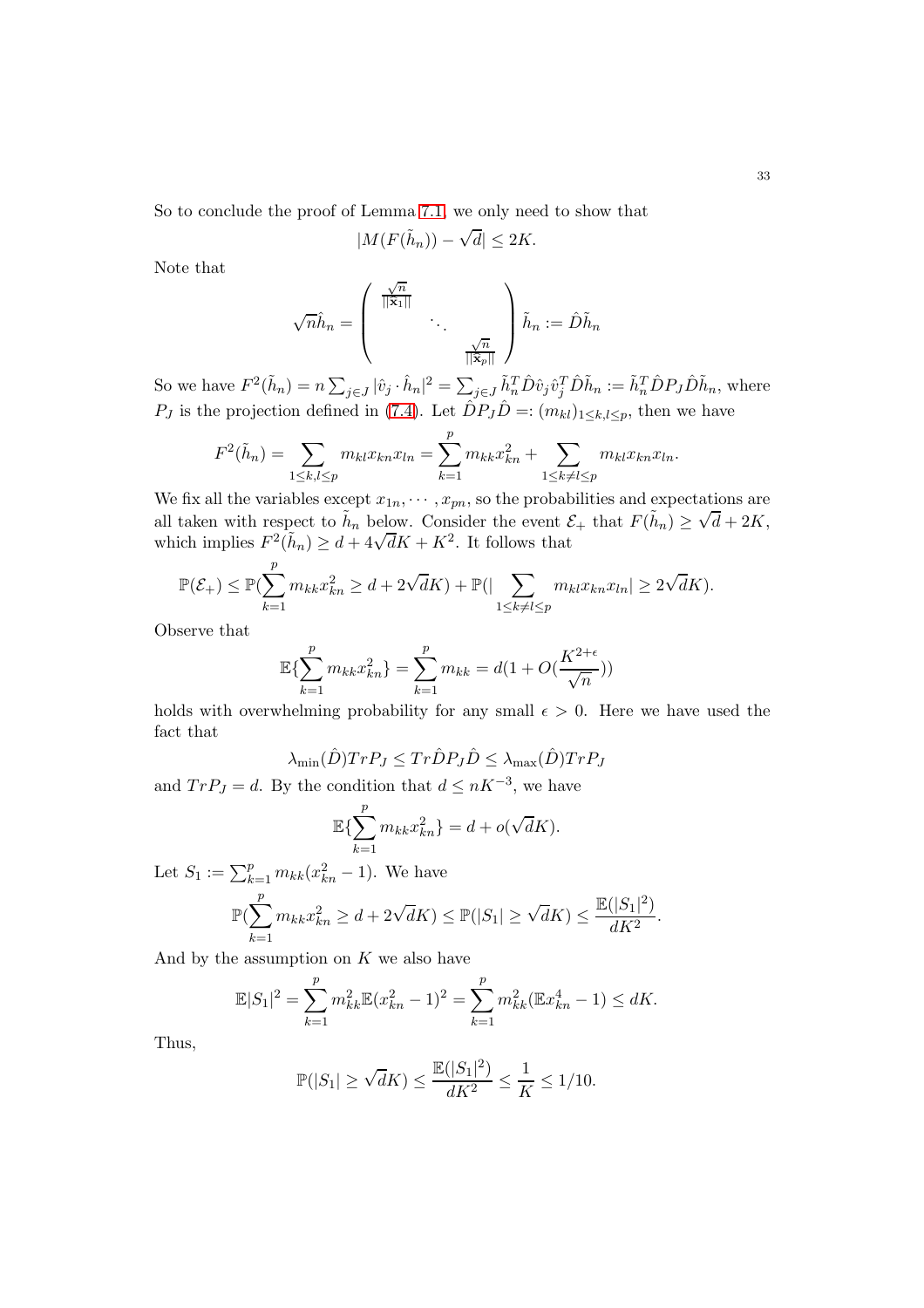Set  $S_2 := |\sum_{k \neq l} m_{kl} x_{kn} x_{ln}|$ . Then we have

$$
\mathbb{E}S_2^2 = 2\sum_{k \neq l} m_{kl}^2 \leq 2Tr\hat{D}P_J\hat{D}^2P_J\hat{D} \leq ||\hat{D}||_{op}^4 Tr P_J = 2d(1 + O(\frac{K^{2+\epsilon}}{\sqrt{n}})).
$$

By Chebyshev's inequality one has

$$
\mathbb{P}(S_2 \ge 2\sqrt{d}K) \le 1/10.
$$

Similarly, we can define  $\mathcal{E}_-$  as the event  $F(\tilde{h}_n) \leq \sqrt{d} - 2K$  and use

$$
\mathbb{P}(\mathcal{E}_-) \le \mathbb{P}(S_1 \le d - \sqrt{d}K) + \mathbb{P}(S_2 \ge \sqrt{d}K).
$$

Both terms on the right hand side can be bounded by  $1/5$  by the same argument as above. So we conclude the proof.

### **REFERENCES**

- <span id="page-33-13"></span>[1] Bai, Z. D. and Silverstein, J. W. (2006) Spectral analysis of large dimensional random matrices. Mathematics Monograph Series 2, Science Press, Beijing.
- <span id="page-33-2"></span>[2] Bai, Z. D. and Zhou, W. (2008) Large sample covariance matrices without independence structure in columns. *Statistica Sinica*. 18, 425-442.
- <span id="page-33-16"></span>[3] Benaych-Georges, F. Guionnet, A. and Maida, M. (2010) Large deviations of the extreme eiegenvalues of random deformations of matrices. arXiv: 1009.0135v1.
- <span id="page-33-3"></span>[4] Borodin, A. and Forrester, P. J. (2003) Increasing subsequences and the hard-to-soft edge transition in matrix ensembles. *Journal of Physics A: Math. and Gene.*, 36, 2963-2981.
- <span id="page-33-15"></span>[5] Deift, P. (1999) Orthogonal Polynomials and Random Matrices: A Riemann-Hilbert Approach, volume 3 of Courant Lecture Notes in Mathematics. New York Universality Courant Instituite of Mathematical Sciences, New York, NY.
- <span id="page-33-10"></span>[6] Erdös, L., Schlein, B. and Yau, H-T. (2009) Semicircle law on short scales and delocalization of eigenvectors for Wigner random matrices. *Annals of Probab.*, 37, 815-852,
- <span id="page-33-14"></span>[7] Erdös, L., Schlein, B. and Yau, H-T. (2010) Wegner estimate and level repulsion for Wigner random matrices. *Int. Math. Res. Not.* , 3, 436-479.
- <span id="page-33-11"></span>[8] Erdös, L., Schlein, B., Yau, H-T. and Yin, J. (2009) The local relaxation flow approach to universality of the local statistics for random matrices. arXiv:0911.3687.
- <span id="page-33-8"></span><span id="page-33-4"></span>[9] Erdös, L., Yau, H-T. and Yin, J. (2010) Bulk universality for generalized Wigner matrices. arXiv:1001.3453.
- [10] Feldheim, O.N. and Sodin, S. (2010) A universality result for the smallest eigenvalues of certain sample covariance matrices. *Geometric And Functional Analysis*, 20, 88-123.
- <span id="page-33-1"></span>[11] Jiang, T. F. (2004) The Limiting Distributions of Eigenvalues of Sample Correlation Matrices. *Sankhy¯a*, 66, 35-48.
- <span id="page-33-0"></span>[12] Johnstone, I. (2001). On the distribution of the largest eigenvalue in principal component analysis. *Ann. Stat.* 29, 295-327.
- <span id="page-33-5"></span>[13] Péché, S. (2009) Universality results for largest eigenvalues of some sample covariance matrix ensemble. *Probab. Theorey Related Fields*, 143, 481-516.
- <span id="page-33-12"></span><span id="page-33-6"></span>[14] Pillai, N. S. and Yin, J. (2011) Universality of covariance matrices . arXiv:1110.2501.
- [15] Soshnikov, A. (2002) A note on universality of the distribution of the largest eigenvalues in certain sample covariance matrices. *J. Statist, Phys.*, 108, 1033-1056.
- <span id="page-33-7"></span>[16] Tao, T. and Vu, V. (2010) Random matrices: Universality of local eigenvalue statistics. *Acta Mathematica*, 206, 127-204.
- <span id="page-33-9"></span>[17] Tao, T. and Vu, V. (2010) Random matrices: Universality of local eigenvalue statistics up to the edge. *Communications in Mathematical Physics*, 298, 549-572.